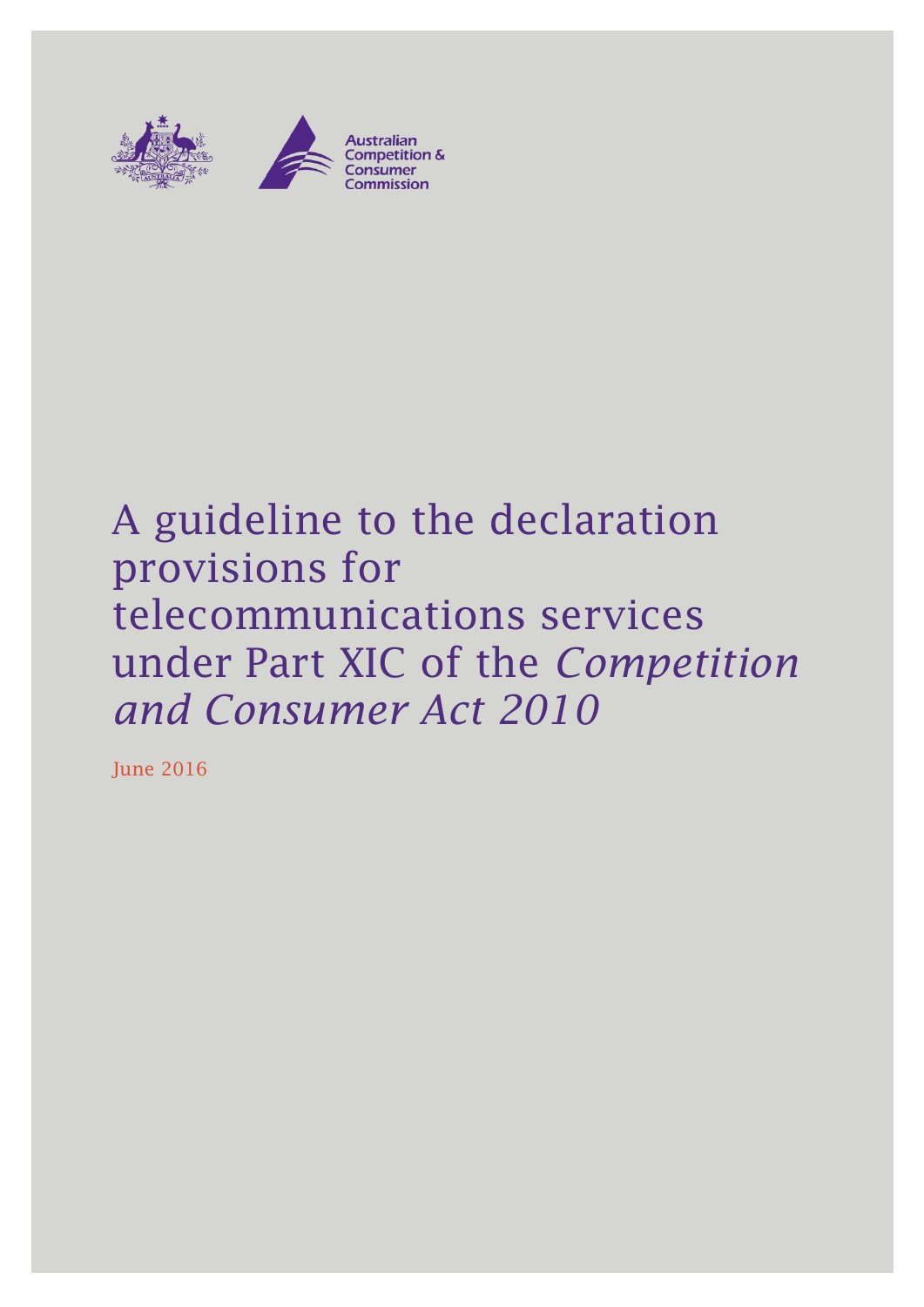## Contents

| 1. |                                                                                      |                                                           |  |  |  |
|----|--------------------------------------------------------------------------------------|-----------------------------------------------------------|--|--|--|
| 2. |                                                                                      |                                                           |  |  |  |
|    |                                                                                      |                                                           |  |  |  |
|    |                                                                                      |                                                           |  |  |  |
|    | 2.2.1.                                                                               |                                                           |  |  |  |
|    | 2.2.2.                                                                               |                                                           |  |  |  |
|    | 2.3. The relationship between the Part XIC access regimes and the Part IV and XIB    |                                                           |  |  |  |
|    | 2.4. The relationship between the Part XIC telecommunications access regime and Part |                                                           |  |  |  |
| 3. |                                                                                      |                                                           |  |  |  |
|    |                                                                                      |                                                           |  |  |  |
|    | 3.1.1.                                                                               |                                                           |  |  |  |
|    | 3.1.2.                                                                               |                                                           |  |  |  |
|    | 3.1.3.                                                                               |                                                           |  |  |  |
|    | 3.1.4.                                                                               |                                                           |  |  |  |
|    | 3.1.5.                                                                               | If the ACCC declares the service via a public inquiry  16 |  |  |  |
|    | 3.1.6.                                                                               |                                                           |  |  |  |
|    | 3.1.7.                                                                               |                                                           |  |  |  |
|    |                                                                                      |                                                           |  |  |  |
|    | 3.2.1.                                                                               |                                                           |  |  |  |
|    | 3.2.2.                                                                               |                                                           |  |  |  |
|    | 3.2.3.                                                                               |                                                           |  |  |  |
|    |                                                                                      |                                                           |  |  |  |
|    |                                                                                      |                                                           |  |  |  |
|    |                                                                                      |                                                           |  |  |  |
| 4. |                                                                                      |                                                           |  |  |  |
|    |                                                                                      |                                                           |  |  |  |
|    |                                                                                      |                                                           |  |  |  |
| 5. |                                                                                      |                                                           |  |  |  |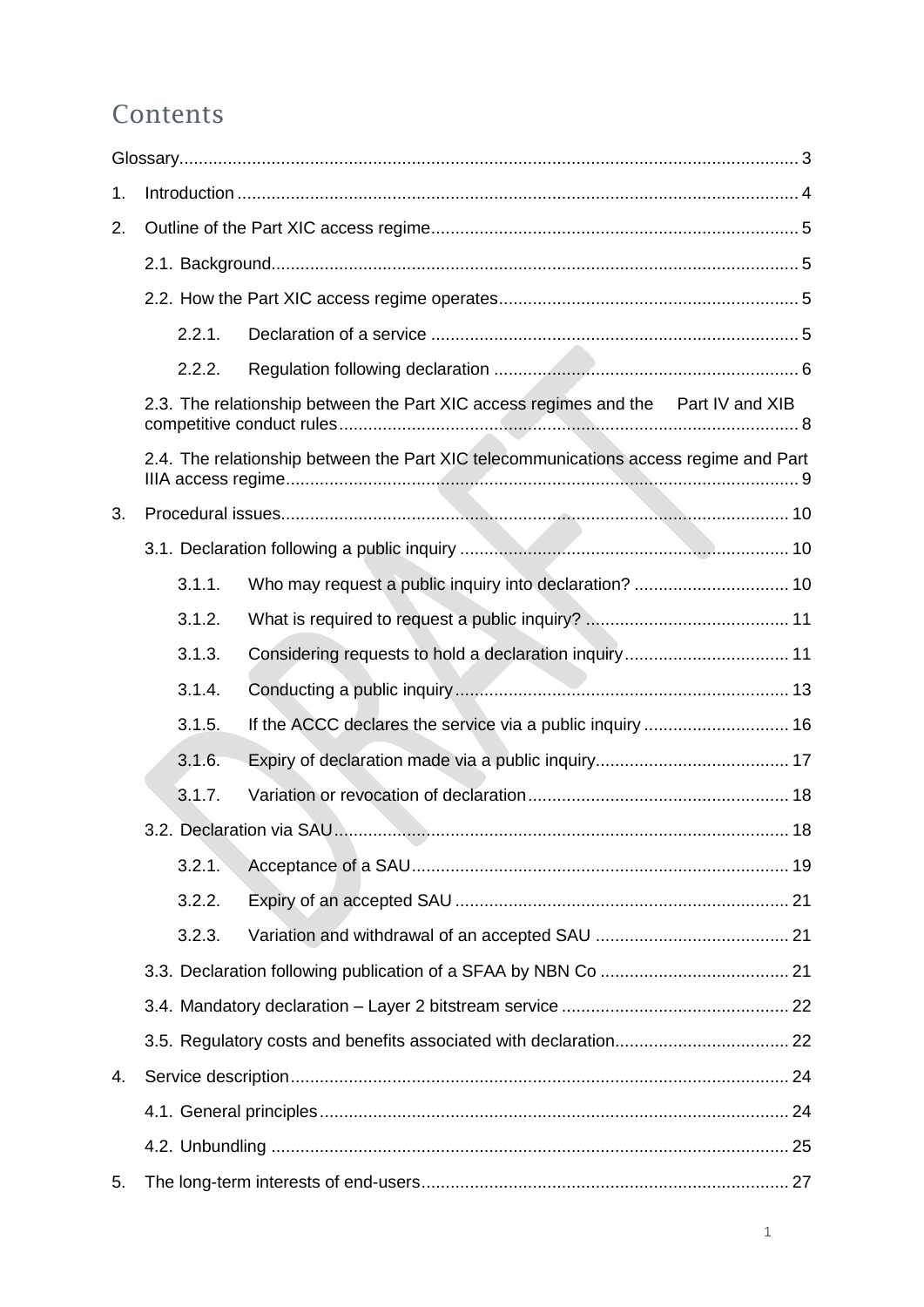|    | 5.1.1.                                                              |                                                                     |  |  |
|----|---------------------------------------------------------------------|---------------------------------------------------------------------|--|--|
|    | 5.1.2.                                                              |                                                                     |  |  |
|    | 5.1.3.                                                              |                                                                     |  |  |
|    | 5.1.4.                                                              |                                                                     |  |  |
|    |                                                                     |                                                                     |  |  |
|    | 5.2.1.                                                              |                                                                     |  |  |
|    |                                                                     |                                                                     |  |  |
| 6. |                                                                     |                                                                     |  |  |
|    |                                                                     |                                                                     |  |  |
|    | 6.1.1.                                                              | Market in which the service under consideration is supplied  32     |  |  |
|    | 6.1.2.                                                              | Market(s) in which declaration may promote competition33            |  |  |
|    |                                                                     |                                                                     |  |  |
|    |                                                                     |                                                                     |  |  |
|    |                                                                     |                                                                     |  |  |
| 7. |                                                                     |                                                                     |  |  |
| 8. |                                                                     | Economically efficient use of, and investment in, infrastructure 41 |  |  |
|    |                                                                     |                                                                     |  |  |
|    |                                                                     |                                                                     |  |  |
|    | 8.2.1.                                                              |                                                                     |  |  |
|    | 8.2.2.                                                              |                                                                     |  |  |
|    | 8.2.3.                                                              |                                                                     |  |  |
|    | 8.3. The legitimate commercial interests of the access provider  43 |                                                                     |  |  |
|    |                                                                     |                                                                     |  |  |
|    | 8.4.1.                                                              |                                                                     |  |  |
|    | 8.4.2.                                                              |                                                                     |  |  |
|    | 8.4.3.                                                              |                                                                     |  |  |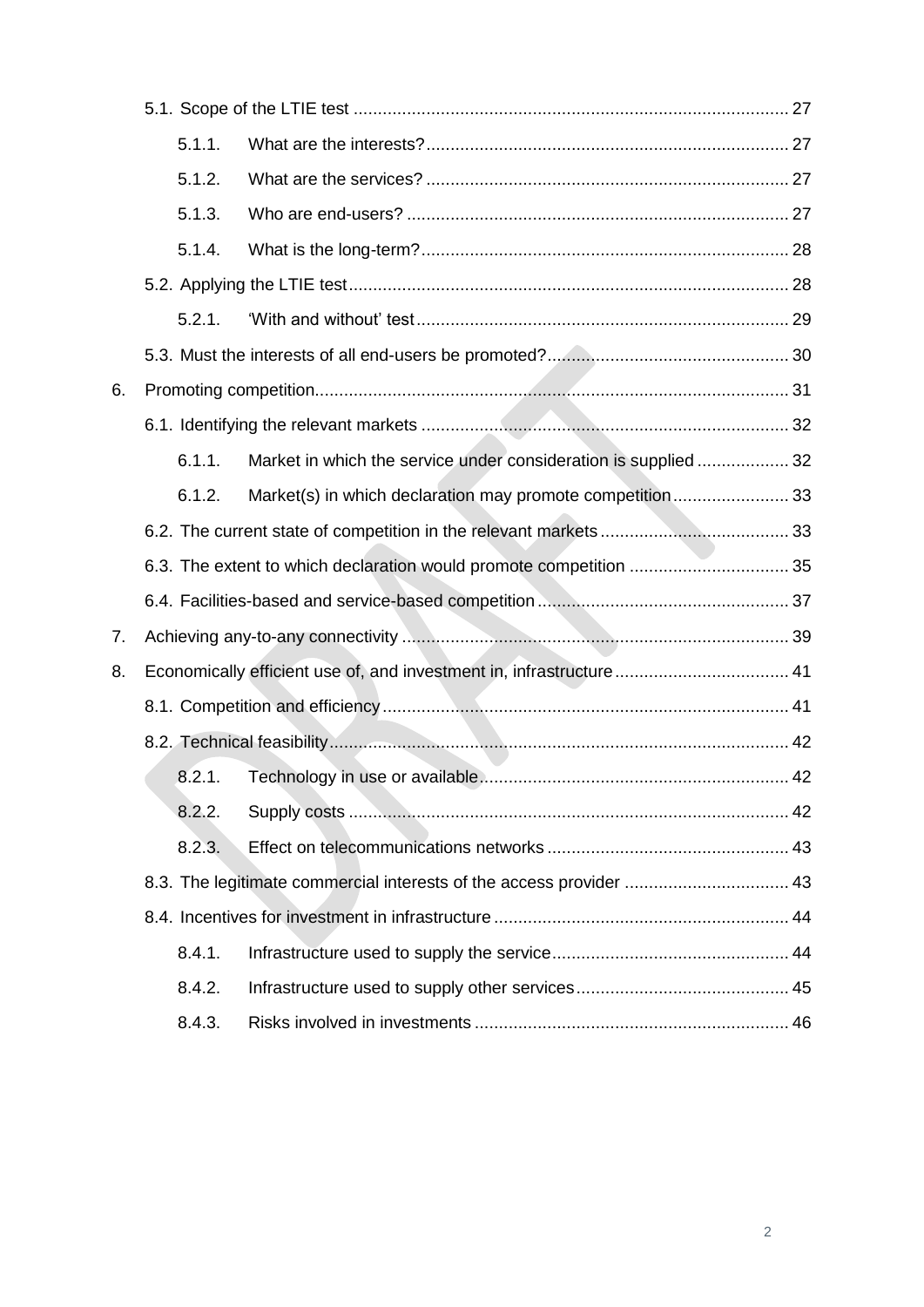## <span id="page-3-0"></span>Glossary

| <b>ACCC</b>  | Australian Competition and Consumer Commission |
|--------------|------------------------------------------------|
| <b>ACMA</b>  | Australian Communications and Media Authority  |
| The Act      | <b>Competition and Consumer Act 2010</b>       |
| <b>DTCS</b>  | Domestic transmission capacity service         |
| <b>DDAS</b>  | <b>Digital Data Access Service</b>             |
| <b>BROCs</b> | <b>Binding Rules of Conduct</b>                |
| <b>FOAS</b>  | <b>Fixed Originating Access Service</b>        |
| <b>FTAS</b>  | <b>Fixed Terminating Access Service</b>        |
| <b>ISDN</b>  | Integrated Services Digital Network            |
| <b>LBAS</b>  | <b>Local Bitstream Access Service</b>          |
| LCS          | local carriage service                         |
| <b>LSS</b>   | line sharing service                           |
| LTIE         | long-term interests of end-users               |
| <b>MTAS</b>  | <b>Mobile Terminating Access Service</b>       |
| <b>NBN</b>   | National Broadband Network                     |
| NBN Co       | <b>NBN Corporation</b>                         |
| <b>PSTN</b>  | Public switched telephone network              |
| <b>SAOs</b>  | standard access obligations                    |
| SAU          | special access undertaking                     |
| <b>SFAA</b>  | standard form of access agreement              |
| <b>ULLS</b>  | unconditioned local loop service               |
| <b>WLR</b>   | wholesale line rental                          |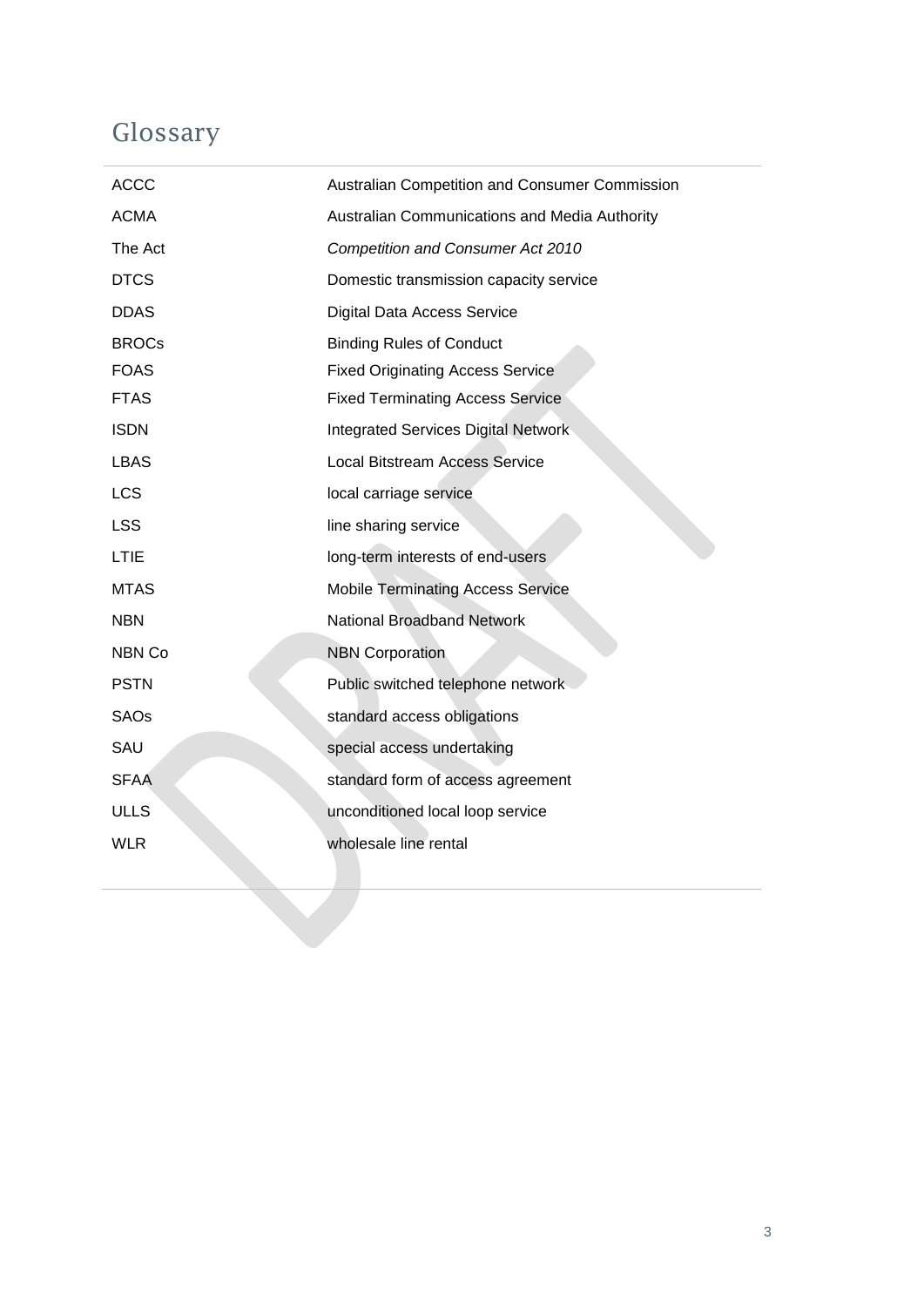## <span id="page-4-0"></span>1. Introduction

The regulatory framework for the telecommunications industry in Australia seeks to promote the long-term interests of end-users (LTIE).

Part XIC of the *Competition and Consumer Act 2010* (the Act) is the cornerstone of this framework, establishing a regime under which service providers can access declared telecommunications services in order to supply end-users.

The right to access follows declaration of a service.

This guideline sets out the various ways in which telecommunications services can be declared and outlines the Australian Competition and Consumer Commission (ACCC's) general approach to declaration issues under Part XIC.

Its purpose is to provide clear guidance about both the processes associated with declaration and the issues which the ACCC will generally consider in declaration decisions.

It is also intended to assist those making submissions to the ACCC in the context of public inquiries considering declaration. While the ACCC will continue to consider declaration of new telecommunications services as appropriate, increasingly the public inquiries it conducts are likely to be for services already declared to determine whether declaration should be extended, revoked, varied or allowed to expire.

Originally released in July 1999, at a time when the telecommunications regulatory regime was relatively new, the guideline has been updated to reflect the various changes to Part XIC which have impacted on the way in which services can be declared (including for the National Broadband Network (NBN)). Since the regime's inception, the ACCC has been active in providing its views about legislative change. While there have been changes to the declaration processes, the key concepts to be applied by the ACCC in considering whether to declare a service are largely unchanged. The guideline has been updated to include discussion and recent examples to illustrate how the ACCC will generally consider these issues.

The quideline is structured as follows:

- Section 2 outlines the Part XIC regime
- Section 3 outlines procedural issues associated with declaration
- Section 4 explores issues relevant to the service description of a declared service
- Section 5 explores how the ACCC examines whether the LTIE will be promoted by declaration
- Sections 6, 7 and 8 examine the three objectives the ACCC must have regard to in establishing whether the LTIE will be promoted and specifically whether declaration will promote competition, achieve any-to-any connectivity and encourage economically efficient use of, and investment in, infrastructure.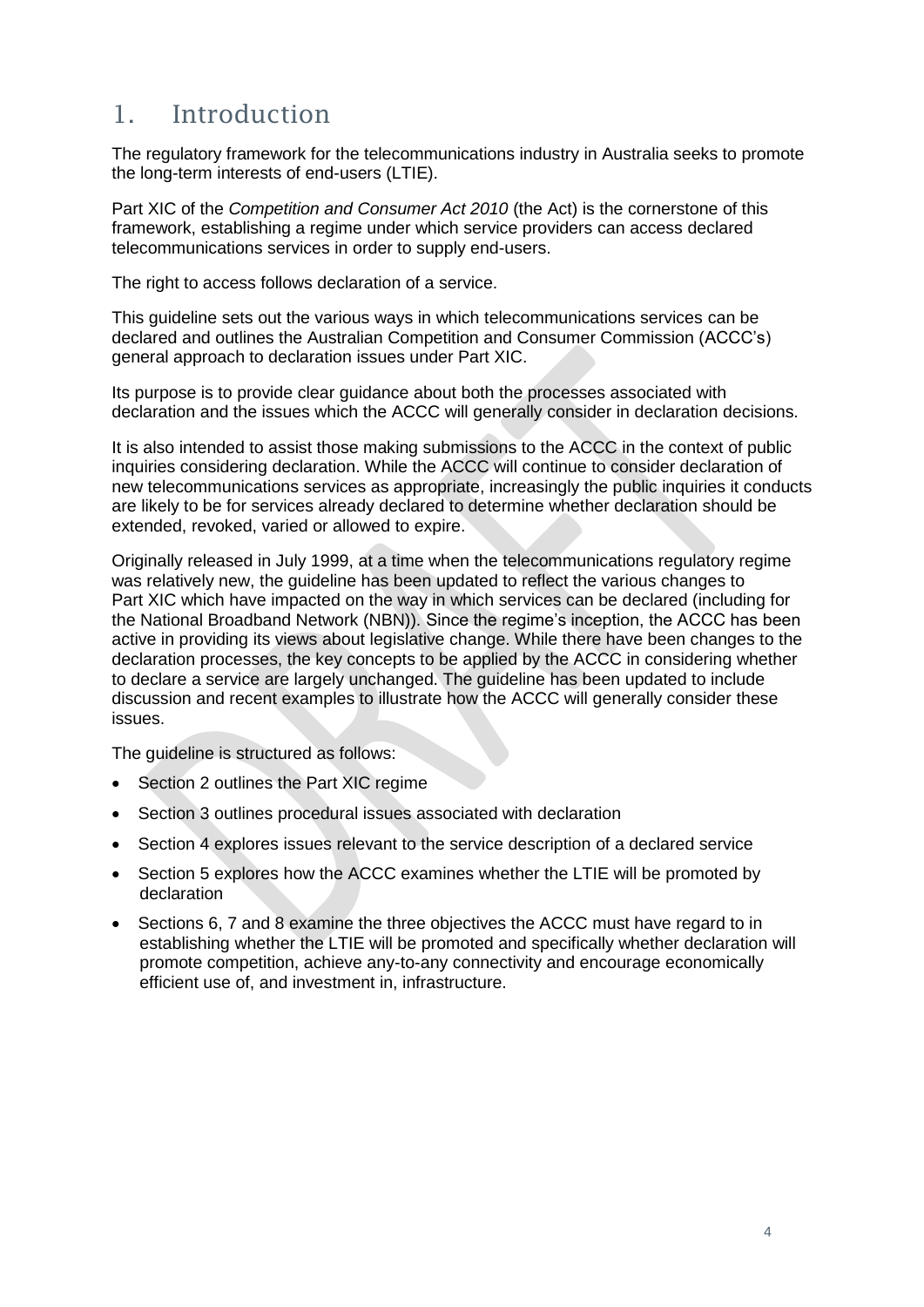## <span id="page-5-0"></span>2. Outline of the Part XIC access regime

## <span id="page-5-1"></span>2.1. Background

Part XIC of the Act has been a key element in the reform of the telecommunications industry. It seeks to promote the LTIE via a more competitive industry, with efficient investment and use of infrastructure, resulting in lower prices, service innovation, greater choice of service for customers and improved quality. Together with the *Telecommunications Act 1997*, it provides the regulatory framework that promotes the LTIE.<sup>1</sup>

While Part XIC has evolved since first introduced in 1997, its underlying intent has been to ensure reasonable access to carriage services, or services that facilitate the supply of carriage services, is available to access seekers via declaration where that will promote the LTIE. This was important given the existence of a highly integrated incumbent, in combination with the characteristics of the telecommunications infrastructure which can be natural monopolies and therefore inefficient to duplicate. In light of these potential barriers to entry, obtaining access to the incumbent's network, or other natural monopoly networks, via declaration was seen as an important step in developing competition within the telecommunications sector.

Part XIC of the Act now also recognises the changing telecommunications landscape with the establishment of the NBN Corporation (NBN Co) to progressively deploy the NBN and deliver superfast broadband services. NBN Co is providing wholesale-only, open access to the NBN services it supplies. The approach of establishing a wholesale only provider that must provide access on a non-discriminatory basis, seeks to address the barriers to entry associated with vertically integrated providers and natural monopoly infrastructure.<sup>2</sup>

Most recently the Government in its response to the Independent cost-benefit analysis of broadband and review of regulation (Vertigan Review) noted that its approach to regulation in the telecommunications market would be consistent with the following regulatory policy principles which are relevant to Part XIC and its application:

- Regulation should allow competition at both the retail and wholesale / infrastructure levels.
- To the greatest extent possible industry players should be treated consistently under the regulatory framework.
- New high speed broadband access networks should be vertically separated. $3$

## <span id="page-5-2"></span>2.2. How the Part XIC access regime operates

#### <span id="page-5-3"></span>**2.2.1. Declaration of a service**

-

Under Part XIC, a carriage service, or service that facilitates the supply of a carriage service, can be declared, enabling access seekers to obtain access to those services. A service provider is an access seeker if it seeks access to a declared service, or changes to some

<sup>1</sup> The *Telecommunications Act 1997* also seeks to promote the efficiency and international competitiveness of the telecommunications industry and the availability of accessible and affordable carriage services that enhance the welfare of **Australians** 

<sup>&</sup>lt;sup>2</sup> National Broadband Network Companies Bill 2010, Telecommunications Legislation Amendment (National Broadband Network Measures – Access Arrangements) Bill 2010, Explanatory Memorandum, p 9.

<sup>&</sup>lt;sup>3</sup> Australian Government, Telecommunications Regulatory and Structural Reform, December 2014, p. 4.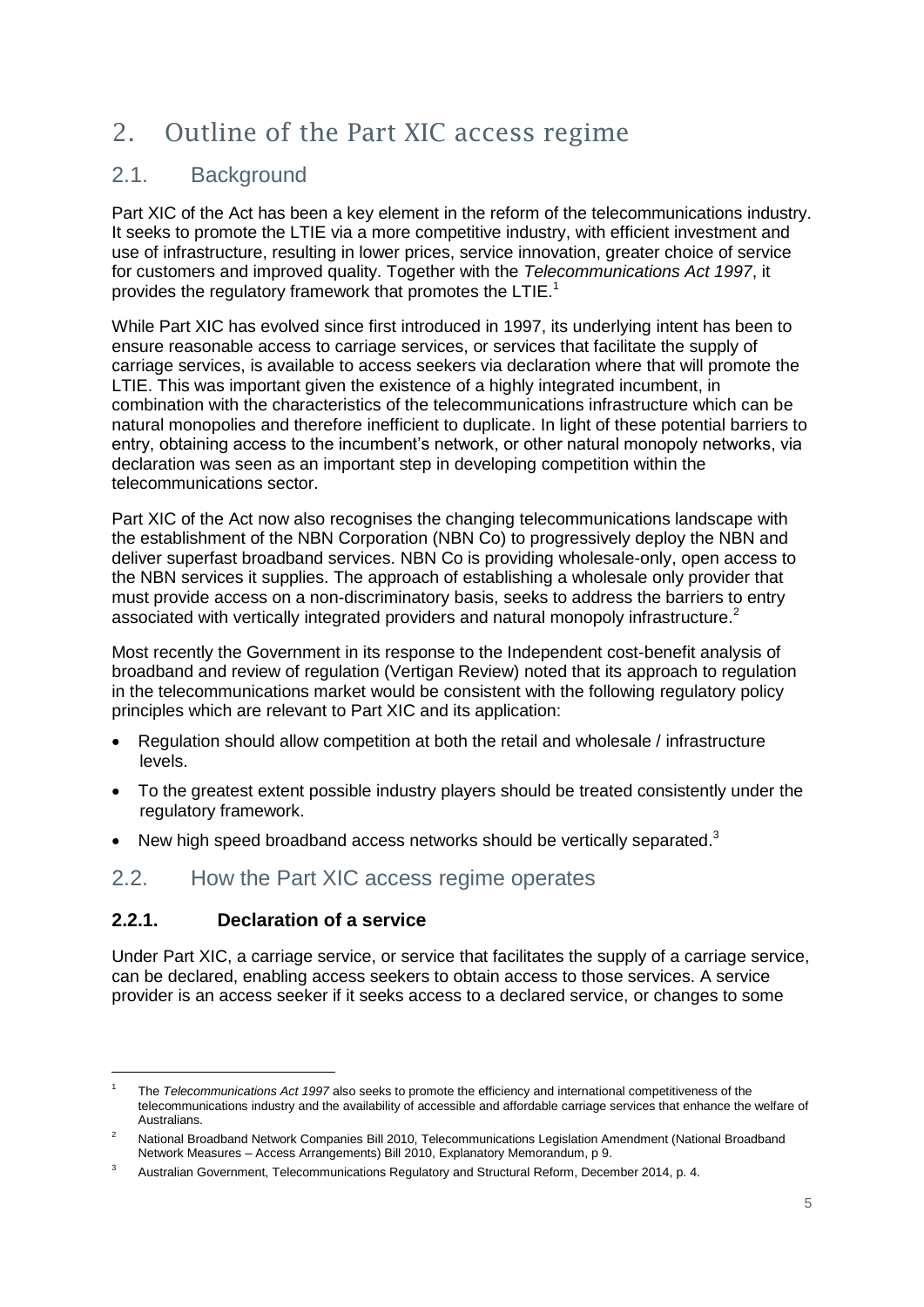aspect of the existing access to the service, or alternatively the service provider allowing access (the access provider) wants to change aspects of the existing access.<sup>4</sup>

There is no general right of access without declaration.

To be declared the service must be an 'eligible service'. An eligible service is:

- a carriage service between two or more points, at least one of which is in Australia or
- a service that facilitates the supply of such a carriage service.<sup>5</sup>

There are various ways in which a service can be declared. These include:

- The ACCC can declare a service after holding a public inquiry if it is satisfied that declaration will promote the LTIE.
- A person can give the ACCC a Special Access Undertaking (SAU) in connection with access to a service. If the SAU is accepted by the ACCC and in operation the service is a declared service.
- NBN Co prepares a Standard Form of Access Agreement (SFAA) that relates to access to the service and the SFAA is available on its website (the SFAA does not need to be accepted or approved by the ACCC for the service to become a declared service).
- The ACCC was required to declare a specified Layer 2 bitstream service.

More detail about each of the above mechanisms for declaration is provided in Section [3,](#page-10-0) including an explanation of the differences between how non-NBN and NBN services can be declared.

The ACCC may only declare a service after holding a public inquiry where it is satisfied that this would promote the LTIE. An overview of the LTIE test is provided in Section [5.](#page-27-0) This requires the ACCC to have regard to the likely achievement of the following objectives: promoting competition; achieving any-to-any connectivity; and encouraging efficient use of and investment in infrastructure. Each of these are separately discussed in Sections [6](#page-31-0) to 8.

Before accepting a SAU, the ACCC must be satisfied that the terms and conditions in the SAU are consistent with the applicable standard access obligations (SAOs), are reasonable, the SAU is consistent with any Ministerial pricing determination and that any specified conduct will promote the LTIE. Examining reasonableness also requires the ACCC to have regard to whether the proposed terms and conditions promote the LTIE among other things. These issues are discussed below and in Sections [5](#page-27-0) to [8.](#page-41-0)

#### <span id="page-6-0"></span>**2.2.2. Regulation following declaration**

Once a service is declared, the access provider is subject to the SAOs. These require the access provider to provide access, on request, to an access seeker.<sup>6</sup> In doing so, for non-NBN services, the access provider must take all reasonable steps to ensure that the technical and operational quality of the service is equivalent to that which the access provider provides to itself.<sup> $7$ </sup> The access provider must also on request:

• Provide billing information in connection with the supply of the declared service.<sup>8</sup>

<sup>4</sup> Subsection 152AG(3) of the Act.

<sup>5</sup> Subsection 152AL(1) of the Act. See also, section 16 of the *Telecommunications Act 1997*. A carriage service is a service for carrying communications by means of guided and/or unguided electromagnetic energy under section 7 of the *Telecommunications Act 1997*.

<sup>&</sup>lt;sup>6</sup> Subsection 152AR(3)(a) and section 152AXB(2) of the Act.

Subsection 152AR(3)(b) of the Act.

<sup>8</sup> Subsection 152AR(6) of the Act.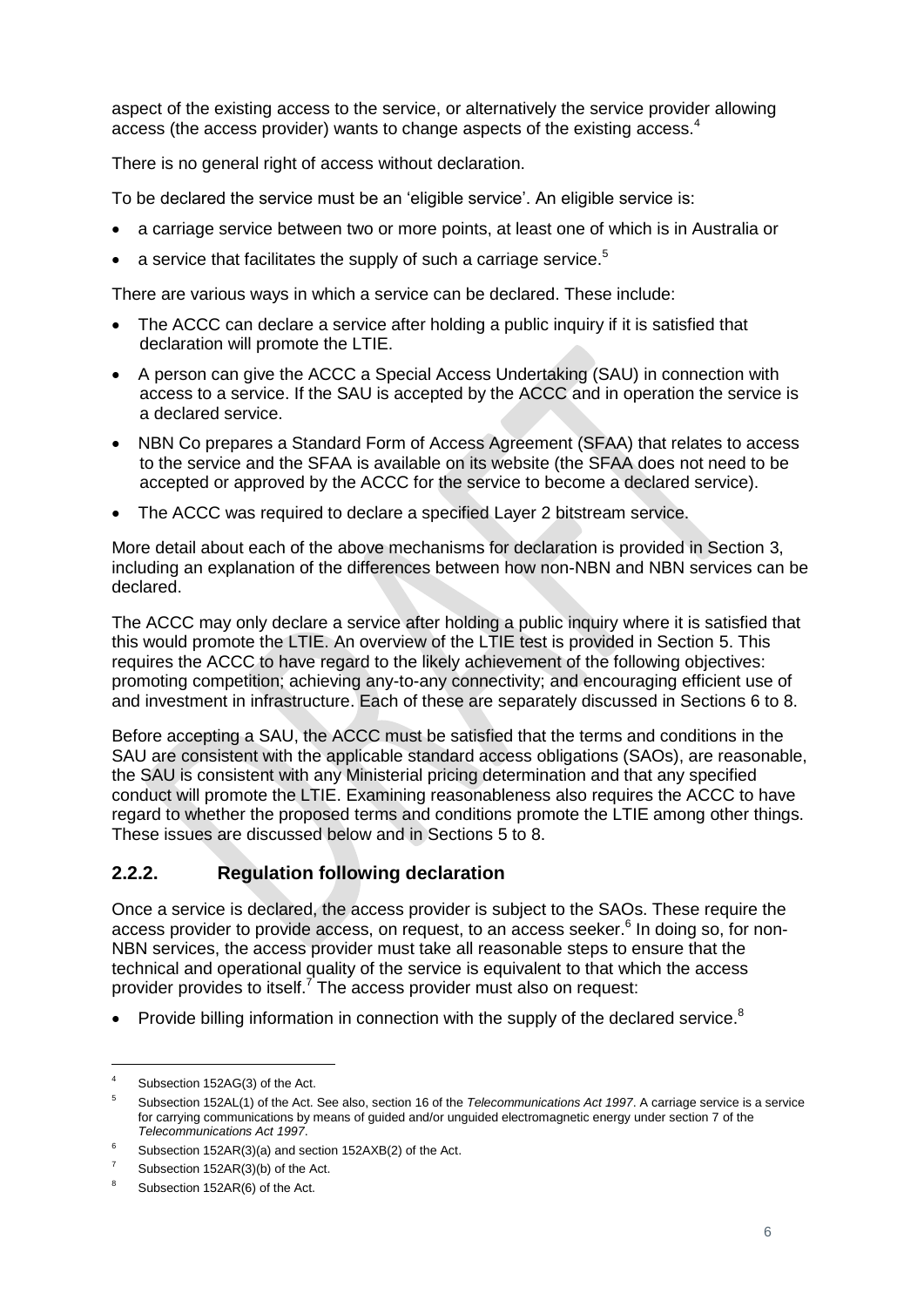Take all reasonable steps to ensure that the service provider receives fault detection, handling and rectification of a technical and operational quality and timing that is equivalent to that which the access provider provides to itself.<sup>8</sup>

For both non-NBN and NBN services the access provider must permit interconnection of its facilities with those of service providers.<sup>10</sup>

There are limited exceptions to the SAOs.<sup>11</sup>

In addition, for non-NBN services the ACCC can grant, prior to declaration of a service, an anticipatory exemption from the SAOs. This may relate to a class of access providers or to a specific access provider.<sup>12</sup>

Where an access provider is subject to the SAOs, they must be complied with on terms and conditions either commercially negotiated and set out in an access agreement, or as determined via the regulatory hierarchy. This is illustrated in Figure 1.

Under the regulatory hierarchy, the terms and conditions on a particular matter included in an access agreement will take precedence over terms and conditions on that matter set out in an SAU by an access provider. These in turn will take precedence over terms and conditions on that matter established via binding rules of conduct (BROCs) as determined by the ACCC. Finally, these take precedence over terms and conditions on that matter determined in final access determinations by the ACCC.<sup>13</sup>



#### **Figure 1 – Regulatory hierarchy for declared services**

Subsection 152AR(3)(c) of the Act.

<sup>10</sup> Subsection 152AR(5) and subsection 152AXB(4) of the Act.

<sup>11</sup> Subsection 152AR(4) and subsection 152AXB(3) of the Act.

<sup>&</sup>lt;sup>12</sup> Section 152ASA and section 152ATA of the Act.

<sup>13</sup> Section 152AY, 152BCC, 152BDB, 152BDE, 152CBIA, 152CBIB and 152CBIC of the Act.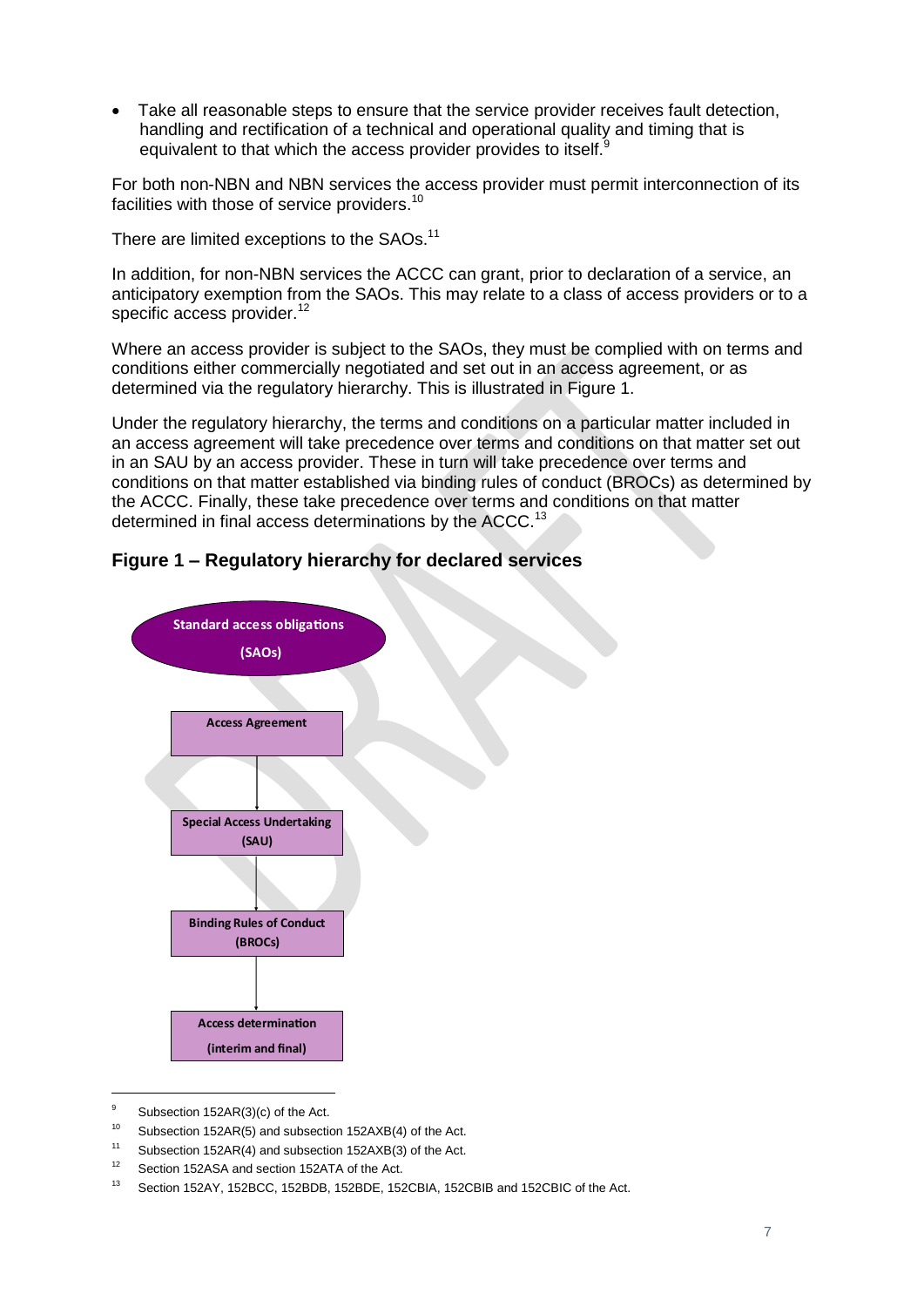BROCs can only be made by the  $ACCC<sup>14</sup>$  and will be put in place where it considers quick action is required to address issues affecting the supply of retail services.<sup>15</sup> As they are a temporary measure to deal with urgent matters, their duration is limited to a maximum of 12 months.

Further, the ACCC must issue access determinations for each declared service.<sup>16</sup> with terms and conditions (and any appropriate exemptions) usually set for a period between three to five years.<sup>17</sup> The ACCC can also specify in determinations 'fixed principles' which set out how specific terms and conditions should be established, such as how depreciation is treated. They can also determine that any or all of the SAOs specified in Part XIC are not applicable to a carrier, or carriage service provider, or can restrict or limit their application.<sup>18</sup>

The above model was introduced in 2010 when changes were made to streamline the operation of Part XIC once a service was declared. The previous negotiate-arbitrate model allowed parties to notify the ACCC of disputes around price or non-price terms and conditions which the ACCC would then arbitrate. There were concerns this did not lead to timely or efficient outcomes and increased uncertainty for the industry. As the ACCC now determines up-front terms and conditions, through BROCs or access determinations, access seekers and providers can commercially agree terms and conditions with this understanding and may, if they choose, agree different terms of access to those in the determination.<sup>19</sup>

### <span id="page-8-0"></span>2.3. The relationship between the Part XIC access regimes and the Part IV and XIB competitive conduct rules

Parts IV and XIB of the Act establish market conduct rules designed to prevent market participants undermining the competitive process. These rules prohibit anti-competitive conduct, with Part XIB specifically relating to such conduct within the telecommunications industry.<sup>20</sup>

Part XIB prevents a carrier or carriage service provider from engaging in anti-competitive conduct. This conduct occurs when it has a substantial degree of market power and takes advantage of that market power with the effect, or likely effect, of substantially lessening competition in a telecommunications market. $21$ 

In order for the telecommunications industry to have effective competition, new entrants must be able to obtain access to declared services, as provided for under Part XIC and outlined above. Complementary to this, Part IV and XIB enable anti-competitive conduct to be addressed and ensure that providers with a substantial degree of market power do not significantly lessen competition in the sector.

Since the introduction of the telecommunications regulatory regime, Telstra with its significant market share across various markets, and high degree of vertical integration, has been the dominant provider. To address both competition concerns and create an

<sup>&</sup>lt;sup>14</sup> Section 152BD of the Act.

<sup>15</sup> Telecommunications Legislation Amendment (Competition and Consumer Safeguards) Bill 2009, Explanatory Memorandum, p. 3.

 $16$  The ACCC must make an interim access determination where it considers that it is unlikely that a final access determination will be made within 6 months after the commencement of the public inquiry, or where it considers that there is an urgent need to make an access determination before the completion of the public inquiry: see subsection 152BCG(1) of the Act.

<sup>&</sup>lt;sup>17</sup> Sections 152BCF, 152BCG, 152BCH, 152BCI and 152BCK of the Act.

Section 152BCD of the Act.

<sup>&</sup>lt;sup>19</sup> Telecommunications Legislation Amendment (Competition and Consumer Safeguards) Bill 2009 Explanatory Memorandum, p 45-53.

<sup>&</sup>lt;sup>20</sup> Part XIB is supplementary to, rather than in substitution for, the competitive conduct rules on Part IV of the Act.

Sections 151AJ and 151AK of the Act.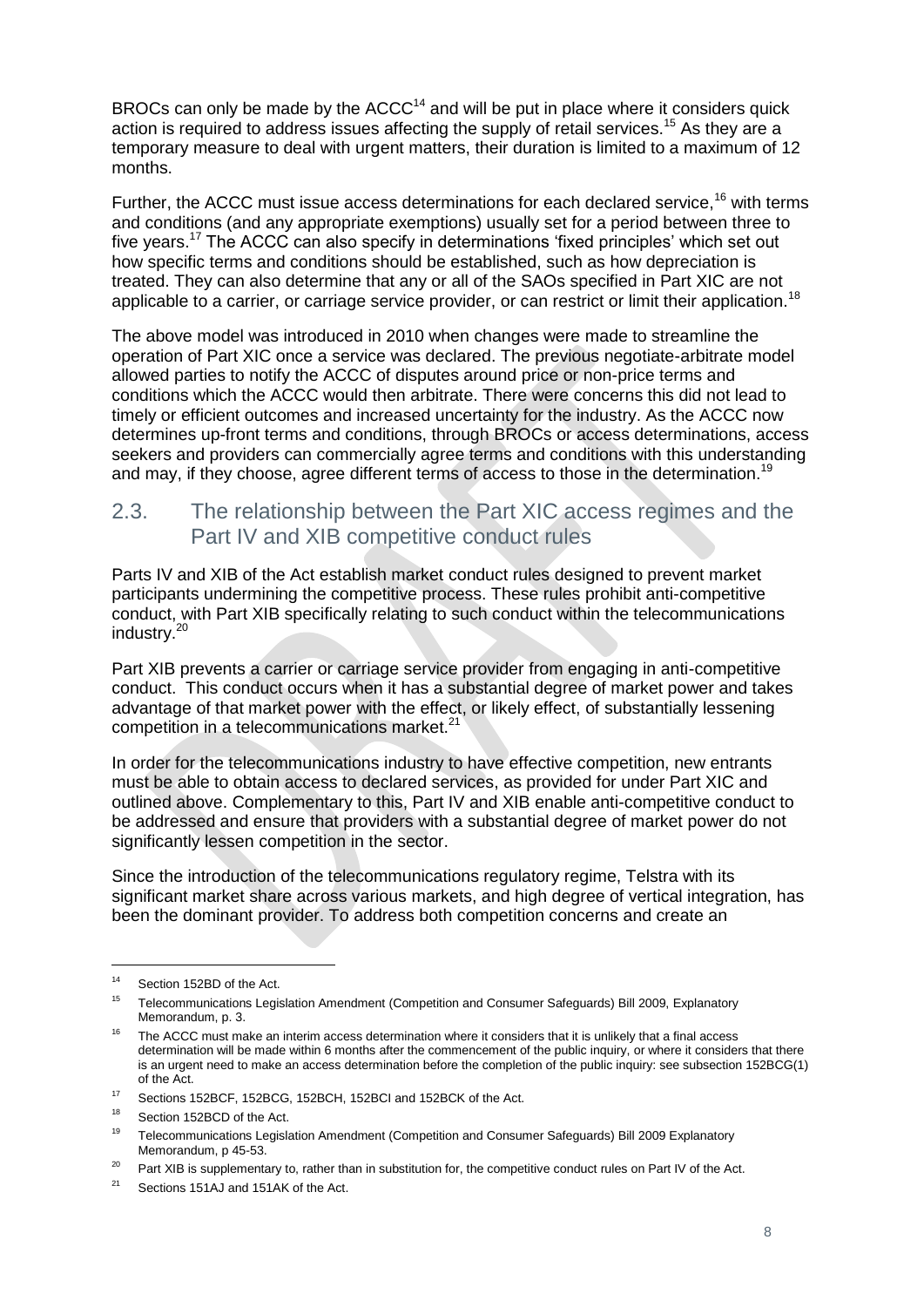environment that fosters competition, connectivity and efficiency, the ACCC has used actions under both Parts XIB and XIC of the Act.

With the rollout of the NBN, the competitive landscape is changing. While the NBN is regulated under Part XIC to ensure open wholesale access, competition concerns that arise during the transition to full deployment of the network, may also be addressed under Part XIB.

### <span id="page-9-0"></span>2.4. The relationship between the Part XIC telecommunications access regime and Part IIIA access regime

Part IIIA of the Act sets out the regulatory framework for third party access to monopoly infrastructure that is uneconomic to duplicate. Part XIC is a specific access regime for the telecommunications industry, and for the supply of declared telecommunications services, and it displaces the generic access regime in Part IIIA of the Act.<sup>22</sup>

There are common aims across Part XIC and Part IIIA of the Act, with both the object of Part IIIA and the objectives to which regard must be had under the LTIE test in Part XIC including the promotion of competition and the economically efficient use of, and investment in, the infrastructure by which the services are provided. Part XIC also requires consideration of achieving any-to-any connectivity, i.e. the ability of end-users to communicate with each other, regardless of the network to which they are connected.

Further, once a service is declared under Part XIC there are SAOs which apply to carriers and carriage service providers that supply those services, which is not the case under Part IIIA. Therefore in deciding whether to declare a service under Part XIC, the ACCC must decide whether access should be provided. In contrast, under Part IIIA this question is left to the arbitration phase. $^{23}$  This means that issues which might be left to the arbitration phase in the context of a Part IIIA declaration, arise for consideration in the context of a Part XIC declaration. For instance, in deciding whether to declare a service under Part XIC, the ACCC will consider technical feasibility issues and the legitimate commercial interests of the access provider.

The ACCC's approach is to fully consider the provisions of Part XIC, but wherever appropriate and / or relevant adopt an approach which is consistent with the provisions of Part IIIA. This avoids unnecessary inconsistencies, fosters greater certainty as to how the legislation will be interpreted and applied and aligns telecommunications regulation more closely with general competition regulation.

To be clear, this guideline applies to telecommunications services under Part XIC of the Act and does not apply to decisions made by the ACCC under Part IIIA of the Act.

<sup>22</sup> Section 152CK of the Act.

<sup>&</sup>lt;sup>23</sup> In this regard, it should be noted that declaration under Part IIIA of the Act does not give rise to a right of access, but rather a right to negotiate backed up by compulsory arbitration. When undertaking the compulsory arbitration, the ACCC considers whether access should be provided, and if so, the terms and conditions of access. See subsection 44V(3) of the Act.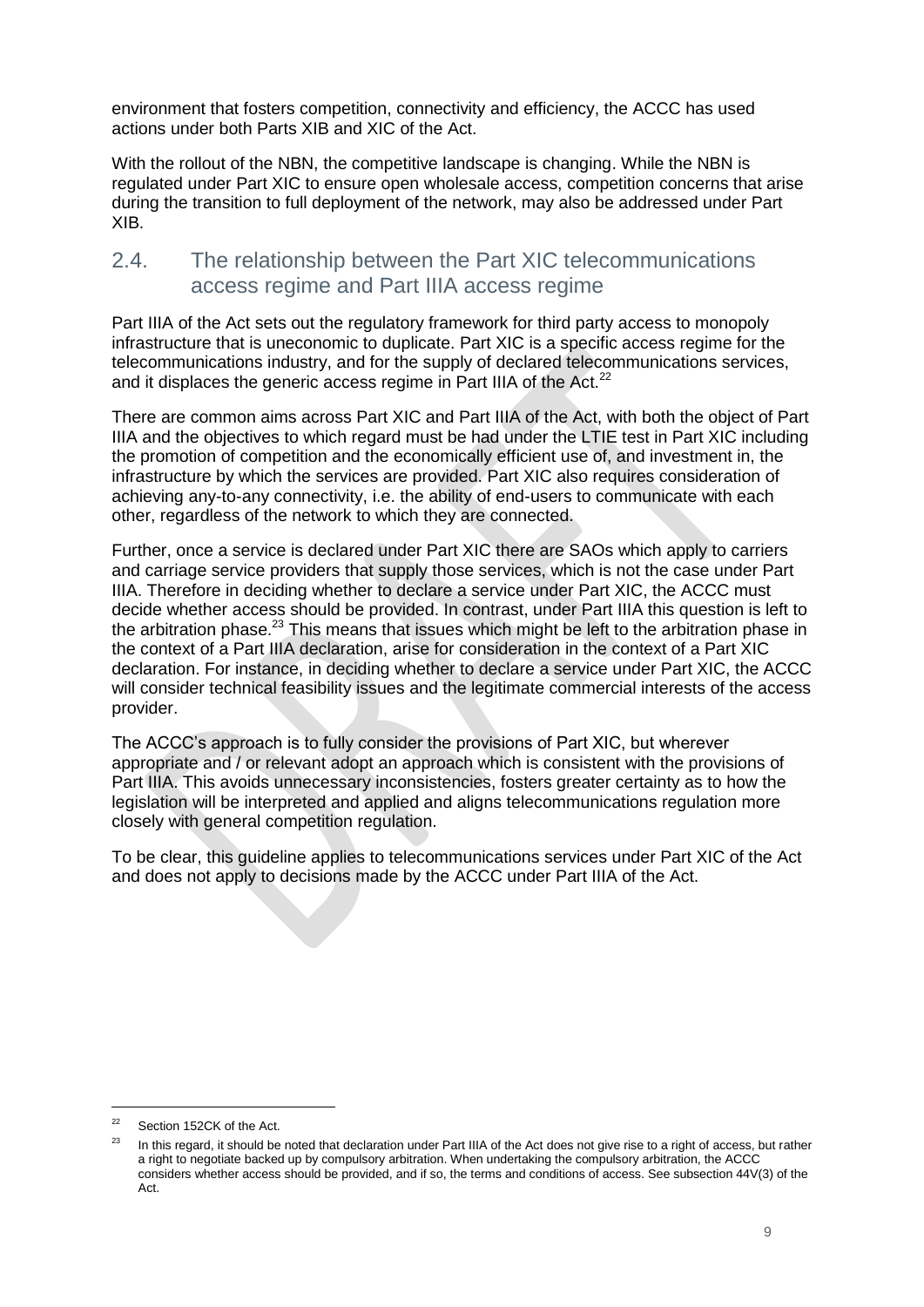## <span id="page-10-0"></span>3. Procedural issues

This section of the guideline sets out and explains the four ways in which a service can be declared. In particular:

- The ACCC may declare a service after holding a public inquiry if it is satisfied declaration will promote the LTIE.
- A person can give the ACCC a SAU in connection with access to a service. If the SAU is accepted by the ACCC and in operation, the service supplied by the person is a declared service.<sup>24</sup>
- NBN Co prepares a SFAA that relates to access to the service and the SFAA is available on the NBN Co's website.<sup>25</sup>
- The ACCC was required to declare a specified Layer 2 bitstream service. $^{26}$

The process for declaration under each of the above is set out in the following sections. [Figure 2](#page-23-0) illustrates the various steps in each of these processes.

## <span id="page-10-1"></span>3.1. Declaration following a public inquiry

The ACCC may declare a service following a public inquiry if it considers declaration will promote the LTIE.<sup>27</sup> Sections [5](#page-27-0) to [8](#page-41-0) discuss the LTIE test and the issues the ACCC must consider.

The ACCC may decide to hold a public inquiry on its own initiative<sup>28</sup> or following a request by a person to hold a public inquiry<sup>29</sup> (noting it is not required to consider a request to hold a public inquiry).<sup>30</sup> The ACCC must hold a public inquiry if the Minister gives it a written direction to do so. $31$ 

The public inquiry process is the same regardless of whether the ACCC is considering making a new non-NBN declaration<sup>32</sup> (e.g. the wholesale ADSL), or the declaration is for a NBN service<sup>33</sup>, or a declaration is expiring and consideration is being given to whether it should be extended, revoked, varied or allowed to expire (e.g. the various fixed line services including unconditioned local loop service (ULLS) the line sharing service (LSS), the local carriage service (LCS), the wholesale line rental (WLR) service the fixed originating access service (FOAS) and fixed terminating access service (FTAS).<sup>34</sup>

#### <span id="page-10-2"></span>**3.1.1. Who may request a public inquiry into declaration?**

Typically, the ACCC would expect requests to hold a public inquiry to be made by access seekers. However, the ACCC may consider a request to hold a public inquiry from anyone.

<sup>&</sup>lt;sup>24</sup> Subsections 152CBA, 152CBC, 152CBD of the Act.

 $25$  Subsection 152AL(8D) of the Act.

 $26$  Subsection 152AL(3C) of the Act.

<sup>&</sup>lt;sup>27</sup> Subsection 152AL(3) and (8A) of the Act<br><sup>28</sup> Subsection 453AM(3)(a) of the Act

<sup>&</sup>lt;sup>28</sup> Subsection 152AM(2)(a) of the Act.

Subsection 152AM(2)(b) of the Act.

<sup>&</sup>lt;sup>30</sup> Subsection 152AM(3) of the Act, noting that this subsection was amended, with effect from 1 January 2011, to streamline the operation of the framework by removing the requirement for the ACCC to consider each request that it receives to hold an inquiry and to provide reasons if it decides not to proceed with an inquiry.

<sup>31</sup> Section 496 of the *Telecommunications Act 1997*.

<sup>32</sup> Subsection 152AL(3) of the Act.

<sup>&</sup>lt;sup>33</sup> Subsection 152AL(8A) of the Act.

<sup>&</sup>lt;sup>34</sup> Subsection 152ALA(7) of the Act.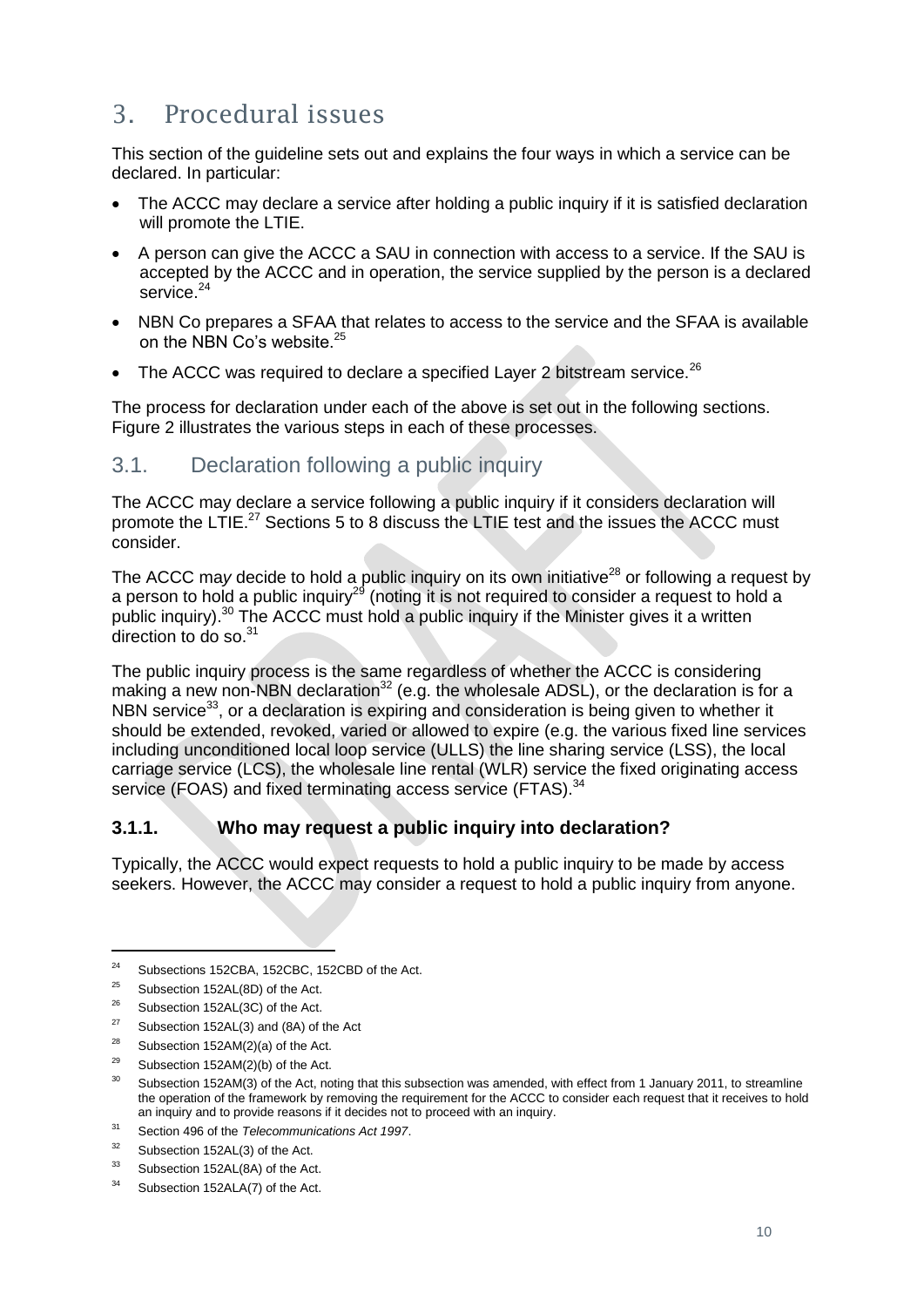## <span id="page-11-0"></span>**3.1.2. What is required to request a public inquiry?**

Requests to hold a public inquiry must be in writing.<sup>35</sup> Requests should be made with supporting information that addresses the issues the ACCC may consider in deciding whether to hold a public inquiry. These issues are listed below in Section [3.1.3.](#page-11-1)

Unless the person making the request indicates that particular information is confidential, the request for the public inquiry will be treated as a public document. The ACCC will consider confidentiality requests on a case-by-case basis and the person making the request should put forward reasons in support of the confidentiality claim.<sup>36</sup> Further information regarding the ACCC's general policies on the collection, use and disclosure of confidential information can be found in the *ACCC/AER Information Policy.*<sup>37</sup>

#### <span id="page-11-1"></span>**3.1.3. Considering requests to hold a declaration inquiry**

The ACCC may hold a public inquiry if it considers that it is 'appropriate and practicable' to do so.<sup>38</sup> If the ACCC decides to consider a request from a person to hold a public inquiry, matters that it is likely to take into account include:

- the description of the service
- whether the service is an eligible service and would be an 'active' declared service
- whether the service is already subject to access obligations or likely to be so in the future
- efforts made to obtain access to the service
- whether the service, if declared, would be an 'active' declared service
- if the service is not already supplied, whether it is capable of being supplied
- whether there is likely to be demand for the service and how it will be used, including in downstream markets.

Each of these matters is discussed in greater detail below. The ACCC is also likely to consider these issues if it is deciding to initiate a public inquiry. It will also consider any other matters that it thinks are relevant.

The ACCC will have regard to information provided by the person requesting the inquiry. Where appropriate, it will also consult other persons who may have an interest in the ACCC's decision to hold an inquiry.

The ACCC will generally determine whether or not to hold an inquiry within 30 days of receiving the written request, subject to receiving adequate information within the request for it to make this decision.

#### *Service description*

The ACCC will examine the proposed service description to be the subject of the public inquiry into declaration. Service description issues are discussed in Section [4.](#page-24-0)

 $35$  Subsection 152AM(2)(b) of the Act.

<sup>36</sup> ACCC/AER, *ACCC/AER Information Policy*, June 2014, p. 5.

<sup>37</sup> ACCC/AER, *ACCC/AER Information Policy*, June 2014.

Section 497 of the Telecommunications Act.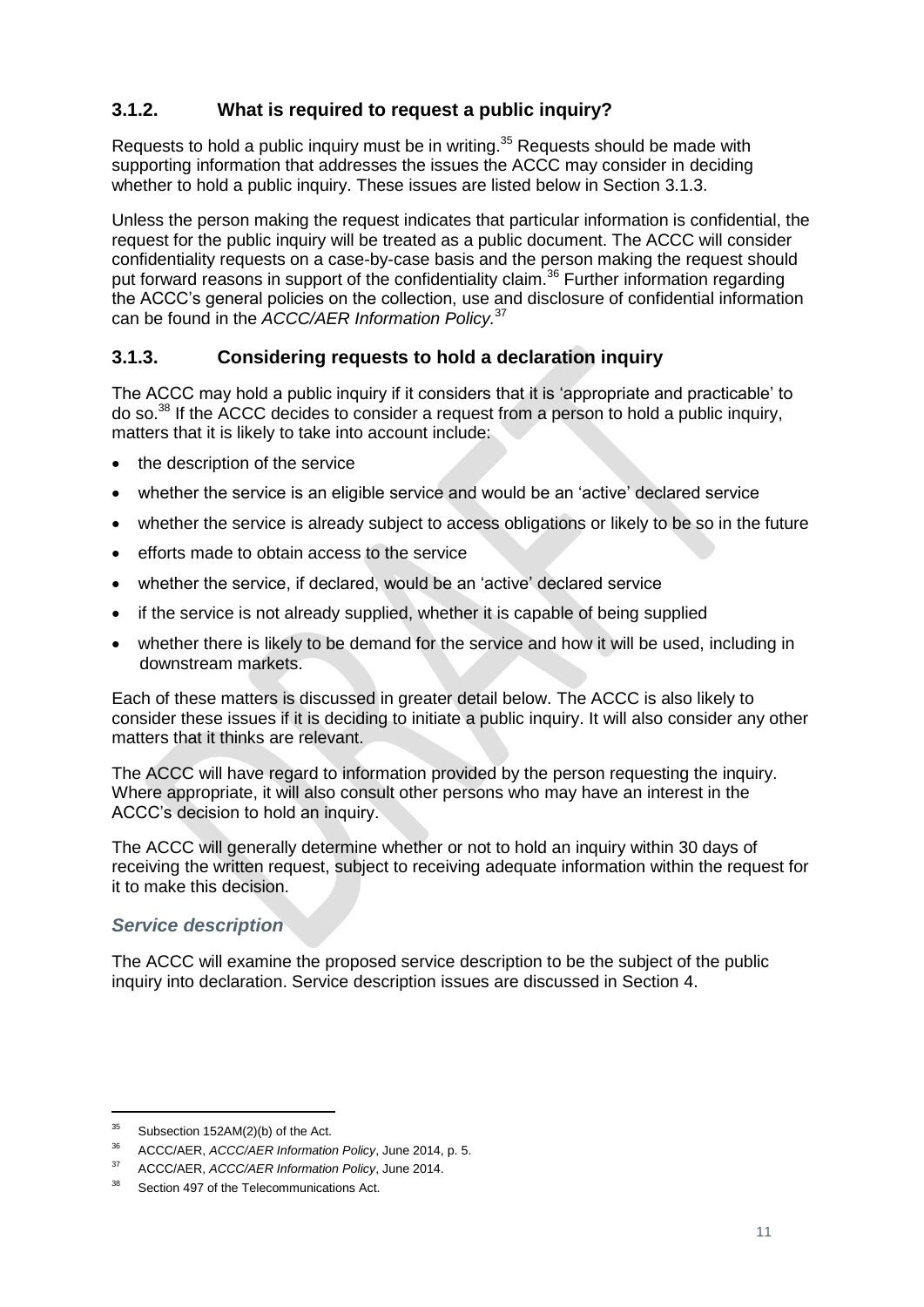#### *Eligible service*

The ACCC can only hold public inquiries into the declaration of those services which are eligible services. An eligible service is:

- a carriage service between two or more points, at least one of which is in Australia<sup>39</sup> or
- a service that facilitates the supply of such a carriage service
- where the service is supplied, or is capable of being supplied, by a carrier or a carriage service provider.<sup>40</sup> A carriage service is 'a service for carrying communications by means of guided and/or unguided electromagnetic energy'.<sup>41</sup>

Where a proposed service is not 'active', it should at least be 'capable of being supplied' to be an eligible service. Therefore when considering whether to hold a public inquiry, the ACCC may take into account information relevant to the technical feasibility of supplying and charging for the proposed service. Issues of technical feasibility would be considered more fully during the course of a public inquiry.

Eligible services are referred to as services in the remainder of these guidelines.

Consistent with Part IIIA, the telecommunications access regime in Part XIC provides for the declaration of a service as distinct from particular facilities. This recognises that a facility may be used to provide multiple services, thus allowing greater flexibility in the declaration context.

The declaration of services that facilitate the supply of carriage services, as opposed to carriage services themselves, is intended to perform two functions:

- to avoid disputes over whether a particular service proposed to be declared is properly characterised as a carriage service
- $\bullet$  to facilitate the unbundling of services where that is justified.<sup>42</sup>

A service that facilitates the supply of a carriage service does not include the use of intellectual property except to the extent that it is an integral but subsidiary part of the declared service.<sup>43</sup>

#### *Access obligations*

The ACCC will consider if the service is already subject to access obligations. It may decide not to hold a public inquiry into the declaration of a service if:

- equivalent access obligations already exist in relation to that service, or
- other processes are in train which are expected to provide access obligations in relation to that service earlier than would be possible through declaration of that service after a public inquiry.

Access obligations may exist as a result of the service already being declared.<sup>44</sup> or as a result of other legislative provisions. Unless the nature of the access obligations arising as a result of the declaration would be materially different to any existing access obligations, it

<sup>39</sup> Section 16 of the *Telecommunications Act 1997*.

<sup>40</sup> Subsection 152AL(1) of the Act.

<sup>41</sup> Section 7 of the *Telecommunications Act 1997*.

<sup>&</sup>lt;sup>42</sup> Trade Practices (Telecommunications) Amendment Bill 1996, Explanatory Memorandum, Item 6, proposed section 152AL.

<sup>&</sup>lt;sup>43</sup> Subsection 152AL(6) of the Act.

As set out in section [2.2.2](#page-6-0) of this quideline, service declaration creates access obligations in relation to that particular service and specifically the category A SAOs for non-NBN services and the category B SAOs for NBN services.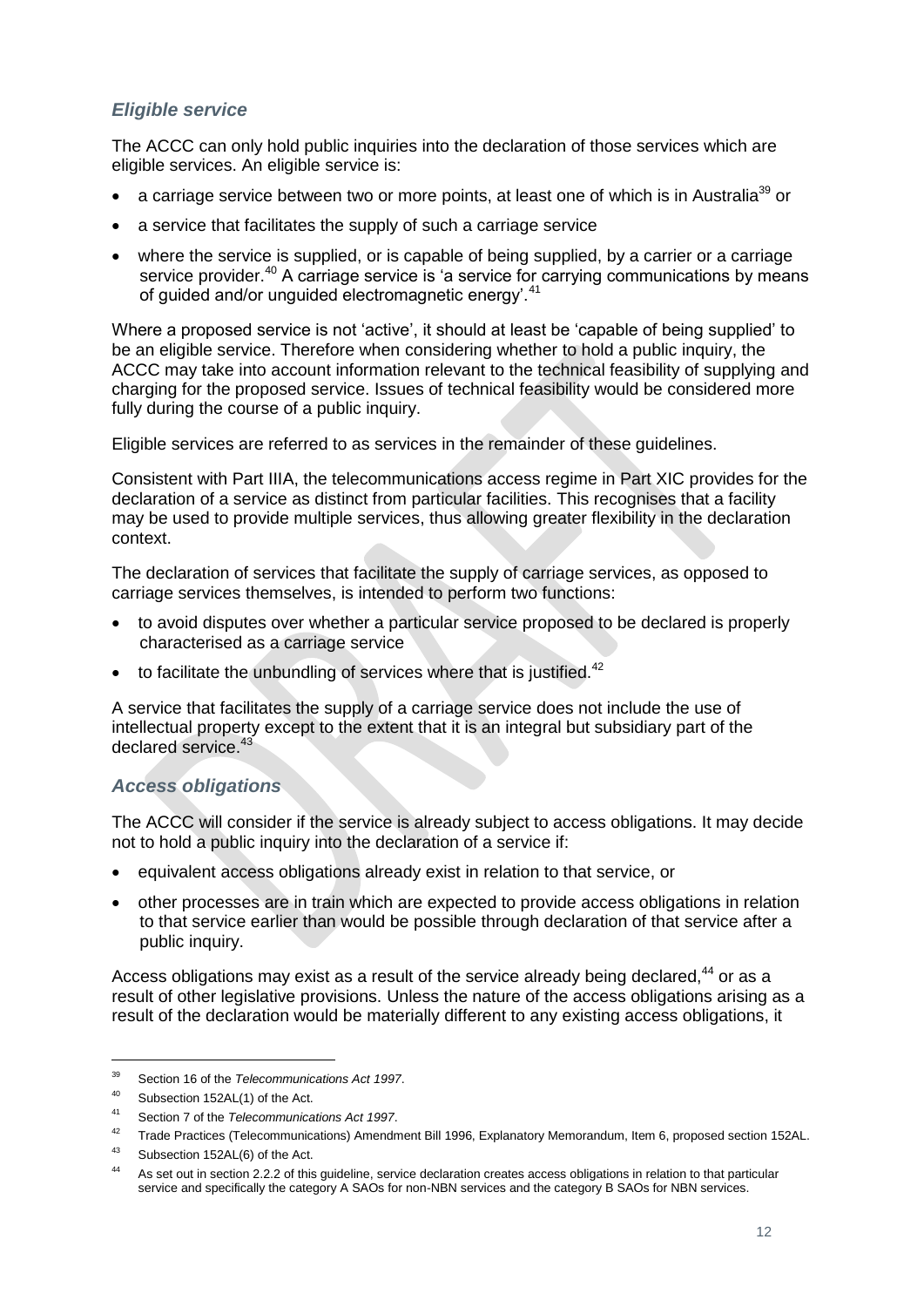may be unnecessary for the ACCC to consider declaring such a service through a public inquiry.

It may also be unnecessary for the ACCC to hold a public inquiry into the declaration of a service if it expects equivalent access obligations to be established by an alternative process before a public inquiry would be undertaken.

#### *Efforts to obtain access and likelihood of provision without declaration*

Where the person requesting the inquiry is seeking access to the service, that person should demonstrate the efforts made to obtain access through commercial negotiation. Where no efforts have been made, the need for the ACCC to hold a public inquiry may be difficult to establish.

#### *Demand for the service and how it will be used*

When considering whether to hold a public inquiry, the ACCC may take into account information about likely demand for the service and how it will be used, including its use to supply services in downstream markets.

#### <span id="page-13-0"></span>**3.1.4. Conducting a public inquiry**

If the ACCC decides to hold a public inquiry, the relevant procedures are set out in Part 25 of the *Telecommunications Act 1997*. Specifically it must:

- publish notice of certain matters relating to the inquiry<sup>45</sup>
- provide a reasonable opportunity for submissions from the public<sup>46</sup>
- publish a report on the inquiry. $47$

In addition, in conducting a public inquiry, the ACCC may:

- publish a discussion paper $48$
- $\bullet$  hold one or more hearings<sup>49</sup>
- undertake market inquiries
- seek expert advice on particular issues (for example, advice on technical feasibility issues).

These matters are explored in further detail below.

#### *Notice to the public*

-

The ACCC must publish, in whatever ways it thinks appropriate, notice of:

- the fact that it is holding the inquiry
- the period during which the inquiry is to be held
- the nature of the matter to which the inquiry relates
- the period within which, and the form in which, members of the public may make submissions to the ACCC

<sup>45</sup> Section 498 of the *Telecommunications Act 1997*.

<sup>46</sup> Section 500 of the *Telecommunications Act 1997*.

<sup>47</sup> Section 505 of the *Telecommunications Act 1997*.

<sup>48</sup> Section 499 of the *Telecommunications Act 1997*.

<sup>49</sup> Sections 501 to 504 of the *Telecommunications Act 1997*.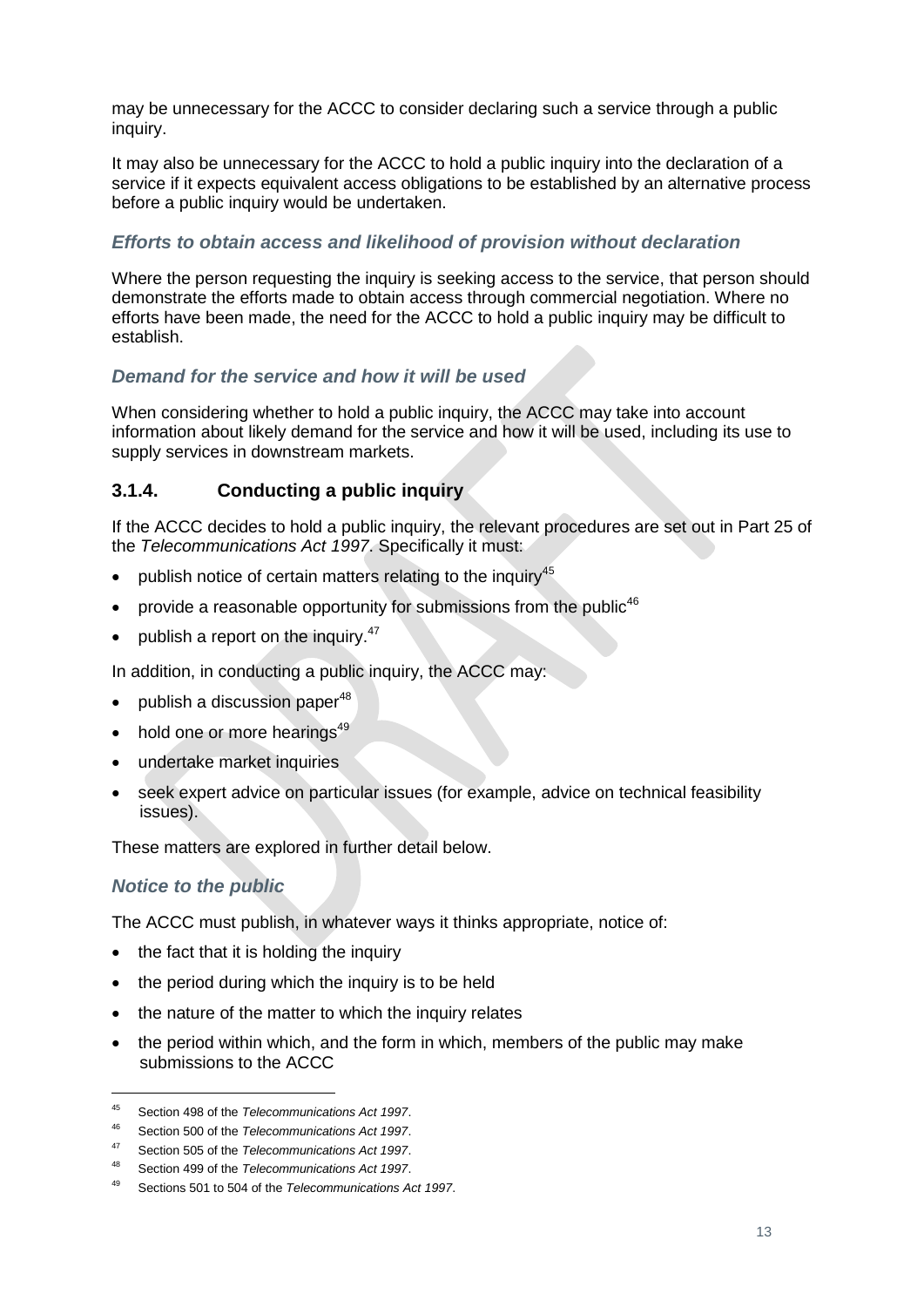- the matters that the ACCC would like such submissions to deal with
- $\bullet$  the address/es to which submissions may be sent.<sup>50</sup>

The ACCC will usually provide notice of the fact that it is holding an inquiry by issuing a media release (see [https://www.accc.gov.au/media/media-releases\)](https://www.accc.gov.au/media/media-releases). The media release will not necessarily include all the matters referred to above. Notice of some of the matters may be given in a discussion paper or another publication.

#### *Indicative time frames*

When a public inquiry is announced, the ACCC will outline the timeframe for the inquiry. This may include:

- the timeframes for issuing a discussion paper
- the period set aside for comments from interested parties
- dates for any public hearings that are held
- indicative timeframes for the release of the draft report and final report.

The ACCC will typically take 6-12 months to complete a public inquiry process. In some situations, the public inquiry may take longer and it may be necessary to extend these timeframes due to the complexity of the declaration decision or unforeseen events. Where this is the case, the ACCC will state the reasons for the extension. In other circumstances the ACCC may complete a public inquiry more quickly, particularly where it has previously considered the issue.

[Figure 2](#page-23-0) at the end of this section outlines the public inquiry process and indicative time frames.

#### *Discussion paper*

The ACCC may, but is not required to, prepare a discussion paper which:

- identifies the relevant issues
- sets out background material about, and discussion of, those issues <sup>51</sup>
- seeks the views of interested parties on specific issues.

In most cases, the ACCC will release a discussion paper and for more complex inquiries it may supplement an initial discussion paper with further discussion papers to explore particular issues that emerge during the inquiry.

If a discussion paper is prepared, the ACCC makes it available at its website: [www.accc.gov.au](http://www.accc.gov.au/)*.*

#### *Submissions*

-

The ACCC will provide a reasonable opportunity for any member of the public to make a written submission as part of the public inquiry.<sup>52</sup> This period must be at least 28 days.<sup>53</sup>

<sup>50</sup> Section 498 of the *Telecommunications Act 1997*. The ACCC is not required to publish at the same time, or in the same way, notice of all of the matters referred to above.

<sup>51</sup> Section 499 of the *Telecommunications Act 1997* .

<sup>52</sup> Section 500 of the *Telecommunications Act 1997*.

<sup>53</sup> Subsection 500(2) of the *Telecommunications Act 1997*.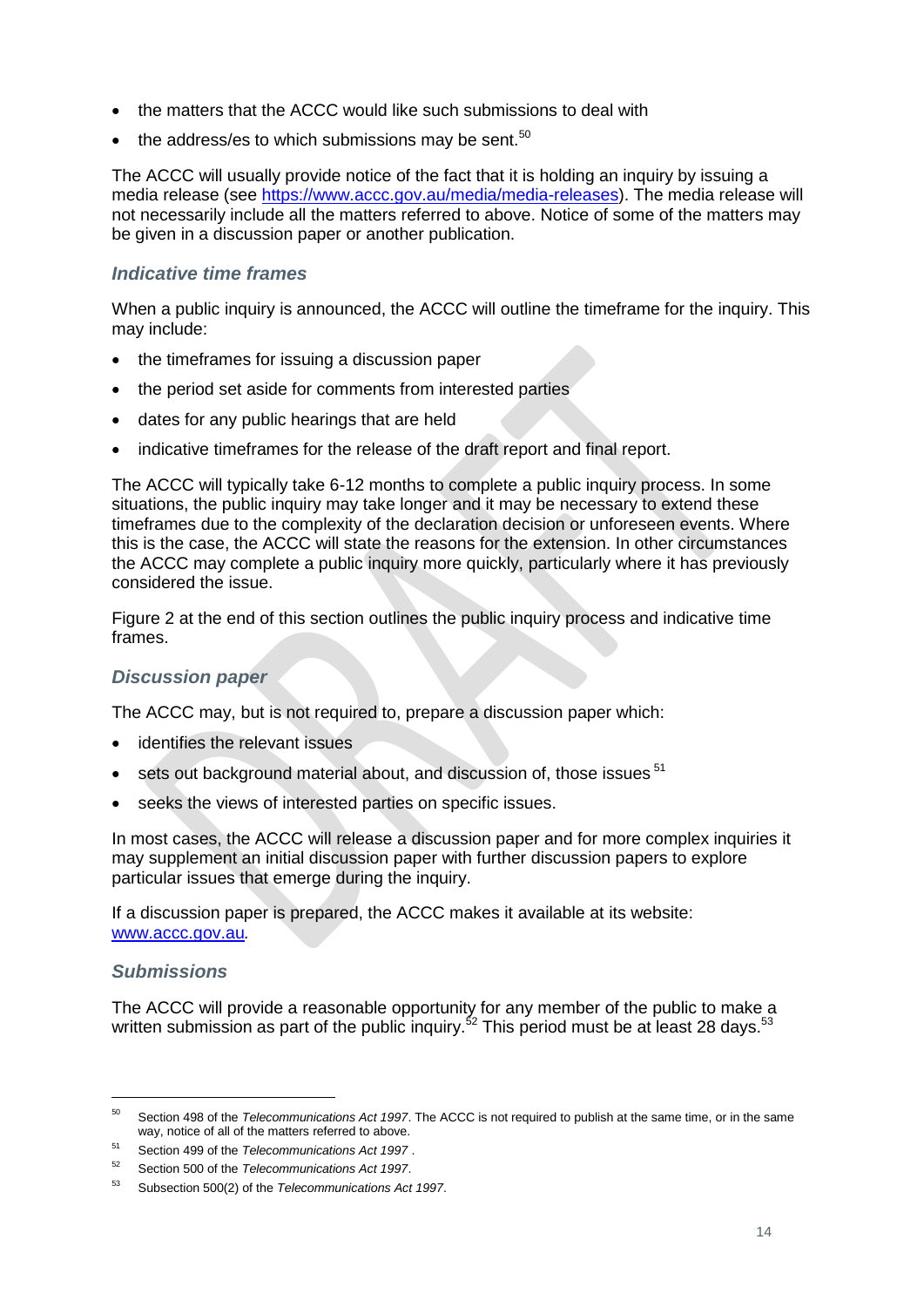In making submissions the ACCC encourages parties to include any necessary confidential information to explain and justify their positions. The availability of such information will assist the ACCC in making decisions that are robust and based on good evidence. At the same time, the ACCC is committed to ensuring that there is an appropriate balance between protecting parties' genuinely confidential information and promoting confidence in the robustness of the ACCC's regulatory processes by providing sufficient transparency. The *Confidentiality Guideline for submitting confidential material to ACCC communications inquiries<sup>54</sup>* contains more information about the ACCC's approach to confidentiality.

#### *Hearings*

The ACCC may hold hearings for the purposes of the inquiry<sup>55</sup> to receive submissions or to provide a forum for public discussions of relevant issues.

Any hearing would usually take place in public and the ACCC is also required to give reasonable public notice of the conduct of a hearing.<sup>56</sup> However, a hearing may be conducted in private if the ACCC is satisfied that:

- evidence that may be given, or a matter that may arise, during the hearing is of a confidential nature, or
- hearing a matter, or part of a matter, in public would not be conducive to the due administration of the *Telecommunications Act 1997*. 57

In practice the ACCC rarely holds hearings for public inquiries considering declaration.

The ACCC will occasionally invite parties to attend forums without public notice where it is appropriate to explore specific issues that have arisen.

#### *Market inquiry*

During the course of a public inquiry, the ACCC may conduct market inquiries to enable issues to be explored in greater detail with interested persons. They are particularly useful for testing information, proposals and submissions, and also enable the ACCC to gather additional information relevant to promoting the LTIE.

#### *Expert advice*

-

In some inquiries, the ACCC may seek expert advice on particular issues. For instance, the ACCC may wish to seek independent advice on technical feasibility issues so that it can better understand submissions or seek information about issues not fully addressed in submissions. The ACCC will generally post a public version of the advice on its website at: www.accc.gov.au.

The ACCC may also consult with other government agencies, such as the Australian Communications and Media Authority (ACMA), on matters in which they have expertise.

<sup>54</sup> *Confidentiality Guideline for submitting confidential material to ACCC communications inquiries*, April 2014.

<sup>55</sup> Section 501 of the *Telecommunications Act 1997*.

<sup>56</sup> Section 502 of the *Telecommunications Act 1997*.

<sup>57</sup> Subsection 502(3) of the *Telecommunications Act 1997*.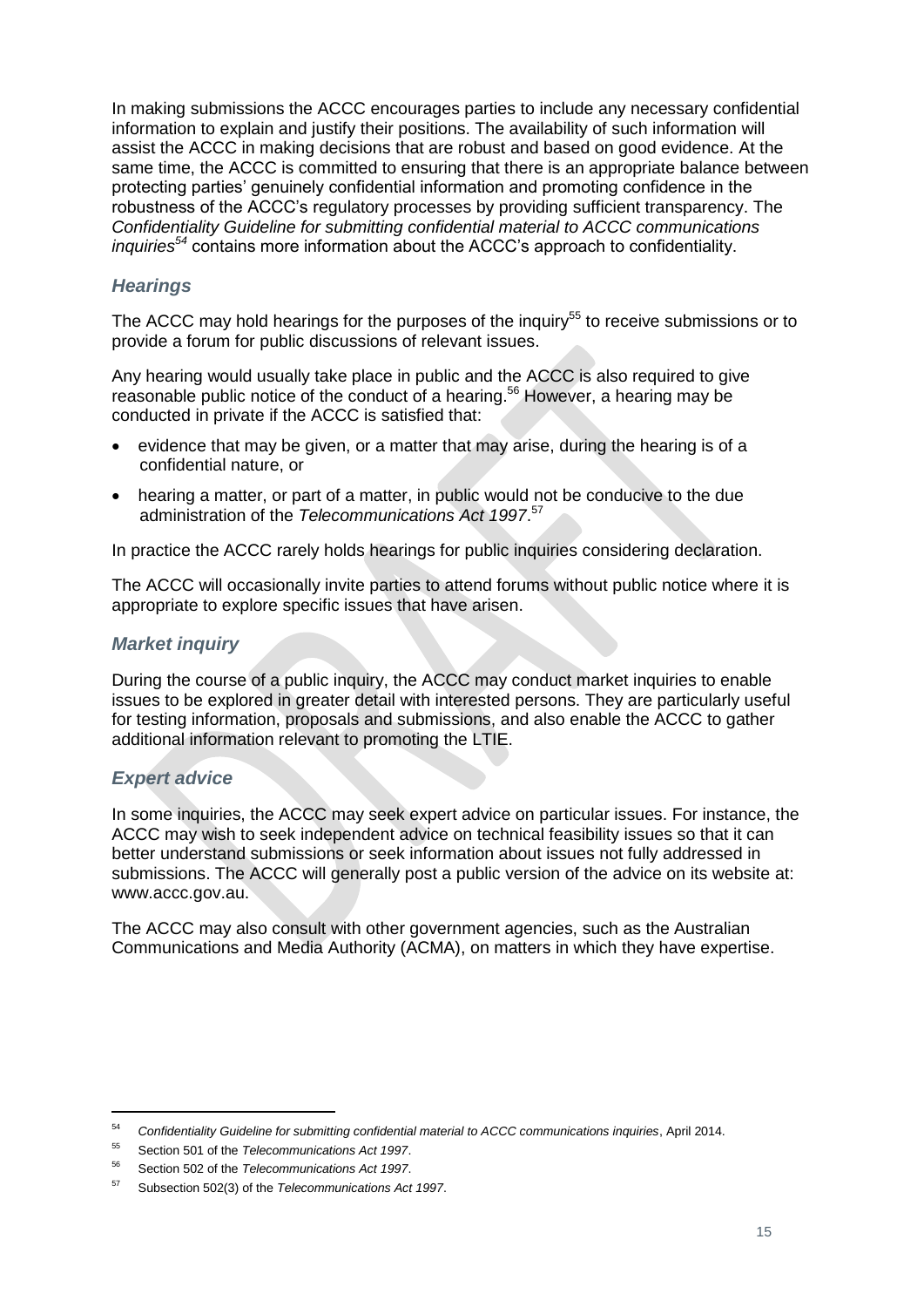#### *Report of the inquiry*

The ACCC must prepare a report on its findings as a result of the public inquiry.<sup>58</sup> During the public inquiry, the ACCC may choose to publish the report in draft form, with a view to seeking submissions on the decision the ACCC proposes to make.

If the public inquiry is held at the request of a person, the ACCC will give the person a copy of the report.<sup>59</sup> If it was held because of a direction given by the Minister, the ACCC will give a copy of the report to the Minister.<sup>60</sup> In all public inquiries, the ACCC will give ACMA a copy of the report. <sup>61</sup> This will typically be an electronic copy.

If the ACCC decides to declare a service, the report will be published within the 180-day period ending when the declaration was made.<sup>62</sup>

#### *Combined inquiries*

The ACCC may hold combined public inquiries into whether to declare two or more services. Combined inquiries allow for efficiencies such as a single notice to the public, a single discussion paper and a single hearing process. Further, they enable the ACCC to consider simultaneously services falling under the same category, such as data transmission which covers a range of service types. With combined inquiries, the ACCC can prepare a single report or separate reports for matters covered by the combined inquiry.<sup>63</sup>

An example of a combined public inquiry is the fixed line services declarations inquiry, which considered the ULLS, LSS, LCS, WLR service and the FOAS and FTAS.<sup>64</sup>

#### <span id="page-16-0"></span>**3.1.5. If the ACCC declares the service via a public inquiry**

If the ACCC considers declaration will promote the LTIE, it may declare the service by written instrument.<sup>65</sup> The service will then be subject to the regulatory framework as set out in Section [2.2.2.](#page-6-0)

The ACCC will then publish a copy of the declaration in the *Gazette*, <sup>66</sup> and details of the declared service will be published on the ACCC's register of declared services. $67$  The register of declared services is available at: [http://registers.accc.gov.au/content/index.phtml/itemId/323824.](http://registers.accc.gov.au/content/index.phtml/itemId/323824)

-

- <sup>61</sup> Subsection 152AM(4) of the Act.
- Subsection 152AL(3)(c) of the Act.
- $63$  Subsection 152AN(2)(d) of the Act.
- <sup>64</sup> *Public inquiry into the fixed line services declarations – final report*, April 2014. Note that the ACCC also determined in this public inquiry that Public Switched Telephone Network Originating Access Terminating Access would be called Fixed Originating Access Service (FOAS) and Fixed Terminating Access Service (FTAS).
- $^{65}$  Subsection 152AL(3) of the Act.

<sup>67</sup> Section 152AQ of the Act.

<sup>58</sup> Section 505 of the *Telecommunications Act 1997*.

<sup>59</sup> Subsection 152AM(5) of the Act.

<sup>60</sup> Subsection 505(2) of the *Telecommunications Act 1997*.

Subsection 152AL(5) of the Act.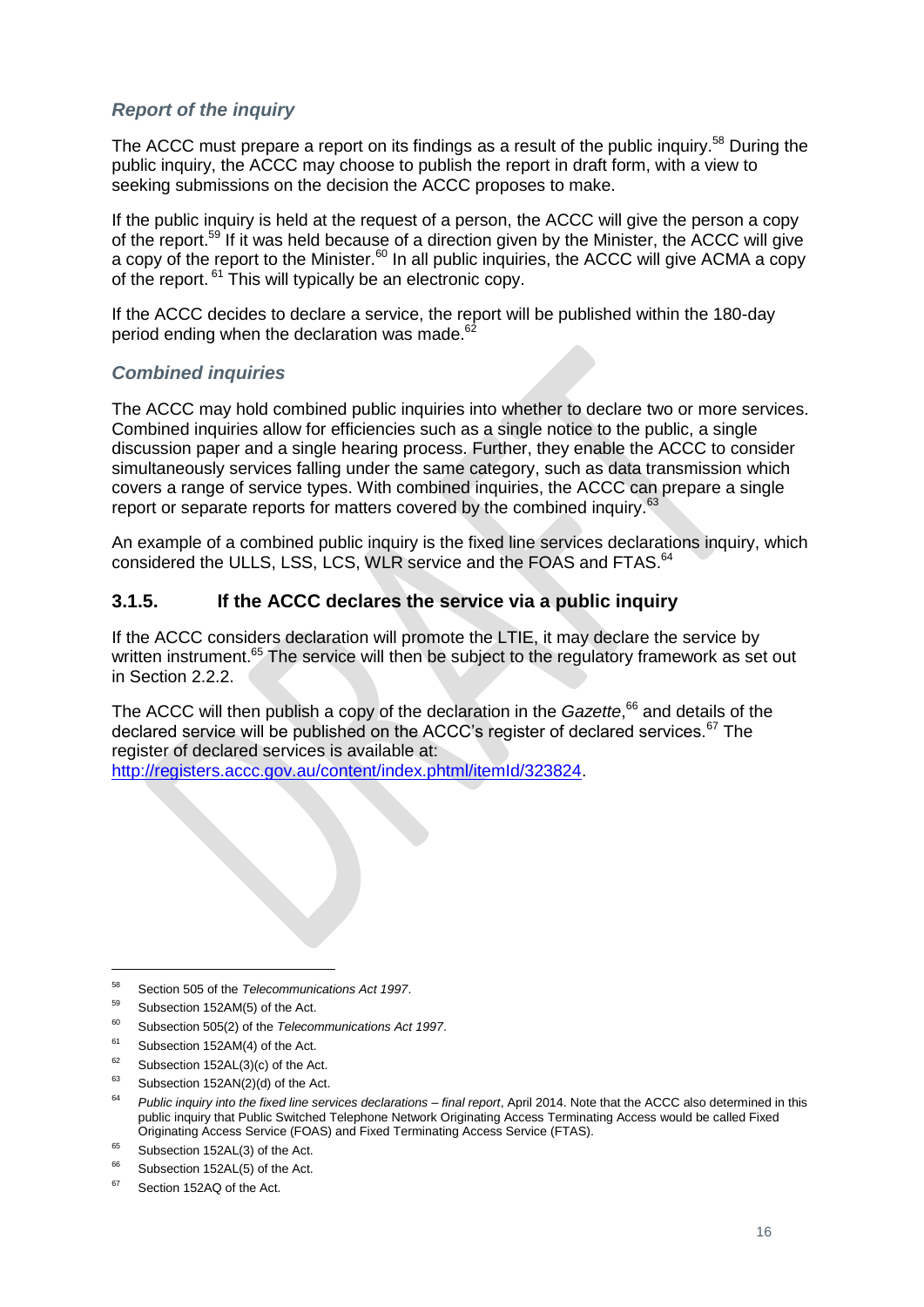### <span id="page-17-0"></span>**3.1.6. Expiry of declaration made via a public inquiry**

A declaration made by the ACCC following a public inquiry must specify an expiry date for the declaration.<sup>68</sup> The expiry date must be between three and five years after the declaration is made, unless the ACCC considers that there are circumstances warranting a shorter or longer period.<sup>69</sup> The ACCC will take into account a variety of issues when determining the expiry date, including current market and policy settings, any changes that are expected to occur and providing regulatory certainty for access seekers and providers. Typically the ACCC will set the expiry date five years after the declaration is made.

The ACCC may extend the expiry date of the declaration by not more than five years, by publishing a notice in the *Gazette*. 70

The ACCC must hold a public inquiry during the 18-month period ending on the expiry date of the declaration about whether to:

- extend or further extend the expiry date
- revoke the declaration
- vary the declaration
- allow the declaration to expire and whether to make a new declaration.<sup>71</sup>

The ACCC must publish a report about the inquiry during the 180-day period ending on the expiry date of the existing declaration.

The ACCC will revoke or allow the declaration to expire following the public inquiry where it is no longer satisfied that declaration will promote the LTIE.

#### **Example: Digital Data Access Services and Integrated Services Digital Network**

In 2008 the ACCC conducted a public inquiry as the declarations for the Digital Data Access Service (DDAS) and Integrated Services Digital Network (ISDN) in regional areas were due to expire on 30 June 2008. It decided to extend the declarations for DDAS and ISDN services in regional areas for a period of 12 months as it considered this would promote the LTIE. Specifically, while noting the declining importance of these services, it decided the extension would encourage the transition to alternative networks by access seekers and encourage the economically efficient investment in infrastructure.<sup>72</sup>

The ACCC conducted a further public inquiry in 2009 and decided to allow the declarations for the DDAS and the ISDN services in regional areas to expire on 30 June 2009. It considered this would promote the LTIE and that allowing the declaration to expire would encourage the ongoing transition to alternative services, potentially encouraging the provision of new services. Further, this reflected concern that declaration may stifle investment in alternative infrastructure.<sup>73</sup>

<sup>&</sup>lt;sup>68</sup> Subsection 152ALA(1) of the Act.

<sup>&</sup>lt;sup>69</sup> Subsection 152ALA(2) of the Act.

 $70$  Subsection 152ALA(4) of the Act.

<sup>71</sup> Subsection 152ALA(7) of the Act.

<sup>72</sup> *An ACCC Final Report reviewing the declarations for the digital data access service and integrated services digital networks*, ACCC, June 2008.

<sup>73</sup> *An ACCC Final Report reviewing the declarations for the digital data access service and integrated services digital networks*, ACCC, June 2009.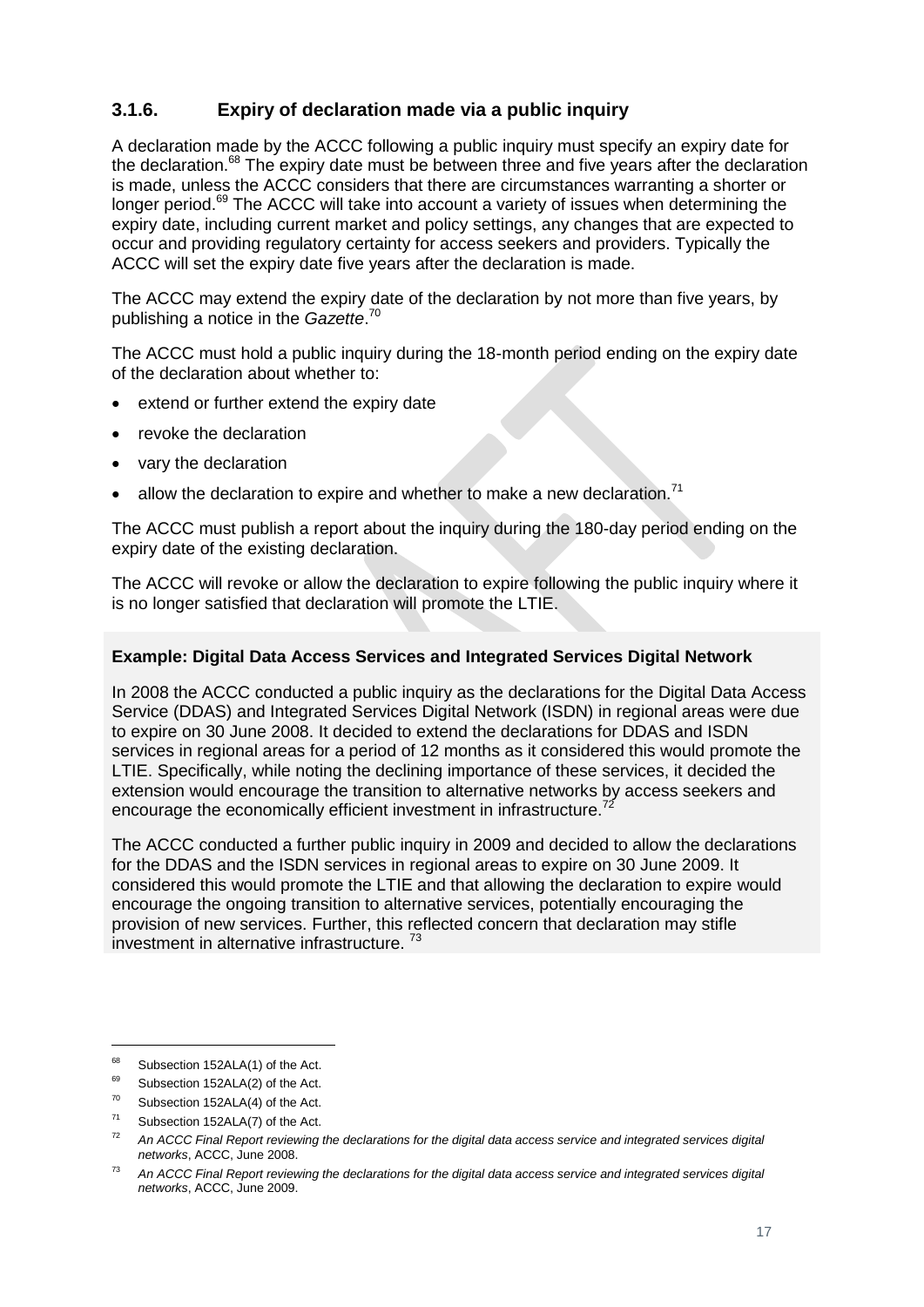#### <span id="page-18-0"></span>**3.1.7. Variation or revocation of declaration**

While the ACCC may vary or revoke a declaration where it considers that to do so would promote the LTIE, it must first hold a public inquiry about the proposed variation or revocation.<sup>74</sup> This requires the same considerations and processes as detailed in [3.1.1](#page-10-2) to [3.1.4,](#page-13-0) including whether varying or revoking declaration would promote the LTIE. This enables the ACCC to consider changing the scope of declaration or removing it entirely.

The ACCC is not required to hold a public inquiry where it proposes to revoke a declaration for a service of minor importance, $75$  or proposes to vary a declaration where, under the Procedural Rules, the variation is taken to be of a minor nature.<sup>76</sup>

### <span id="page-18-1"></span>3.2. Declaration via SAU

Another way in which a service may be declared is if:

- a carrier or carriage service provider gives the ACCC an SAU
- the SAU is in operation (after being accepted by the ACCC)
- the carrier or carriage service provider supplies the service or proposed service (whether to itself or to other persons). $<sup>7</sup>$ </sup>

A carrier or a carriage service provider other than an NBN corporation may give a SAU to the ACCC<sup>78</sup> in connection with access to a service, so long as the service is not a declared service.<sup>79</sup> An NBN corporation may give a SAU to the ACCC in connection with access to a service, so long as the service is not declared by the ACCC and there is no access determination that applies in relation to access to the service.<sup>80</sup>

It is noted that the ACCC may declare a service, if after holding a public inquiry it is satisfied that the making of the declaration will promote the LTIE, even if the service is, to any extent, covered by a SAU.<sup>81</sup>

A SAU must be in a form approved in writing by the ACCC.<sup>82</sup> It must include certain commitments:

- The undertaking must state the person agrees to be bound by the category A SAOs, or if NBN Co – category B SAOs, and must state that the person undertakes to comply with the terms and conditions specified in the undertaking in relation to the SAOs.<sup>83</sup>
- The undertaking must specify the expiry time of the undertaking,  $84$  and may provide for the person to extend, or further extend, the expiry time if the extension, or further extension, is approved by the ACCC in accordance with the criteria as specified in the undertaking.<sup>85</sup>

-

Subsections 152CBA(1) and 152CBA(2) of the Act.

<sup>74</sup> Subsection 152AO(1) of the Act.

<sup>75</sup> Subsection 152AO(1A) of the Act.

<sup>&</sup>lt;sup>76</sup> Subsection 152AO(3) of the Act.

<sup>&</sup>lt;sup>77</sup> Subsection 152AL(7) of the Act; if NBN Co – subsection 152AL(8E) of the Act.

 $79$  Subsection 152CBA(1)(a) of the Act.

<sup>&</sup>lt;sup>80</sup> Subsections 152CBA(1)(b)(iii) and 152CBA(1)(b)(iv) of the Act.

<sup>81</sup> Subsections 152AL(8); if NBN Co – subsection  $152AL(8F)$ .

<sup>82</sup> Subsection 152CBA(4) of the Act.

<sup>&</sup>lt;sup>83</sup> Subsection 152CBA(3) of the Act; if NBN Co – subsection 152CBA(3A) of the Act.

<sup>84</sup> Subsection 152CBA(6) of the Act.

<sup>85</sup> Subsection 152CBA(9) of the Act.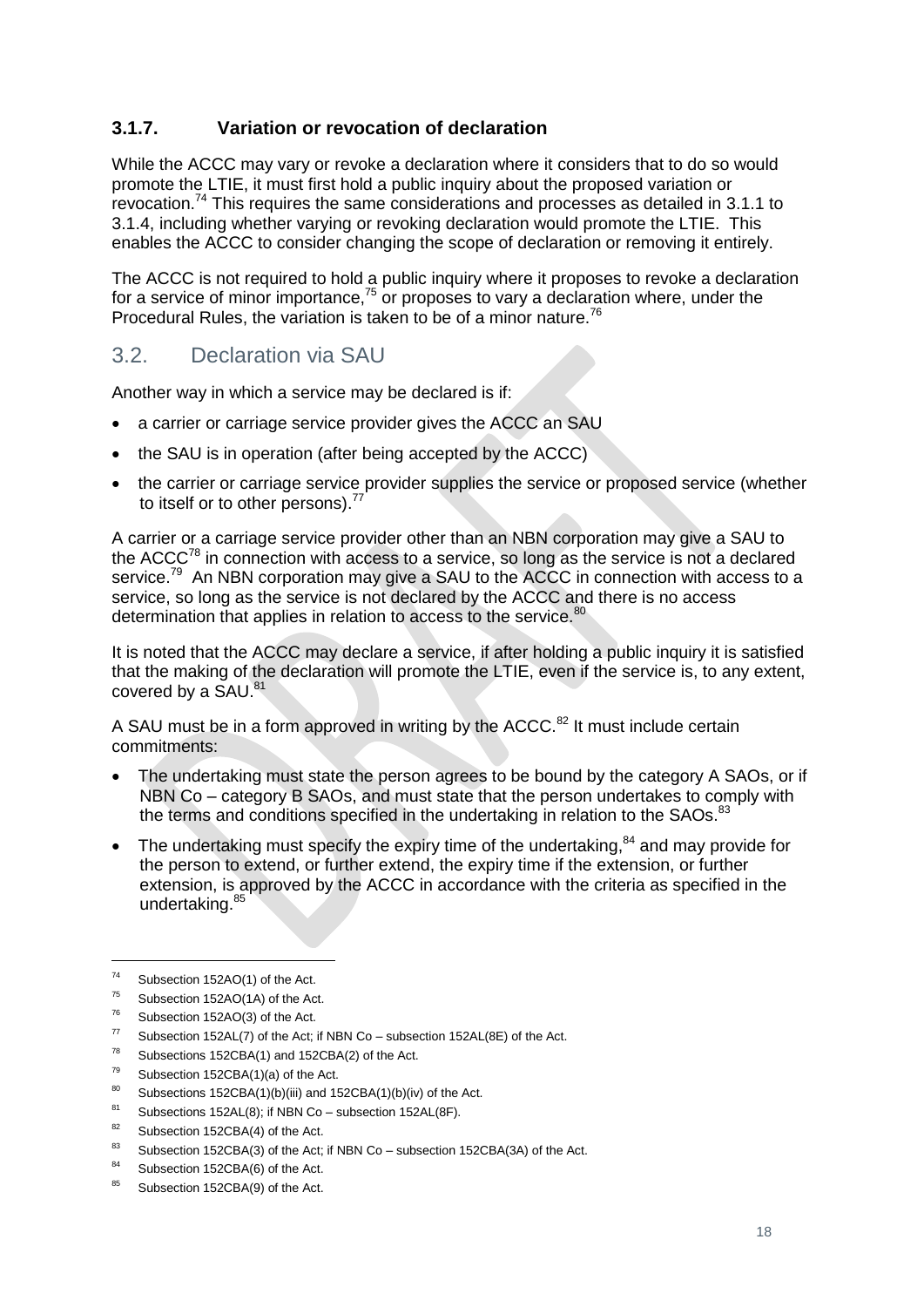Further, the SAU may:

- In the event that the person supplies the service (whether to itself or others) state that the person will engage in specified conduct in relation to access to the service, and will do so on such terms and conditions as are specified in the undertaking.<sup>86</sup>
- Provide for the ACCC to perform functions and exercise powers in relation to the undertaking.<sup>87</sup>
- Provide that a term or condition specified in the undertaking is a fixed principles term or condition for a certain period of time.<sup>88</sup>
- If the person giving the SAU is NBN Co, the undertaking may also state that NBN Co will engage in specified conduct relating to other matters (such as developing a new eligible service, enhancing declared service and giving information to service providers in relation to those activities). 89

#### <span id="page-19-0"></span>**3.2.1. Acceptance of a SAU**

After considering the SAU, the ACCC must decide whether to accept or reject the SAU.<sup>90</sup>

The ACCC must not accept the SAU unless it is satisfied that the terms and conditions specified in the undertaking would be consistent with the applicable SAOs and that those terms and conditions are reasonable.<sup>91</sup>

In determining whether particular terms and conditions are reasonable, the ACCC must have regard to the following:

- whether the terms and conditions promote the LTIE
- the legitimate business interests of the carrier or carriage service provider concerned, and the carrier or carriage service provider's investment in facilities used to supply the declared services concerned
- the interests of persons who have rights to use the declared service concerned
- the direct costs of providing access to the declared service concerned
- the operational and technical requirements necessary for the safe and reliable operation of a carriage service, a telecommunications network or a facility
- the economically efficient operation of a carriage service, a telecommunications network or a facility. 92

Sections [5](#page-27-0) to [8](#page-41-0) discuss the LTIE test and the relevant issues the ACCC must consider, including those outlined above in relation to reasonableness.

The ACCC must not accept the SAU unless the ACCC is satisfied that the SAU is consistent with any Ministerial pricing determination.<sup>93</sup>

If the SAU states that the person will engage in specified conduct in relation to access to the service, and will do so on such terms and conditions as are specified in the undertaking.  $94$ 

<sup>&</sup>lt;sup>86</sup> Subsection 152CBA(3B) of the Act.<br> $\frac{87}{2}$  Orthography 4580DA(48A) of the Act

Subsection 152CBA(10A) of the Act.

<sup>88</sup> Subsection 152CBAA(1) of the Act.

<sup>89</sup> Subsection 152CBA(3C) of the Act.

<sup>90</sup> Subsection 152CBC(2) of the Act.

<sup>&</sup>lt;sup>91</sup> Subsection 152CBD(2)(a) of the Act;/ if NBN Co – subsection. 152CBD(2)(b) of the Act.

<sup>&</sup>lt;sup>92</sup> Subsection 152AH of the Act.<br><sup>93</sup> Cubsection 453CBD(2)(c) of the

Subsection 152CBD(2)(c) of the Act.

<sup>94</sup> Subsection 152CBA(3B) of the Act.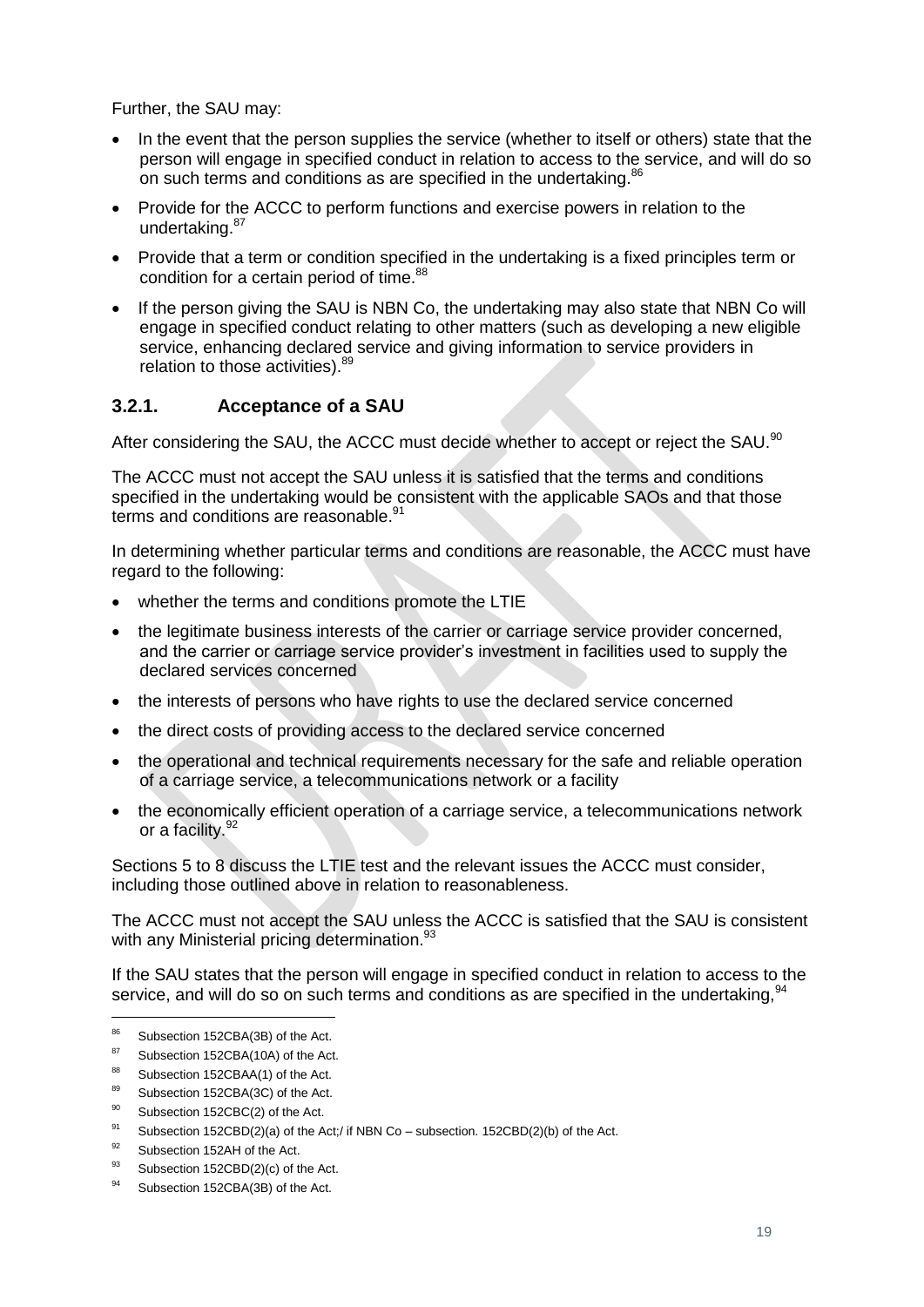the ACCC must not accept the SAU unless it is satisfied that the conduct will promote the LTIE and the terms and conditions on which it will engage in such conduct are reasonable.<sup>95</sup>

To accept the SAU the ACCC must publish the SAU, invite people to make submissions on the SAU and consider any submissions received within the time limit specified when the SAU was published.<sup>96</sup>

Further, if the SAU specifies a fixed principles term or condition, the ACCC must not accept the SAU if it considers that:

- $\bullet$  The fixed principles term or condition should not be a fixed principles term or condition.<sup>97</sup>
- The notional period for the fixed principles term or condition should not be the notional fixed period.<sup>98</sup>
- If the SAU provides that one or more specified circumstances are qualifying circumstances in relation to the fixed principles term or condition — any of the qualifying circumstances should not be qualifying circumstances.<sup>99</sup>
- If the SAU does not provide that particular circumstances are qualifying circumstances, those circumstances should be qualifying circumstances in relation to the fixed principles term or condition.<sup>100</sup>

In addition to the circumstances where the ACCC must not accept the SAU, there are three reasons for which the ACCC must not reject the SAU:

- If the ACCC has previously accepted an SAU given by a person that contains fixed principles terms or conditions that are in effect, the ACCC must not reject another undertaking given by this person in relation to the same service for a reason that concerns those fixed principles terms or conditions.<sup>101</sup>
- If certain conduct is authorised under Part XIB of the CCA the ACCC must not reject the undertaking for a reason that concerns this conduct.<sup>102</sup>
- If the undertaking contains price-related terms and conditions that are reasonably necessary to achieve uniform national pricing of eligible NBN services, the ACCC must not reject the undertaking for a reason that concerns those price-related terms and conditions.<sup>103</sup>

The ACCC notes that the Government has foreshadowed potential changes to Part XIC to improve the operation of the provisions relating to SAUs and fixed principles.<sup>104</sup>

If the ACCC accepts a SAU, it must give the person a written notice stating that the undertaking has been accepted.<sup>105</sup> If the ACCC rejects a SAU, it must give the person a written notice stating that the undertaking has been rejected and setting out the reasons for the rejection.<sup>106</sup>

<sup>&</sup>lt;sup>95</sup> Subsection 152CBD(2)(ca) of the Act.

 $96$  Subsection 152CBD(2)(d) of the Act.

<sup>&</sup>lt;sup>97</sup> Subsection 152CBD(4)(a) of the Act.

<sup>98</sup> Subsection 152CBD(4)(b) of the Act.

Subsection 152CBD(4)(c) of the Act.

<sup>&</sup>lt;sup>100</sup> Subsection 152CBD(4)(d) of the Act.

<sup>&</sup>lt;sup>101</sup> Subsection 152CBAA(5)(h) of the Act.

<sup>&</sup>lt;sup>102</sup> Subsection 152CBD(5C) of the Act.

<sup>&</sup>lt;sup>103</sup> Subsection 152CBD(5A) of the Act.

<sup>104</sup> *Telecommunications Regulatory and Structural Reform*, Australian Government, December 2014, p 6.

<sup>&</sup>lt;sup>105</sup> Subsection 152CBC(3) of the Act.

<sup>&</sup>lt;sup>106</sup> Subsection 152CBC(4) of the Act.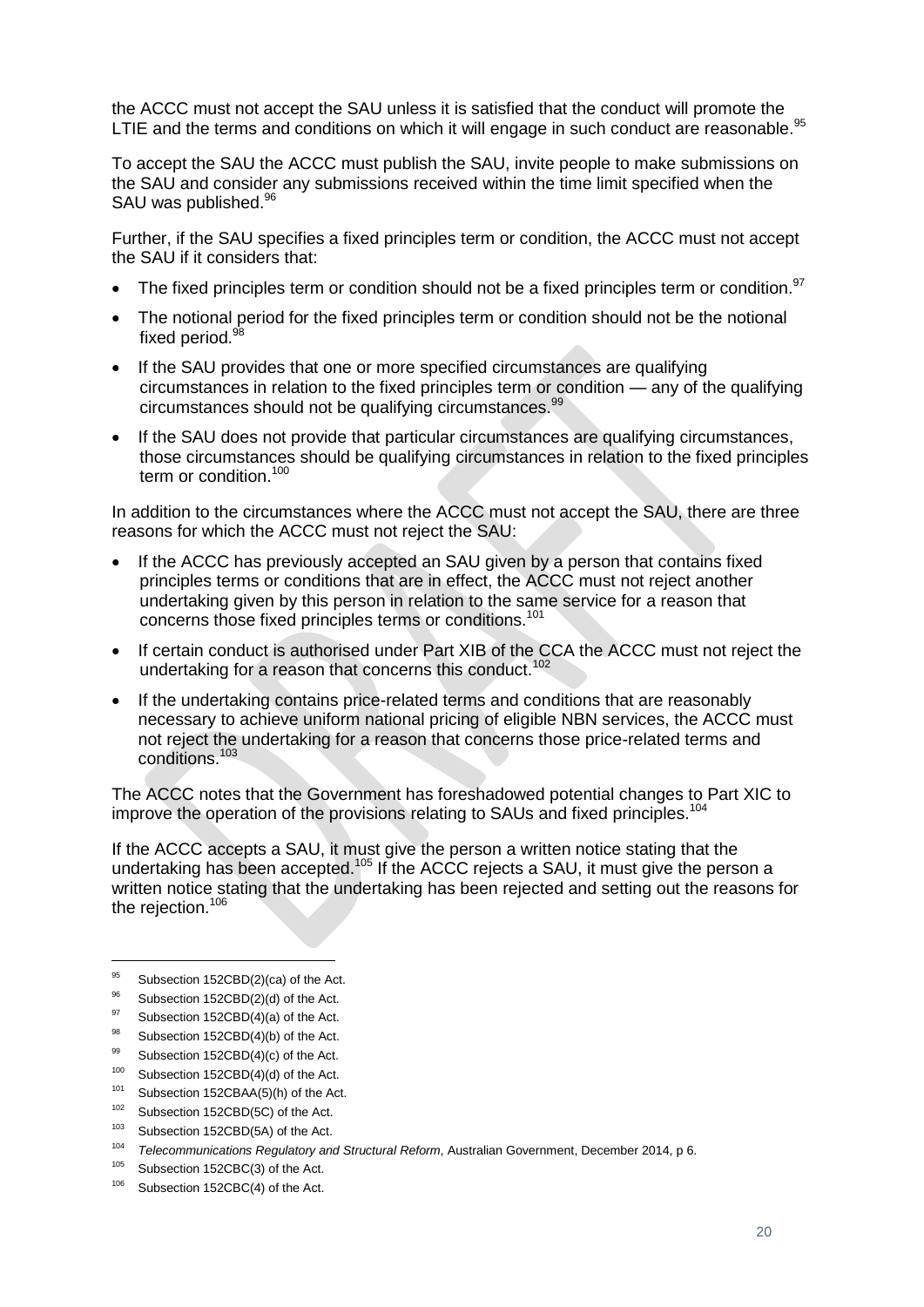If the ACCC does not make a decision to accept or reject the SAU within 6 months of receiving the undertaking, the ACCC is taken to have accepted the undertaking at the end of that 6-month period.<sup>107</sup> The ACCC may extend, or further extend, the 6-month period by giving written notice to the person.<sup>108</sup> In calculating the 6-month period, certain periods of time are to be disregarded, e.g. if the ACCC has requested further information in relation to the undertaking any time the request remains unfulfilled.<sup>109</sup>

The ACCC must maintain a register of undertakings that have been accepted and all variations of access undertakings.<sup>110</sup> The register of access undertakings is at: [http://registers.accc.gov.au/content/index.phtml/itemId/329658.](http://registers.accc.gov.au/content/index.phtml/itemId/329658)

#### <span id="page-21-0"></span>**3.2.2. Expiry of an accepted SAU**

As noted above, the SAU must specify the expiry time of the undertaking.<sup>111</sup> However, Part XIC does not prevent the carrier or carriage service provider from giving a fresh SAU in the same terms as the expired undertaking.<sup>112</sup>

#### <span id="page-21-1"></span>**3.2.3. Variation and withdrawal of an accepted SAU**

Part XIC provides for a person that has an accepted SAU to vary or withdraw the undertaking while it is in operation, as follows:

- If the person gives a variation of the SAU to the  $ACCC$ ,<sup>113</sup> the  $ACCC$  must decide whether to accept or reject the variation.<sup>114</sup> In assessing a variation, the ACCC must apply the same criteria as set out above for assessing a SAU.<sup>115</sup>
- The person may withdraw the SAU while it is in operation by giving notice to the ACCC.<sup>116</sup> If the service to which the undertaking relates is not a declared service (other than by virtue of acceptance of the SAU by the ACCC), the person must also inform the ACCC in writing, at least 12 months before giving the notice to the ACCC, that it proposes to withdraw the undertaking.<sup>117</sup>

There is no provision under Part XIC of the Act for the ACCC to otherwise vary or set aside the terms of a SAU once it has been accepted by the ACCC.

## <span id="page-21-2"></span>3.3. Declaration following publication of a SFAA by NBN Co

A NBN service can also become a declared service if NBN Co formulates a SFAA that relates to access to the service and the SFAA is available on its website.<sup>118</sup> The terms and conditions that comprise these offers are known as a SFAA.

The ACCC does not have any role in declaring these NBN services.

If an SFAA is available on the NBN Co's website, and an access seeker requests NBN Co to enter into an access agreement that sets out terms and conditions that are the same as the

<sup>&</sup>lt;sup>107</sup> Subsection 152CBC(5) of the Act; See subsection. 152CBC(6) of the Act for calculating the 6-month period.

<sup>108</sup> Subsection 152CBC(7) of the Act.

<sup>109</sup> Subsection 152CBC(6) of the Act.

<sup>&</sup>lt;sup>110</sup> Subsection 152CC(1) of the Act.

<sup>111</sup> Subsection 152CBA(6) of the Act.

<sup>112</sup> Subsection 152CBA(10) of the Act.

<sup>113</sup> Subsection 152CBG(2) of the Act.

<sup>114</sup> Subsection 152CBG(3) of the Act.

<sup>&</sup>lt;sup>115</sup> Subsection 152CBG(4) of the Act.

<sup>&</sup>lt;sup>116</sup> Subsection 152CBI(2) of the Act.

<sup>&</sup>lt;sup>117</sup> Subsection 152CBI(2)(b) of the Act.

<sup>118</sup> Subsections 152AL(8D), 152CJA(2)(b) and 152CJF of the Act.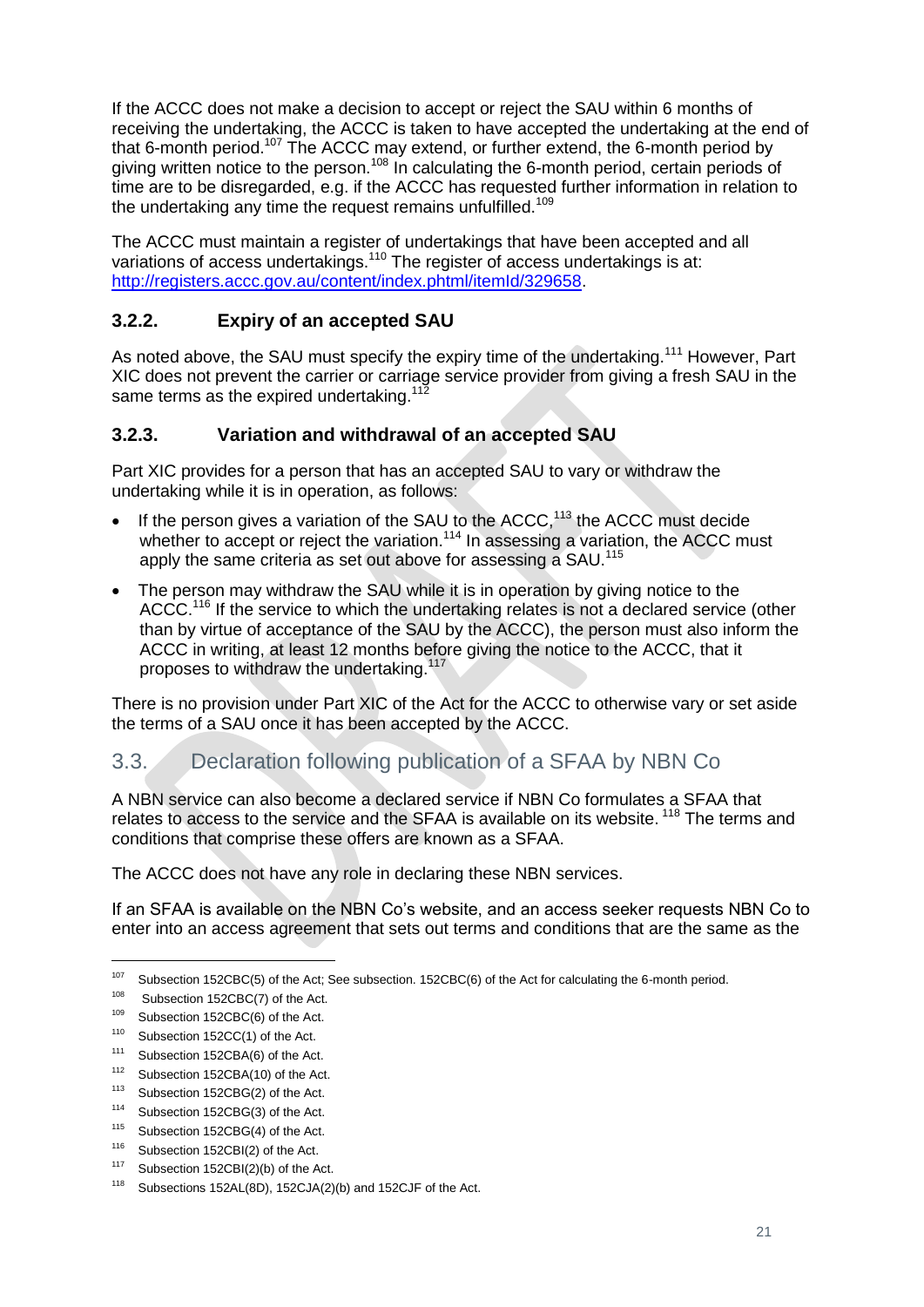terms and conditions in the SFAA, NBN Co is obliged to enter into such an agreement.<sup>119</sup> An SFAA therefore provides one means by which an access seeker may obtain access to NBN Co's services.

Entry into an Access Agreement based on an SFAA is a commercial decision for persons who may wish to provide services utilising NBN Co's network.

#### <span id="page-22-0"></span>3.4. Mandatory declaration – Layer 2 bitstream service

The ACCC was required to declare that a specified Layer 2 bitstream service is a declared service.<sup>120</sup>

The ACCC declared a Layer 2 bitstream service called the Local Bitstream Access Service (LBAS), which commenced on 13 April 2012.

It remains in force indefinitely<sup>121</sup> and cannot be varied or revoked by the ACCC.

#### <span id="page-22-1"></span>3.5. Regulatory costs and benefits associated with declaration

Key principles in the *Australian Government Guide to Regulation* are that:

- Regulation should not be the default option for policy makers and that the option offering the greatest net benefit should always be the recommended option.
- Regulation should be imposed only when it can be shown to offer an overall net benefit.
- The cost burden of new regulation must be fully offset by reductions in existing regulatory burden,<sup>122</sup> noting that regulatory cost offsets may be met over time rather than requiring these to be offset at the point of decision for each proposal.<sup>123</sup>

Other key principles also included in the *Australian Government Guide to Regulation* are about how decisions should be made in relation to regulation, e.g. the consultation which should underpin decisions and the information on which the decision is based.

To account for these key principles, the *Australian Government Guide to Regulation* states that every policy option must be assessed, its likely impact costed and a range of viable alternatives considered in a transparent and accountable way against the default position of no new regulation. As a result, every policy proposal designed to introduce or abolish regulation must now be accompanied by an Australian Government Regulation Impact Statement (RIS).<sup>124</sup>

Declaration of a carriage service is likely to have associated costs and benefits, including possible changes to the regulatory burden for a carrier or carriage service provider. The ACCC's general position is that its analysis of whether declaration will promote the LTIE, and consideration of the other issues required to determine whether a SAU should be accepted, satisfy the RIS requirements.

<sup>119</sup> Subsections 152CJA(2)(c) and 152CJA(d) of the Act.

<sup>&</sup>lt;sup>120</sup> Subsection 152AL(3C) of the Act.

<sup>121</sup> Subsection 152ALA(5A) of the Act.

<sup>122</sup> *The Australian Government Guide to Regulation*, Department of Prime Minister and Cabinet, 2014, p 2.

<sup>123</sup> *Regulatory Burden Measurement Framew*ork, Guidance Note, Department of Prime Minister and Cabinet, 2016, p 1.

<sup>124</sup> *The Australian Government Guide to Regulation*, Department of Prime Minister and Cabinet, 2014, p 4.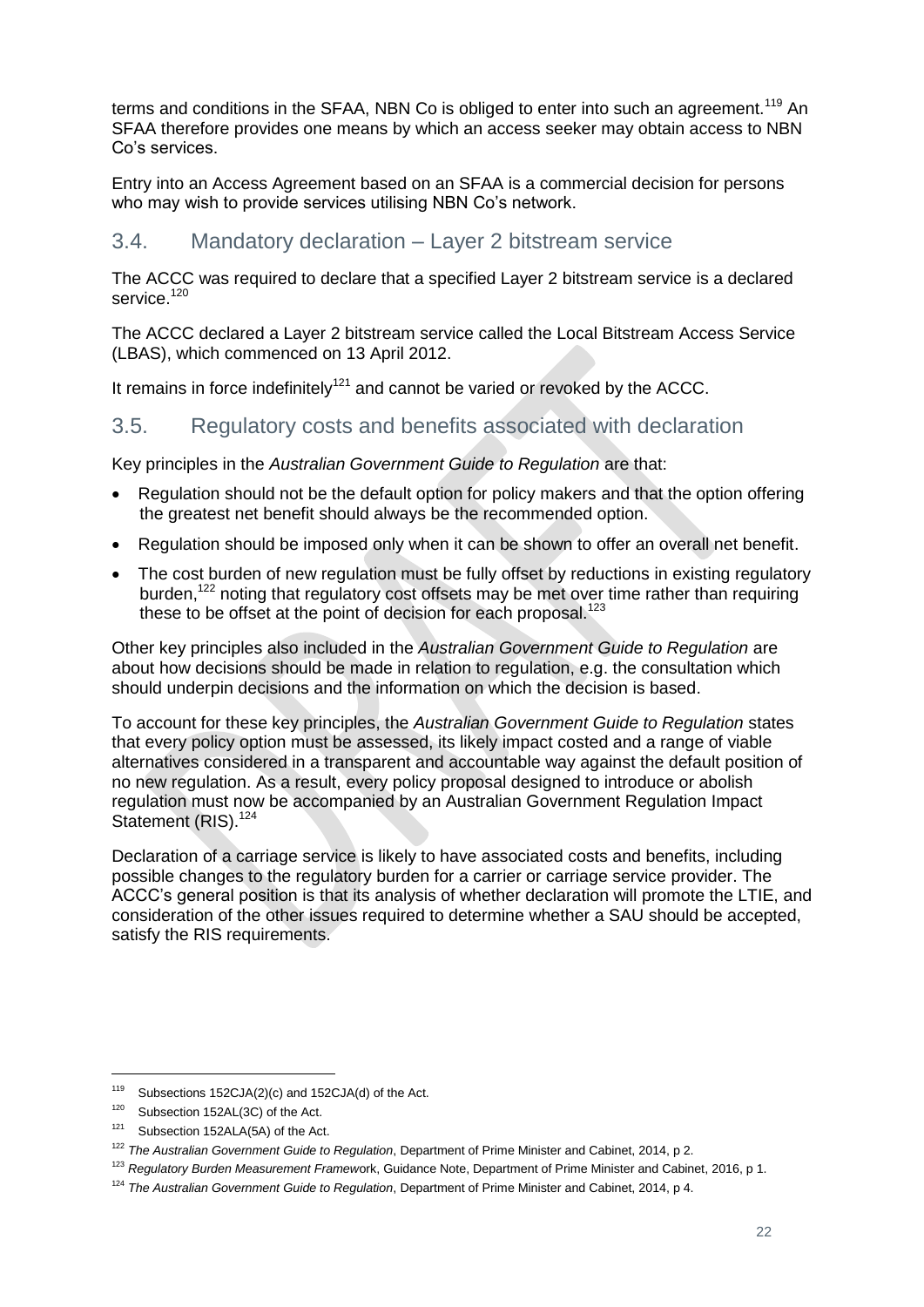

<span id="page-23-0"></span>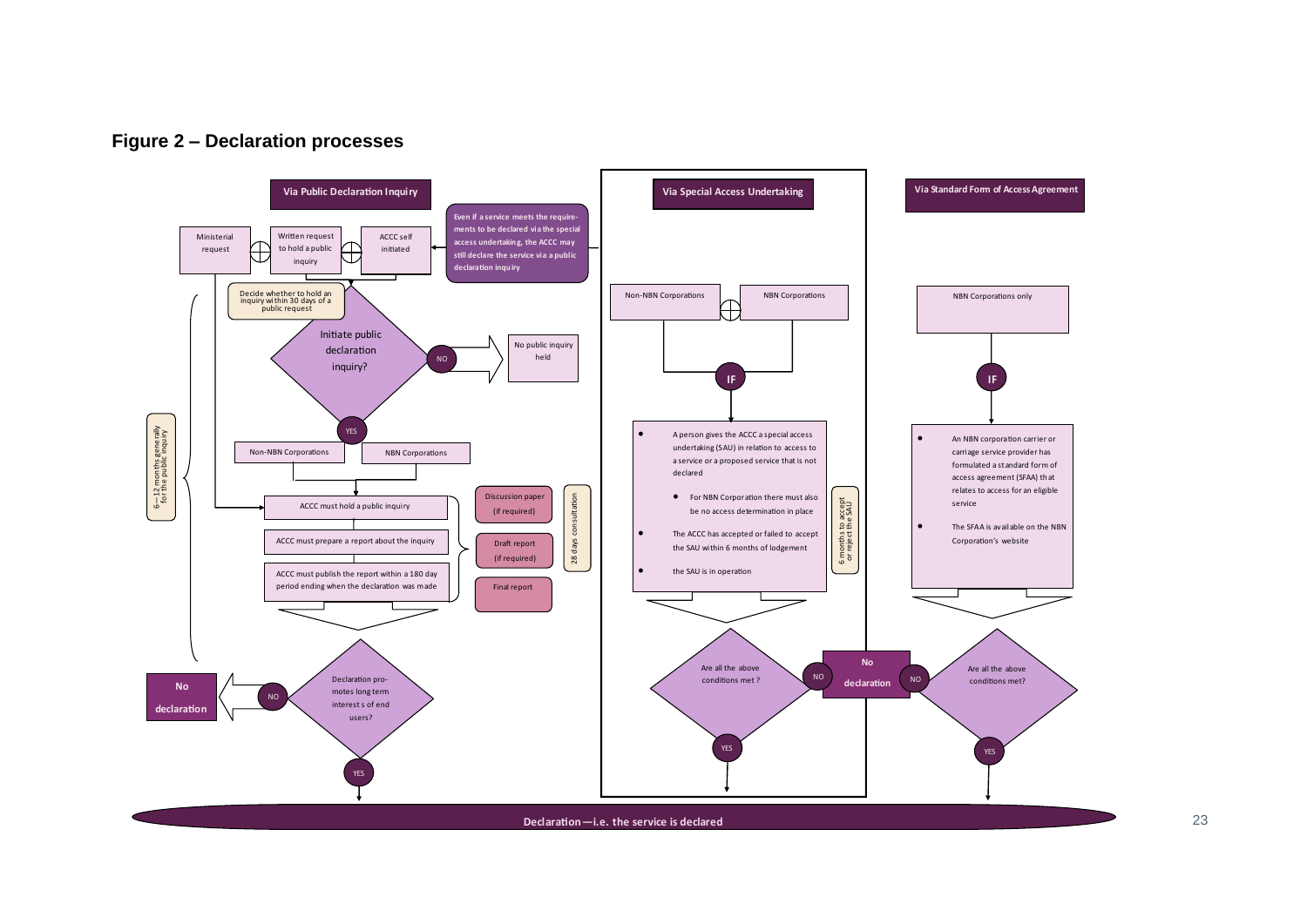## <span id="page-24-0"></span>4. Service description

This section of the guideline sets out the key issues the ACCC will consider in determining the appropriate service description for a declared service; the general principles it will apply; and the issue of unbundling of telecommunication services in establishing service descriptions.

At a high level, in establishing the description for a declared service, services may be specified by name, by inclusion in a specified class or in any other way.<sup>125</sup>

The ACCC has a large degree of flexibility in how it describes the service but will be guided in setting the service description by the object of Part XIC which is to promote the LTIE.<sup>126</sup> Where it is determined that declaration will promote the LTIE, the ACCC will seek to describe the services as accurately as possible to reflect that outcome.

## <span id="page-24-1"></span>4.1. General principles

In establishing the service description the ACCC generally applies the following principles:

- The ACCC's preference is to describe the service in functional terms using a technology neutral basis as far as possible. This provides the access provider with the flexibility to determine the most efficient way of supplying the service. It also ensures that with technological or innovative developments the service continues to be declared but avoids distorting any such developments. Technical terms may, however, be included where a functional description would provide scope for ambiguity which could be exploited by the access provider in a manner that hinders access.
- The service should be described in a manner which provides sufficient clarity for application of the SAOs.
- The service will not generally be specified with reference to a particular provider.
- The service should be technically feasible to supply, charge for and be one which potential access providers are capable of supplying to themselves or others. The ACCC will generally use the inquiry process to explore these issues.
- The ACCC generally considers that an approach to regulation providing access seekers with greater control over their own business and products, to the extent that it is economically efficient, is likely to promote competition and investment in new services, and promote the LTIE. Accordingly, access to services should be provided as close to the bottleneck as feasible.
- The ACCC will not include terms and conditions of access in the service description. In deciding to declare a service, the ACCC is limited to specifying the service (as distinct from the manner in which the service is to be provided). The terms and conditions of access are, in the first instance, a matter for access providers and seekers. These terms and conditions can also be specified in a SAU, BROCs or an access determination.<sup>127</sup> Nevertheless, in some instances, there may be a 'grey area' between specifying the service and the terms and conditions upon which it is supplied. The ACCC will consider this issue on a case-by-case basis.
- The ACCC will generally try to avoid including exclusions or exceptions in the service description. This provides clarity around the scope of the service and as a result greater

 $125$  Notes to subsection 152AL(3) of the Act.

<sup>126</sup> Trade Practices (Telecommunications) Amendment Bill 1996, Explanatory Memorandum, Item 6, proposed section 152AL.

<sup>&</sup>lt;sup>127</sup> The instruments in order of priority are: access agreements: SAUs; BROCs and access determinations. See sectio[n 2.2.2](#page-6-0) on the Part XIC regulatory hierarchy.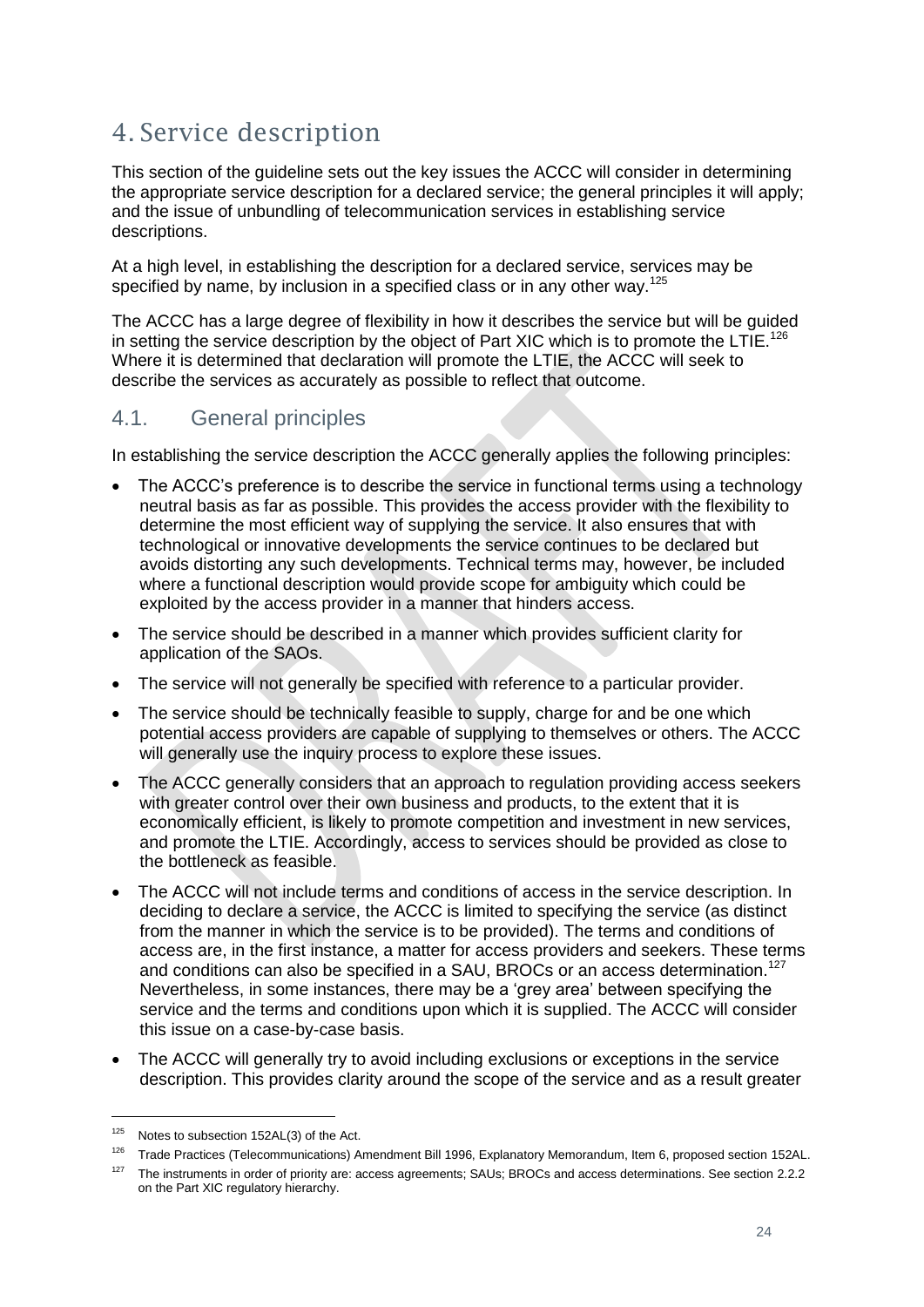certainty for access seekers and access providers. Exclusions may, however, be appropriate, for example, where a service provided via a particular technology is already declared or there is competitive supply of the service in a particular geographic area or to a particular class of customer.

In some circumstances, the ACCC may depart from these principles and/or adopt additional considerations as is illustrated by the following examples.

#### **Example: Wholesale ADSL declaration**

In 2011 the ACCC declared the wholesale ADSL service with a service description which is not technology neutral as it is for a specific technology used to supply broadband services and not for the supply of broadband services. This reflects specific competition concerns about the supply of this service and Telstra's ability to leverage its market power in the supply of this service to impede competition through restrictive contractual terms and potentially anti-competitive price discrimination between wholesale ADSL providers.<sup>128</sup>

#### **Example: Domestic transmission capacity service**

In 2014 the ACCC declared the Domestic transmission capacity service (DTCS) but those inter-capital, regional and metropolitan transmission routes found to be competitive were excluded from the scope of regulation and the declared service.<sup>129</sup>

### <span id="page-25-0"></span>4.2. Unbundling

-

Often, services can be seen as bundles of particular network elements, and consequently, in developing a service description, the ACCC will form a view as to the degree of unbundling that is appropriate. This issue arises when, for example, the ACCC is faced with a choice of declaring a higher level service (such as an end-to-end LCS or wholesale ADSL) or declaring the components making up that service (such as the interconnection services Fixed Originating Access Service (FOAS) or Fixed Terminating Access Service (FTAS) or the unconditioned local loop service).<sup>130</sup>

The appropriate degree of unbundling is an important matter that is likely to influence the effect of declaration. Accordingly, the ACCC's approach to unbundling will be guided by the criteria relevant to the LTIE objective.

Some of the factors which may be relevant include:

- *Will unbundling lead to any loss of efficiencies?* Separation of internal processes so that each element can be provided as a separate service may involve transaction costs that would not be incurred with full integration.
- *Will unbundling impact investment decisions?* Declaration of an unbundled service may promote facilities based investment rather than service based investment and it may be preferable to declare an unbundled service.
- *Is there any demand for the unbundled elements?* In the absence of actual or potential demand for unbundled elements, there may be little point in requiring unbundling. Demand for unbundled elements may also be relevant when assessing whether declaration will promote competition.

<sup>128</sup> *Declaration of the wholesale ADSL service under Part XIC of the Competition and Consumer Act 2010*, Final Decision, February 2012, p 1.

<sup>129</sup> *An ACCC Final Report on the review of the declaration for the Domestic Transmission Capacity Service*, March 2014, p 65.

<sup>130</sup> *Public Inquiry into the fixed line service declarations*, Final Report, April 2014.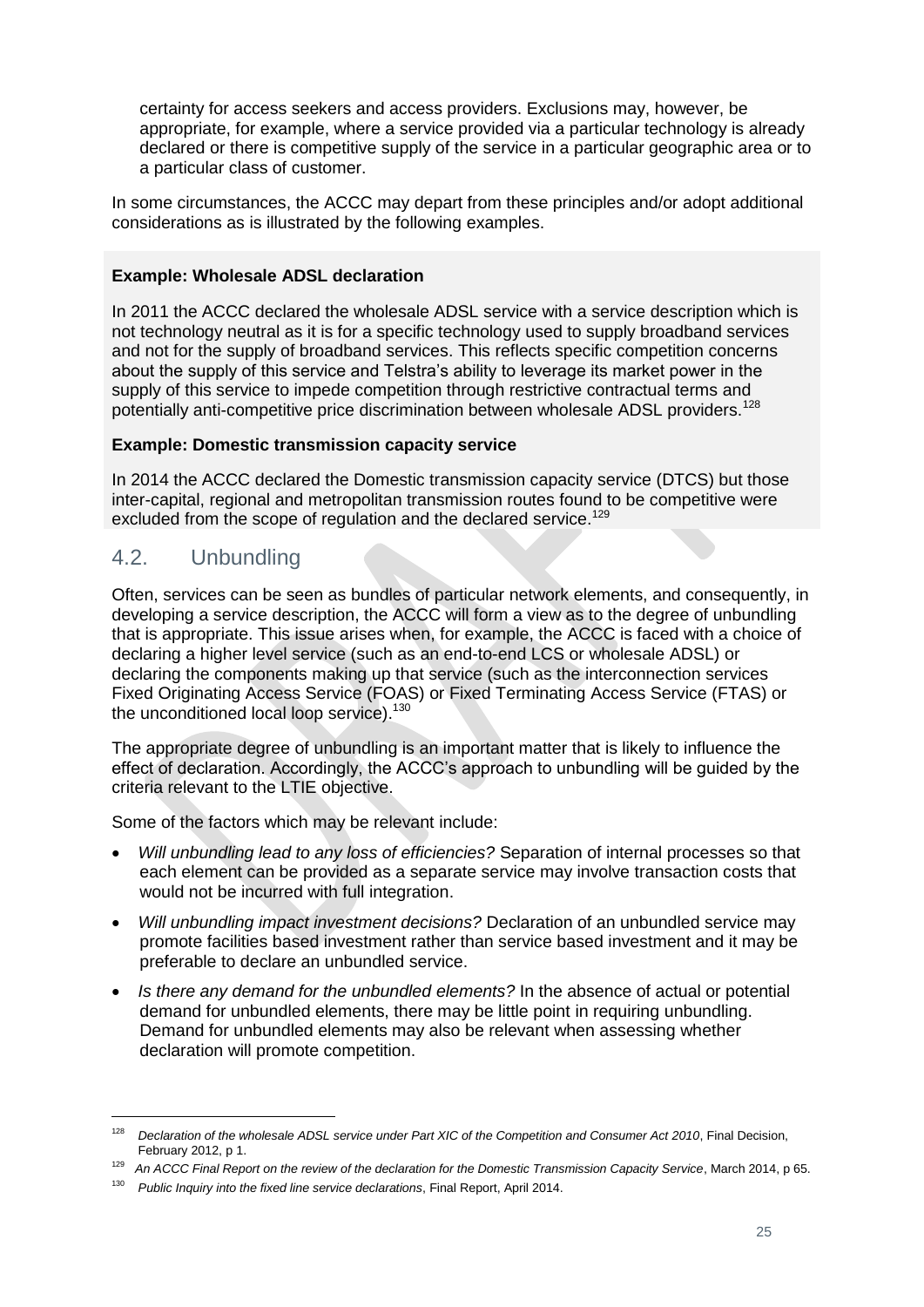*Does the bundled service contain both contestable*<sup>131</sup> *and non-contestable elements?* Where this is so, it may be preferable to unbundle the service and declare only those elements of the service that are non-contestable.

#### **Example: ULLS and wholesale ADSL**

The ULLS was initially declared in 1999 because it would allow access seekers to provide new and innovative services. The ACCC considered that with declaration access seekers would be able to access the ULLS and add their own infrastructure, such as DSLAMs to provide ADSL services. No longer would they have to rely solely on Telstra's choices in terms of service range and timing of deployment of ADSL services.

In July 2006, the ACCC decided not to declare a wholesale ADSL service on the basis that to do so could adversely affect competition by delaying the uptake of ULLS.<sup>132</sup> At the same time, through a separate process, it declared ULLS.<sup>133</sup> This is an illustration of the ACCC declaring (at that time) one particular unbundled network element (ULLS) but not a bundle of several network elements (i.e. the local access component and a transmission component between the DSL enabled exchange and points of interconnect to form wholesale ADSL).

Subsequent to this in 2012 the ACCC decided to declare the wholesale ADSL service as a result of concerns about the level and structure of Telstra's wholesale ADSL pricing and its ability to leverage market power in the supply of wholesale ADSL to impede competition. Declaration was considered likely to promote competition with the ability to address these concerns. This was further supported by the slowing expansion of the 'footprint' in which wholesale ADSL services was supplied using competitive infrastructure (ULLS) and that further significant expansion was considered unlikely.<sup>134</sup>

<sup>&</sup>lt;sup>131</sup> Contestable elements are those which could be supplied by other service providers in competition with the potential access provider.

<sup>132</sup> *A strategic review of the regulation of fixed network services – ACCC position paper*, June 2006, p 88-90.

<sup>133</sup> *Declaration inquiry for the ULLS, PSTN OTA and CLLS*, Final determination, July 2006.

<sup>&</sup>lt;sup>134</sup> Declaration of the wholesale ADSL service under Part XIC of the Competition and Consumer Act 2010. Final Decision, February 2012, p1-2.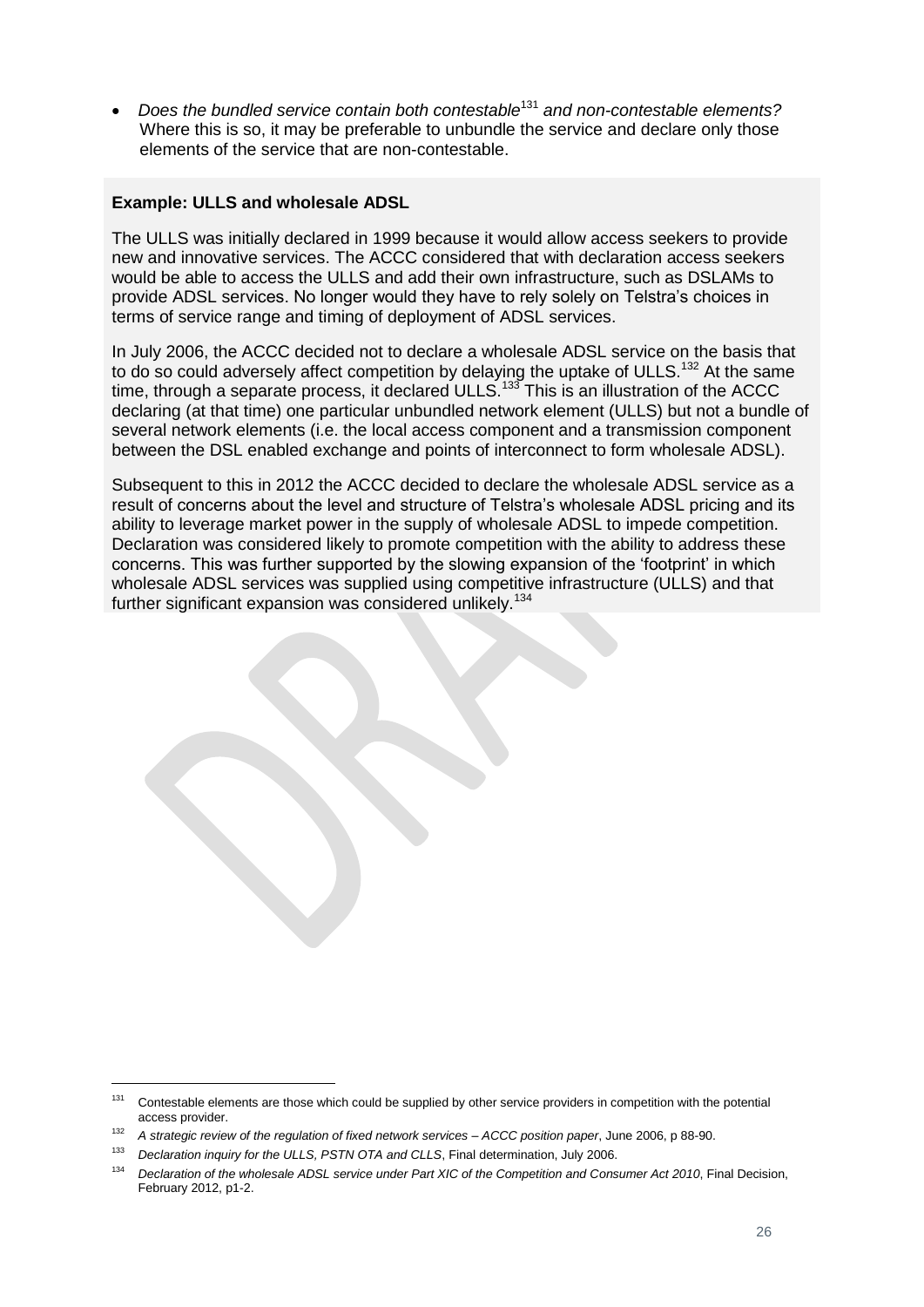## <span id="page-27-0"></span>5. The long-term interests of end-users

This section of the guideline sets out the scope of the LTIE test and how it is applied.

In deciding to declare a service, the ACCC must be satisfied that declaring the service will promote the LTIE of carriage services, or services provided by means of carriage services.

To determine whether declaration will promote the LTIE, the ACCC must have regard to the extent to which declaration is likely to result in the achievement of the following three objectives:

- Promoting competition in markets for carriage services, or services provided by means of carriage services.
- Achieving any-to-any connectivity in relation to carriage services that involve communication between end-users.<sup>135</sup>
- Encouraging the economically efficient use of, and economically efficient investment in, infrastructure by which listed services are supplied and any other infrastructure by which listed services are, or are likely to become capable of, being supplied.<sup>136</sup>

These objectives are discussed in more detail separately in Sections [6](#page-31-0) to 8 of the guideline. The ACCC's considerations are limited to these matters, although as set out in the following sections, the issues to be considered within this scope are quite wide.

### <span id="page-27-1"></span>5.1. Scope of the LTIE test

#### <span id="page-27-2"></span>**5.1.1. What are the interests?**

The ACCC considers the term LTIE refers to the end-users' economic interests, which include lower prices, increased quality of service and greater diversity and scope in product offerings.<sup>137</sup>

#### <span id="page-27-3"></span>**5.1.2. What are the services?**

The services are either:

- carriage services or
- services supplied by means of carriage services.<sup>138</sup>

Carriage service is a service for carrying communications by means of guided and/or unguided electromagnetic energy.<sup>139</sup>

#### <span id="page-27-4"></span>**5.1.3. Who are end-users?**

End-users are the consumers of carriage services and other services supplied using carriage services, rather than the suppliers of these services.

The term 'end-users' includes both consumers with a direct contractual relationship with a carrier or service provider (i.e. customers) and other end-users such as members of the

<sup>&</sup>lt;sup>135</sup> This objective is only relevant for carriage services involving communication between end-users. See section [7](#page-39-0) on any-toany connectivity.

 $136$  Subsection 152AB(2) of the Act.

<sup>137</sup> This is also supported by the Australian Competition Tribunal's decision in *Re Seven Network (No 4)* [2004] ACompT 11 at [120].

<sup>&</sup>lt;sup>138</sup> Subsection 152AB(2) of the Act.

<sup>139</sup> Section 7 of the *Telecommunications Act 1997*.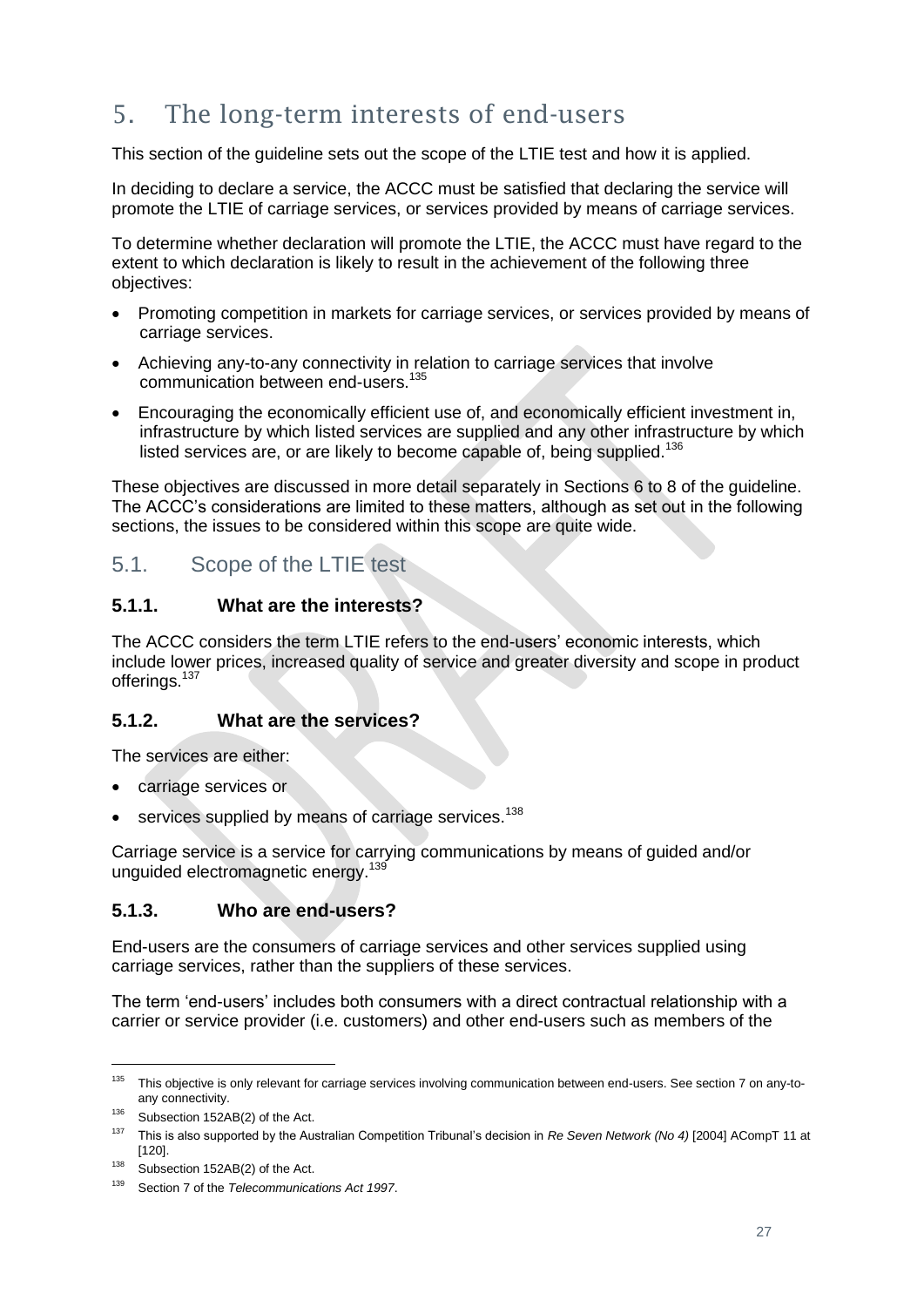customer's household.<sup>140</sup> End-users are not limited to households or individuals and include business, including small business, for example a business which uses telecommunications services in the supply of its goods or services. The ACCC will consider the impact on consumers and businesses when examining the competition, any-to-any connectivity and efficiency issues set out in the following sections.

End-users include both actual and potential end-users.<sup>141</sup>

#### <span id="page-28-0"></span>**5.1.4. What is the long-term?**

The ACCC will consider the long-term consequences of declaration on end-users' interests. This does not mean the ACCC will exclude consideration of the short to medium-term, but it will consider the consequences of declaration over a period beginning with the immediate future and extending to the long-term.

In most cases, the ACCC will identify the likely short to medium-term impacts as a result of declaration in order to form a view as to the consequences of declaration. These impacts can be then used to form a view as to the consequences of declaration over the long-term. For example, if the ACCC is of the view that declaration is likely in the short to medium-term to promote competition by reducing barriers to market entry, it can form a view about the consequences of reduced barriers to entry in terms of the end-users' interests over the longterm when such entry would be expected to have occurred.

The ACCC interprets the expression 'long-term' from an economic perspective.<sup>142</sup> Accordingly, the 'long-term' is not a set period; it is the time over which the full effects of the declaration decision will be felt.<sup>143</sup>

## <span id="page-28-1"></span>5.2. Applying the LTIE test

While the object of Part XIC and declaration is to promote the LTIE, the immediate impact of a declaration decision is on the economic interests of service providers. This is because a declaration applies to the (input) services acquired or sought to be acquired by access seekers from access providers.

To evaluate the consequences of declaration on the interests of end-users, the ACCC will be concerned with the effect on access seekers in terms of rivalrous behaviour and investment decisions. This should enable the ACCC to form a view about the economic benefits likely to flow to end-users in terms of price, quality and diversity of services as a result of declaration.

As noted above, in determining whether declaration will promote the LTIE the ACCC must have regard to the extent to which declaration is likely to result in the achievement of the following three objectives: promoting competition; achieving any-to-any connectivity; and encouraging the economically efficient use of, and investment in, infrastructure. In practice, the ACCC must balance each of these objectives when deciding whether a particular course of action would promote the LTIE.<sup>144</sup>

The ACCC's analytical process when having regard to the achievement of the objective of promoting the LTIE generally involves three steps:

<sup>140</sup> Trade Practices Amendment (Telecommunications) Bill 1996, Explanatory Memorandum, Item 6, proposed section 152AB.<br>141 De Saven Network (Ne. 4) 120041 ACompT 11 of 11201

<sup>141</sup> *Re Seven Network (No 4)* [2004] ACompT 11 at [120].

 $142$  In this regard, the 'long-term' is the time within which suppliers can vary all factors of production (e.g. in response to an increase in customer demand).

<sup>143</sup> *Re Seven Network (No 4)* [2004] ACompT 11 at [120].

<sup>144</sup> This is also supported by *Telstra v ACT [2009] FCAFC 23* at [270 and 272].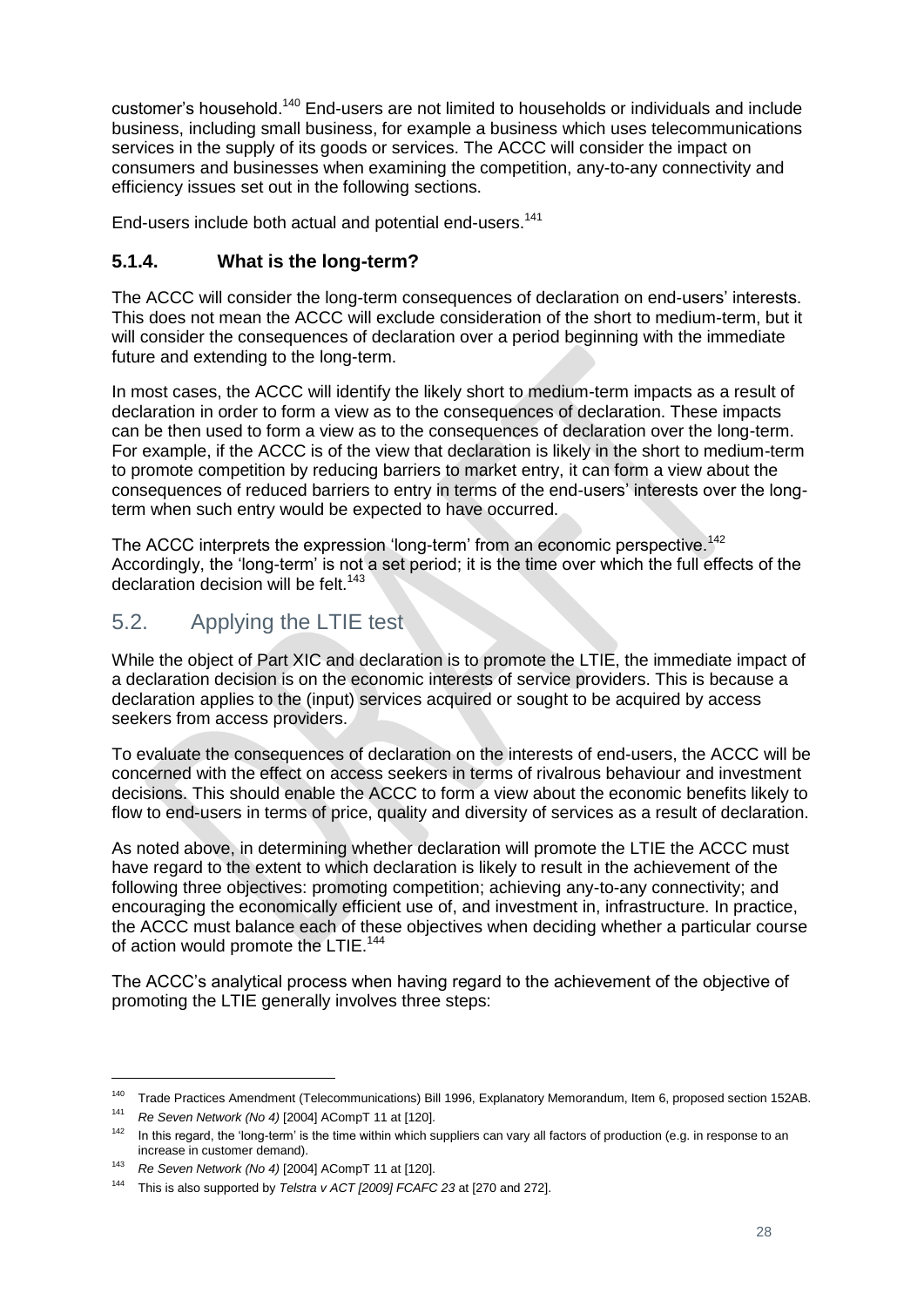- **First,** the ACCC considers the likely result of declaration in terms of each supporting objective: promoting competition; achieving any-to-any connectivity; and encouraging the economically efficient use of, and investment in, infrastructure.
- **Second,** the ACCC considers whether the likely result of declaration on each objective will promote the LTIE.
- **Third,** the ACCC must make an overall assessment of whether, having regard to the overall effect of declaration on the objectives, declaration will promote the LTIE.

Depending on the case before the ACCC, this three stage analysis may be undertaken as discrete steps or be undertaken simultaneously. For instance, in considering the likely result of declaration on the promotion of competition, it may be useful to consider the likely impact in terms of price, quality and diversity of services supplied to end-users.

The ACCC will conduct a case-by-case analysis for each potential service declaration to form a view about the likely result of declaration on the achievement of each objective. This ensures that the ACCC considers the impact of declaration in terms of each objective, and assists the ACCC to reach a decision on the overall effect on the promotion of the LTIE where declaration is likely to have mixed effects.

#### <span id="page-29-0"></span>**5.2.1. 'With and without' test**

The ACCC considers it helpful to apply the future with and without test as one way to determine whether the LTIE will be promoted by declaration.<sup>145</sup> The test compares the likely future situation with declaration, and the likely future situation without the declaration before deciding which situation will promote the LTIE.

If there is direct reliable material which can be used to determine the likely future situation that clearly demonstrates the LTIE is promoted, then this makes it easier for the ACCC to form such a conclusion.<sup>146</sup> However, if there is only indirect or circumstantial material, simple modelling, or modelling that is contested, the ACCC's task to make such a conclusion is more difficult because a number of conclusions may be open.<sup>147</sup> In such circumstances, the ACCC will take particular care before reaching the required conclusion that declaration will promote the LTIE.<sup>148</sup>

#### **Example: Fixed line services declarations inquiry<sup>149</sup>**

In the 2014 fixed line services declaration inquiry the ACCC considered whether declaration of network access services (ULLS and LSS) would promote the LTIE. In examining the future, the ACCC considered that without declaration, Telstra would have significant market power to charge higher prices for network access services and compromise the ability of access seekers to compete in retail markets. Further that access seekers' incentives for efficient investment in infrastructure may be distorted, particularly as it was considered the implementation of the NBN would take some time. In contrast, the ACCC considered extending the declaration would promote greater competition in related downstream markets and provide access seekers with greater flexibility to develop products which meet the needs of their end-users. Further, that with greater competition in retail markets this would improve productive and dynamic efficiency. Accordingly, the ACCC concluded that declaration of network access services would promote the LTIE.

<sup>145</sup> This is also supported by *Re Seven Network (No 4)* [2004] ACompT 11 at [119].

<sup>146</sup> *Re Chime Communications Pty Ltd (No 2)* A CompT 2 at [19].

<sup>147</sup> *Re Chime Communications Pty Ltd (No 2)* A CompT 2 at [19].

<sup>148</sup> *Re Chime Communications Pty Ltd (No 2)* A CompT 2 at [19].

<sup>149</sup> *Public Inquiry into the fixed line service declarations*, Final Report, April 2014.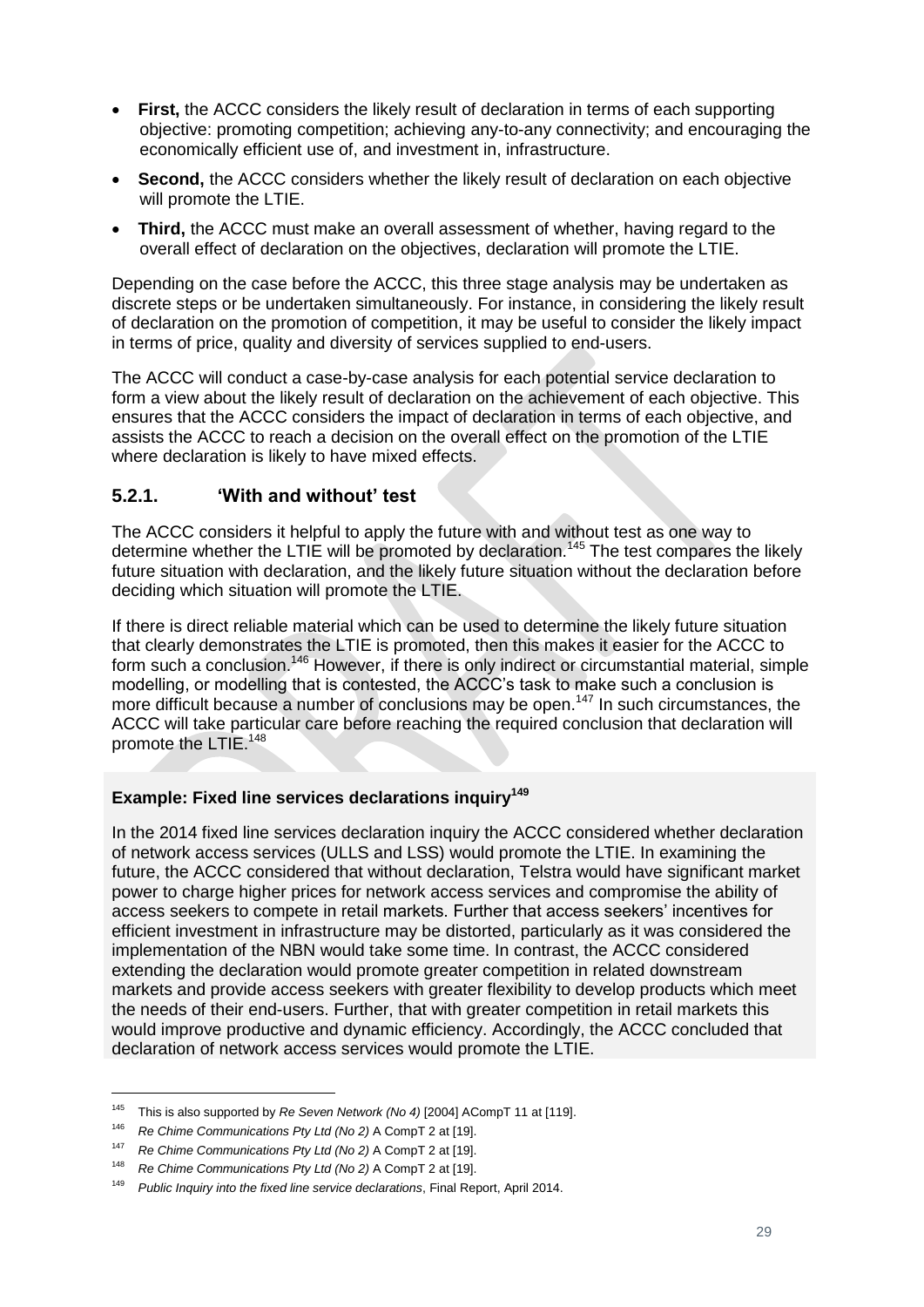## <span id="page-30-0"></span>5.3. Must the interests of all end-users be promoted?

The ACCC considers that it need not be satisfied that all end-users will benefit. In some instances, the benefits may be confined to a group of end-users, while in other instances some end-users may be adversely affected. Where this is the case, the ACCC is likely to group the end-users and identify the benefits and costs for each group of end-users. It will then determine whether there is a net benefit across all end-users (i.e. whether benefits to one group of end-users are likely to be outweighed by harm to another group of end-users). For instance, the ACCC may consider whether benefits to end-users through increased competition are likely to be short-lived and outweighed by losses due to reduced innovation and investment by service providers building their own infrastructure.

Forming a view about the net impact on end-users is likely to be a qualitative assessment involving judgments about the benefits and costs arising from declaration, and the spread of those costs and benefits. While this is an inherently difficult exercise, the ACCC will use available information, including any quantitative evidence, to assist it in making a decision on these matters.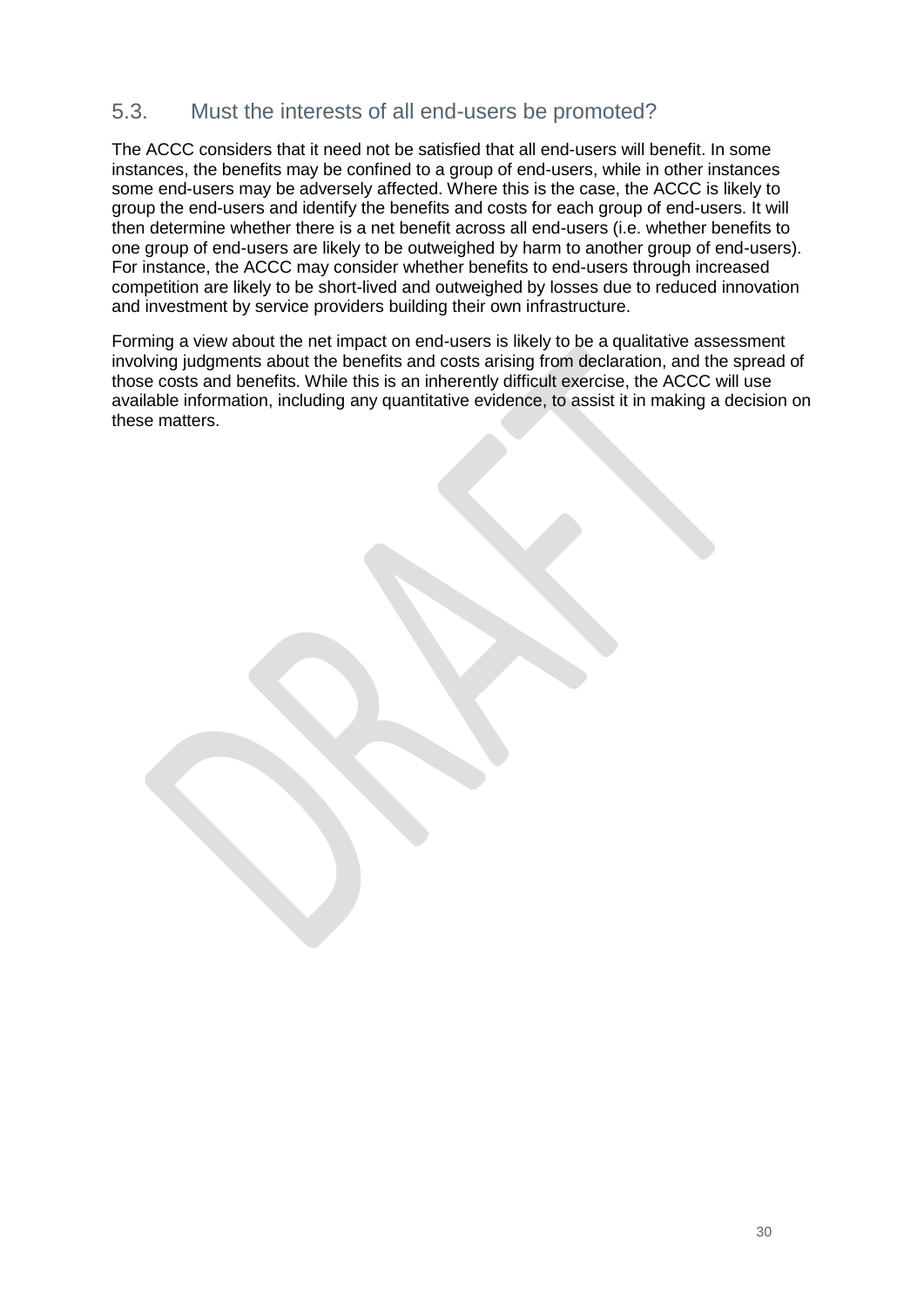## <span id="page-31-0"></span>6. Promoting competition

This section of the guideline discusses the objective to which the ACCC must have regard in applying the LTIE test of promoting competition. In particular, the objective of promoting competition in markets for carriage services and services supplied by means of carriage services.<sup>150</sup>

As stated by the Trade Practices Tribunal (now the Australian Competition Tribunal) in *Re Queensland Co-operative Milling Association Ltd and Defiance Holding Ltd:*<sup>151</sup>

*... In our view effective competition requires both that prices should be flexible, reflecting the forces of demand and supply, and that there should be independent rivalry in all dimensions of the price-product-service packages offered to consumers and customers.*

*Competition is a process rather than a situation. Nevertheless whether firms compete is very much a matter of the structure of the markets in which they operate. ...*

Further, the Australian Competition Tribunal in *Re Sydney Airport Corp Ltd*<sup>152</sup> observed:<sup>153</sup>

*The Tribunal does not consider that the notion of 'promoting' competition… requires it to be satisfied that there would be an advance in competition in the sense that competition would be increased. Rather, the Tribunal considers that the notion of 'promoting' competition… involves the idea of creating the conditions or environment for improving competition from what it would be otherwise. That is to say, the opportunities and environment for competition given declaration, will be better than they would be without declaration.*

The Act directs the ACCC's attention to the market(s) in which competition may be promoted. In most cases, this is likely to be the market(s) for downstream services (i.e. the market(s) in which the service under consideration is used, potentially to supply a service to a customer) rather than the market in which the service is supplied (where these markets are separate). Where relevant the ACCC can also consider the market in which the service is supplied.

In summary, the ACCC may consider both:

- the market in which the service under consideration is, or would be, supplied
- the market/s in which competition may be promoted (where these are separate markets).<sup>154</sup>

The ACCC's approach to assessing the extent to which declaration is likely to result in the achievement of the objective of promoting competition in markets for listed services<sup>155</sup> involves:

identifying and defining the relevant market/s

<sup>&</sup>lt;sup>150</sup> Subsection 152AB(2) of the Act.

<sup>151</sup> (1976) ATPR ¶40-012, at p 17, 246.

<sup>152</sup> (2000) 156 FLR 10.

 $153$  At the time the case was decided, the section under consideration (i.e. section  $44H(4)(a)$ ) required the minister to be satisfied that access would "promote competition", rather than access would "promote a material increase in competition" as is currently stated.

 $154$  Unlike Part IIIA of the Act, paragraph 152AB(2)(c) does not require the market in which competition is promoted to be separate from the market for the service.

<sup>155</sup> 'Listed services' is either (a) carriage services or (b) services supplied by means of carriage services: subsection 152AB(2) of the Act. 'Listed services' will subsequently be referred to as 'services' in this guide.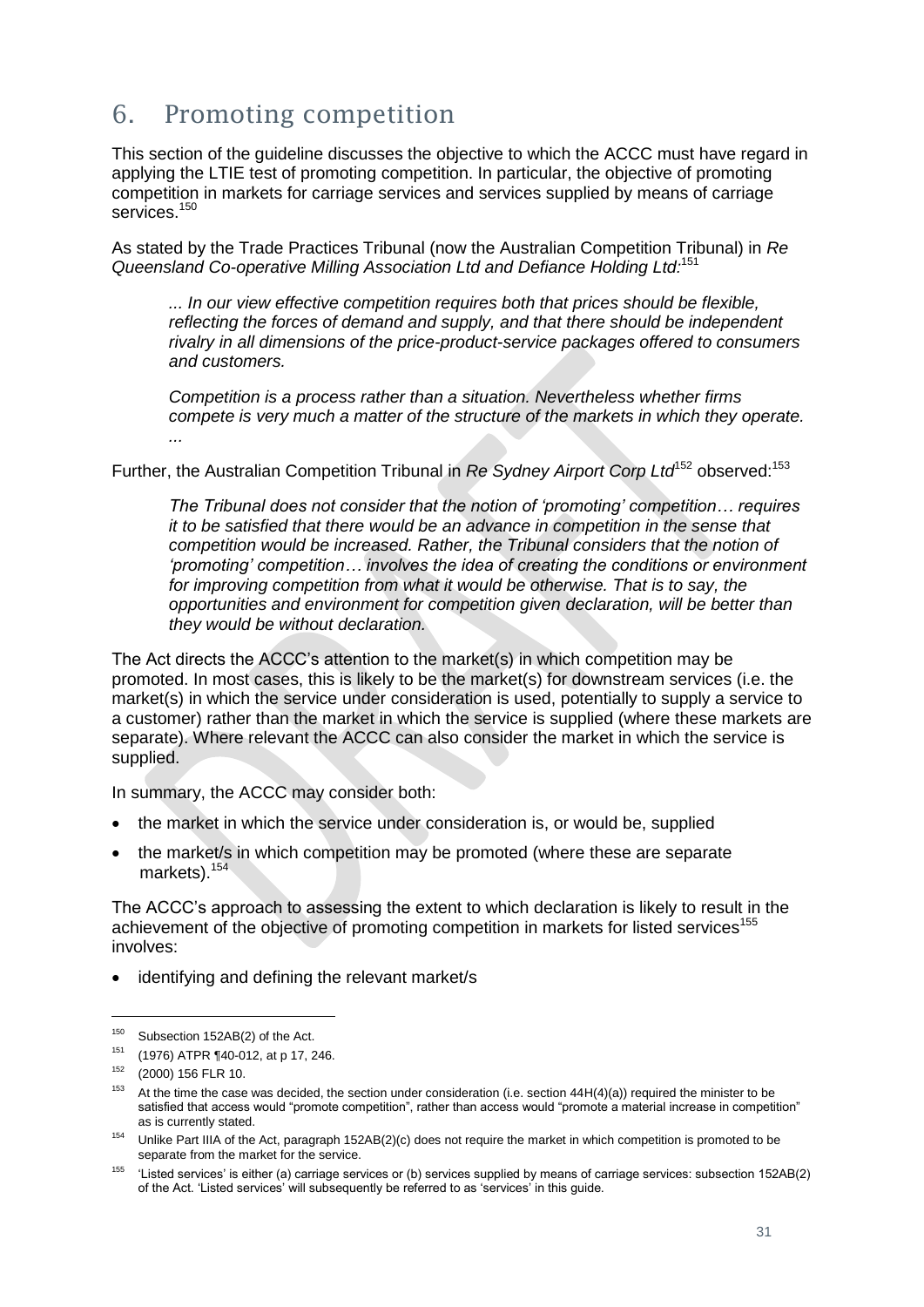- assessing the current state of competition in those markets
- considering the likely future state of competition in those markets with and without declaration.

Each of these issues is discussed in Sections [6.1](#page-32-0) to [6.3.](#page-35-0)

### <span id="page-32-0"></span>6.1. Identifying the relevant markets

By identifying the relevant markets, the ACCC is then able to analyse the effectiveness of competition with and without declaration.

Part XIC of the Act does not require the ACCC to take a definitive stance on market definition.<sup>156</sup> As a result, market analysis under Part XIC should be seen in the context of shedding light on how declaration may promote competition rather than in the context of developing 'all purpose' market definitions.

Section 4E of the Act provides that the term 'market':

*... means a market in Australia and, when used in relation to any goods or services, includes a market for those goods or services and other goods or services that are substitutable for, or otherwise competitive with, the first-mentioned goods or services.*

Applying this definition, the Trade Practices Tribunal (now Australian Competition Tribunal) has said:

*A market is the area of close competition between firms or, putting it a little differently, the field of rivalry between them ... Within the bounds of a market there is substitution - substitution between one product and another, and between one source of supply and another, in response to changing prices. So the market is the field of actual and potential transactions between buyers and sellers amongst whom there can be strong substitution, at least in the long run, if given a sufficient price incentive.*<sup>157</sup>

The process of market definition involves identifying the sellers and buyers which effectively constrain the price and output decisions of firms supplying the service(s) under consideration. As noted by the High Court:

*... The process of defining the market by substitution involves both including products which compete with the defendant's and excluding those which because of differentiating characteristics do not compete.*<sup>158</sup>

To define a market the ACCC can examine its product, geographic, functional and temporal dimensions. Consistent with the *2008 Merger Guidelines* the focus in a declaration inquiry typically is on the product and geographic dimensions as the functional and temporal considerations generally form part of the product and geographic dimension analysis.

#### <span id="page-32-1"></span>**6.1.1. Market in which the service under consideration is supplied**

To define this market, the ACCC begins with the service in question. The service is likely to be an input (i.e. wholesale) service. It is described in terms of likely uses or functions and

<sup>156</sup> See *Foxtel Management Pty Ltd v Australian Competition and Consumer ACCC* [2000] FCA 589 at [172] per Wilcox J.

<sup>157</sup> *Re Queensland Cooperative Milling Association* at p. 17, 247, cited with approval by the High Court in *Queensland Wire Industries Pty Ltd v. The Broken Hill Proprietary Company Limited* (1989) ATPR ¶40-925.

<sup>158</sup> *Queensland Wire Industries Pty Ltd v BHP Ltd* (1989) ATPR ¶40-925 at p. 50,008 per Mason CJ and Wilson J.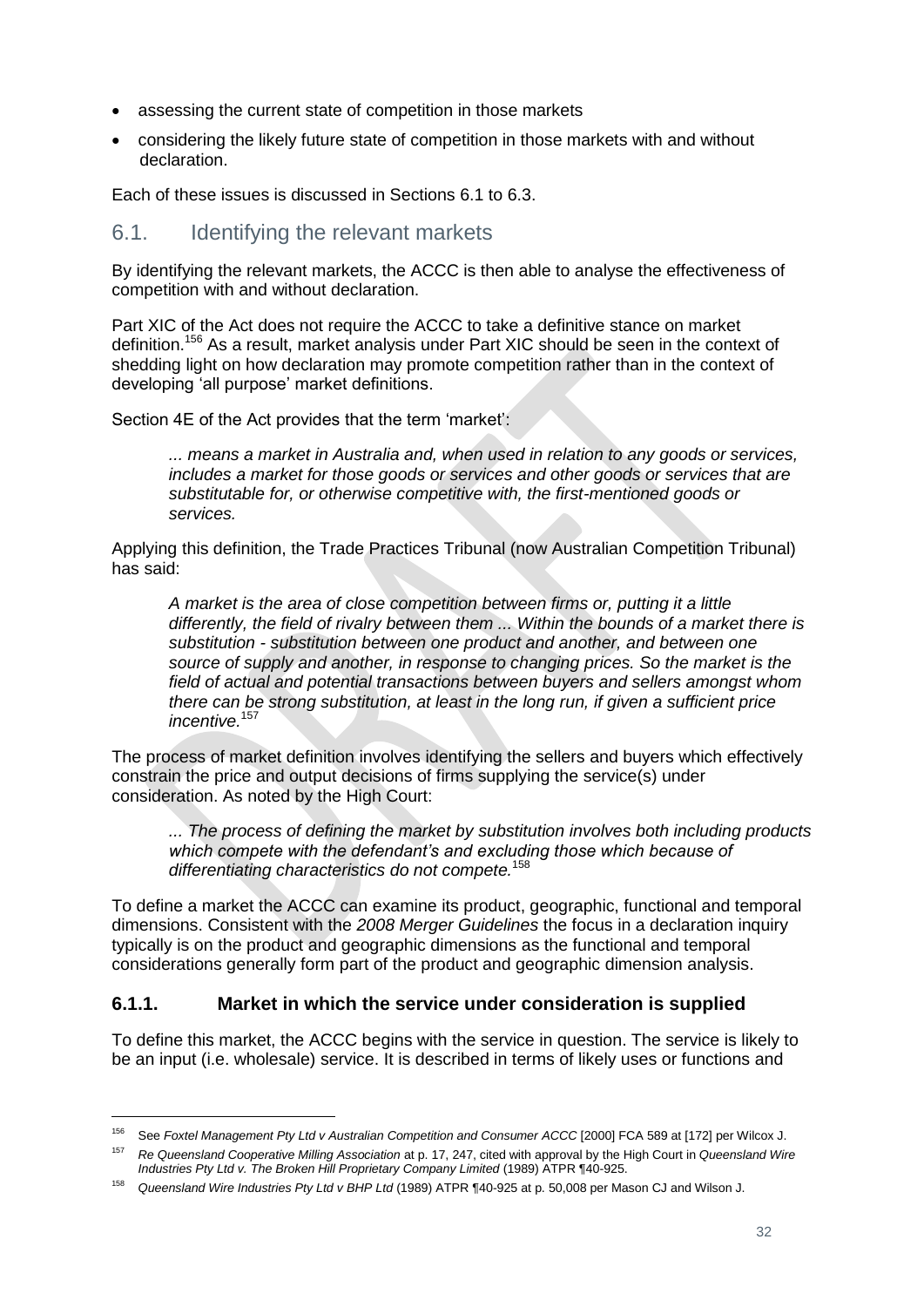areas of supply. Where the service under consideration is not being supplied to third parties, the ACCC may view the market as a potential market.

The ACCC then considers services which are substitutes and defines the market to include the close demand and supply substitutes which effectively constrain the price and output decisions of the supplier/s of the service under consideration.

When considering whether a product is a substitute, the ACCC may consider customer attitudes, the function or end use of the technology, past behaviours of buyers, relative price levels, and physical and technical characteristics of a product.<sup>159</sup>

It may also use the hypothetical monopolist test to gauge the boundaries of product and geographic substitution. This establishes an area of product and geographic space over which a hypothetical monopolist could impose a 'small but significant non-transitory increase in price' (SSNIP). Generally a price rise of 5 to 10 per cent for the foreseeable future is examined.<sup>160</sup>

#### <span id="page-33-0"></span>**6.1.2. Market(s) in which declaration may promote competition**

Often the market (or markets) in which competition is likely to be promoted as a result of declaration of the service under consideration will be downstream markets. The ACCC will seek to identify only those downstream markets in which declaration is likely to have a material effect.

To identify the downstream markets, it will often be useful to examine how the service under consideration is being, and will be, used in the absence of declaration, and what is likely to happen if it is declared. For example, declaration may lead to changes in the terms and conditions on which access to the service is provided, and this in turn may encourage new entry in downstream markets. In some cases declaration may lead to the development of new downstream services.

The relevant downstream markets are defined to include the relevant downstream service and all close substitutes which effectively constrain the price and output decisions of the supplier (or suppliers) of the downstream service.

The relevant downstream markets will often be retail markets — i.e. markets in which the downstream services are acquired by end-users rather than service providers. The benefits of increased competition in these markets will flow directly to end-users.

## <span id="page-33-1"></span>6.2. The current state of competition in the relevant markets

To assess the likely impact of declaration on competition, the ACCC will first examine the present effectiveness of competition.

If competition in the relevant markets is already effective without the threat of potential declaration, then declaration of the service is not likely to have much effect in terms of promoting further competition.

*... It is not intended that the access regime embodied in this Part impose regulated access where existing market conditions already provide for the competitive supply of services. In considering whether a thing will promote competition, consideration will need to be given to the existing levels of competition in the markets to which the thing relates.*<sup>161</sup>

<sup>&</sup>lt;sup>159</sup> A useful list of information the ACCC may consider when identifying close substitutes to the relevant product is contained in the *Merger Guidelines*, 2008, p. 19.

<sup>160</sup> ACCC, *Merger Guidelines*, November 2008, pp. 17-18.

<sup>161</sup> Trade Practices Amendment (Telecommunications) Bill 1996, Explanatory Memorandum, Item 6, proposed section 152AB.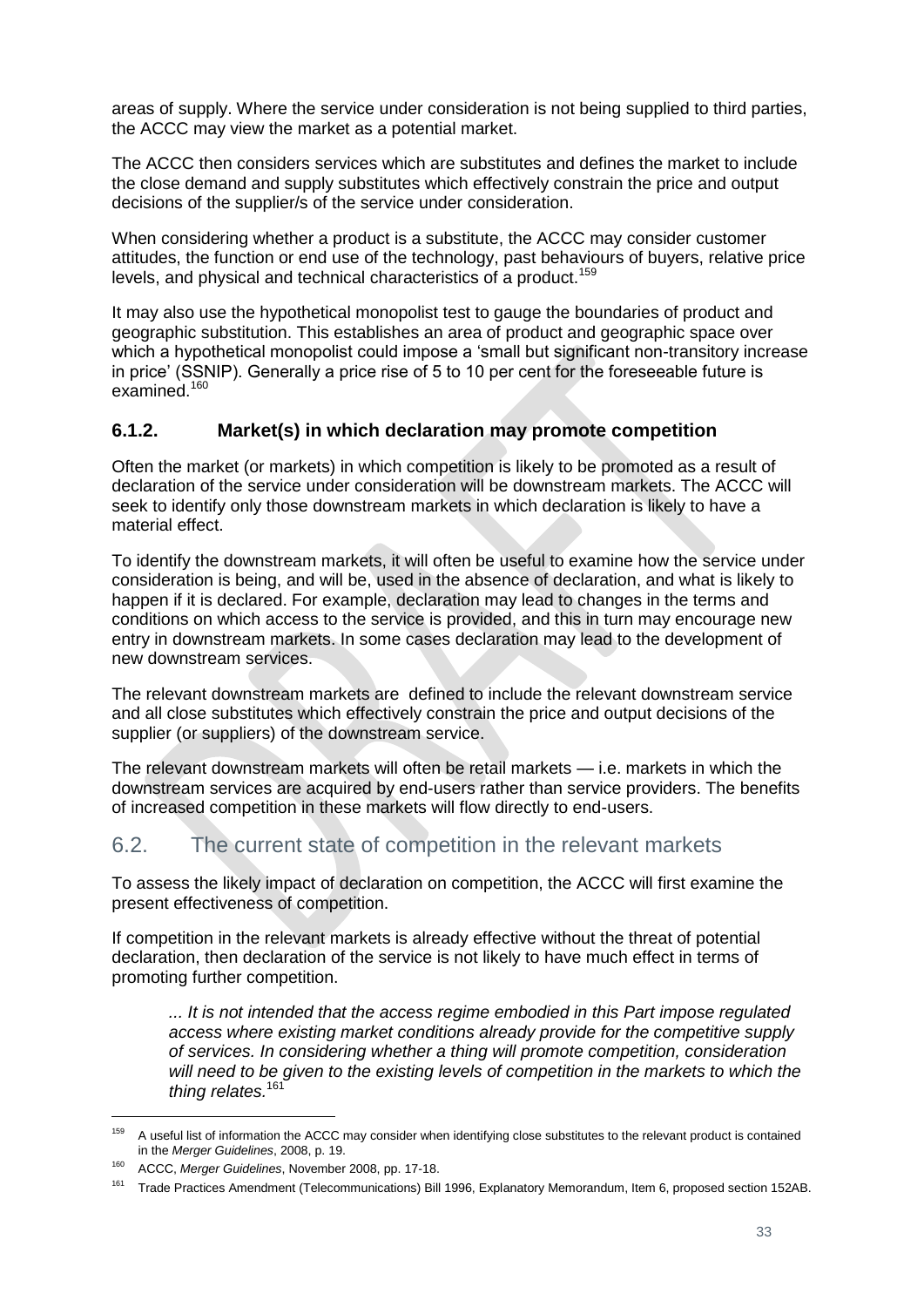The following summarises some of the factors that the ACCC may examine when assessing the effectiveness of competition. For a more comprehensive discussion of these factors, refer to the *2008 Merger Guidelines.*

- **Market share and concentration levels** which provide an indication of the potential for coordinated conduct, including both overt and tacit collusion, price leadership, and unilateral exercise of market power. Significant market share and high concentration levels do not necessarily mean that competition is ineffective, for example where the market is characterised by low barriers to entry, incumbent firms may only have transitory market power and may be constrained by the threat of potential competition.
- **Barriers to entry** are any feature of a market that place an efficient prospective entrant at a significant disadvantage compared with incumbent firms and deter entry. They may be due to sunk costs, economies of scale and scope, legal or regulatory barriers, product differentiation and brand loyalty, and the threat of retaliatory action by incumbents.
- **Sunk costs** that will not be recovered if a firm exits the market, creating a risk for entry, particularly if they are relatively large; their extent depends on factors such as capital specificity, and requirements for investment in advertising and promotion.
- **Economies of scale** where the average cost of production decreases as the firm's output increases and **economies of scope** where it is less costly in total for one firm to produce two (or more) products than it is for two (or more) firms to each produce separate products. These characteristics may inhibit entry depending on expected postentry prices, which in turn will depend on factors such as the minimum efficient scale of entry, cost penalties associated with sub-optimal plant utilisation, price elasticity of demand and market growth.
- **Legal or regulatory barriers** such as price regulation, licensing requirements, planning or environmental controls or industry standards, which may directly limit the number of competitors in a market, or affect the ability of entrants to deploy infrastructure.
- **Product differentiation and brand loyalty** may affect both the level and elasticity of demand faced by a new entrant compared to an incumbent firm and add to the sunk cost of entry in the form of advertising and promotion costs.
- **The threat of retaliatory action by incumbents** may also create a barrier to entry. Potential entrants may anticipate predatory behaviour by incumbent firms on the basis of past behaviour in this or other markets. Such threats may pose an effective deterrent, even in markets which may otherwise appear to have relatively low barriers to entry.
- **Vertical relationships** which are likely to create incentives for the provider of the service to affect competition in the downstream retail market.
- **The importance of the service** in the downstream market as it may constrain the ability of the provider of the service to affect competition in that market, i.e. low importance of the services may result in market pricing power.

Examining the linkage between supply of the service under consideration and the supply of downstream services will often help to identify any relationship between the effectiveness of competition in both of these markets.

Other features that the ACCC may consider include the presence and extent of any price competition, whether service providers constrain the behaviour of access provider and the dynamic characteristics of the market (including growth, innovation, product differentiation, changing consumption trends, and changes to regulation or licensing requirements). Markets that are growing rapidly are more likely to see new entry and the erosion of market shares over time. Markets that are characterised by rapid product innovation may see market leaders rapidly replaced. Markets with changing regulation or licensing requirements may see market entry or exit in response.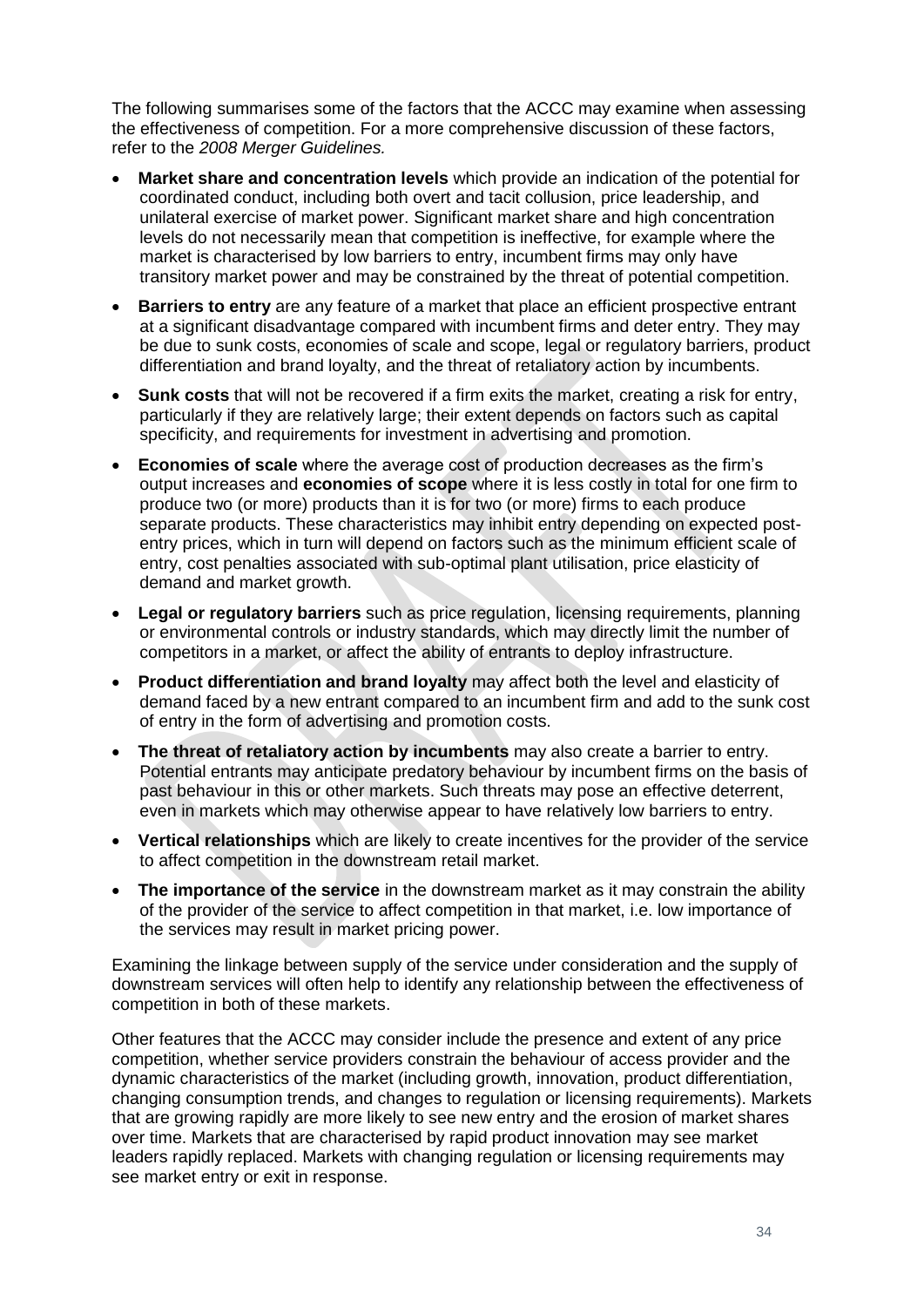When assessing the effectiveness of competition, the ACCC will not only consider current conditions and behaviour. It will also consider features likely to affect the competitive supply of services in the future, which include the potential for sustainable competition to emerge and the extent to which the threat of entry (or expansion of existing suppliers) constrains pricing and output decisions.

#### **Example: Declaration of the DTCS<sup>162</sup>**

In its 2014 declaration inquiry, the ACCC developed a revised methodology for assessing the state of competition in the DTCS markets and along the various transmission routes. This required as a starting point that there be a minimum of three independent fibre providers, that is, Telstra and two additional providers, at, or within a very close proximity, to a Telstra exchange. Once this initial threshold was met, the ACCC applied a number of additional quantitative and qualitative assessments to determine whether a route should be declared or deregulated including:

- the independence of fibre providers
- potential for interconnection and proximity to the point of interconnection
- the presence of major transmission providers
- connectivity to CBD Exchange Service Areas
- likely demand
- pricing of transmission services
- availability of transmission services.

### <span id="page-35-0"></span>6.3. The extent to which declaration would promote competition

When assessing the extent to which declaration is likely to promote competition in the relevant markets, the ACCC considers the likely future state of competition in the relevant markets with and without the declaration.

The future without declaration is examined by taking into account the current state of competition (as outlined above), including current provision of access without declaration, the impact of the threat of potential declaration, and the current and past behaviour of the provider of the service.<sup>163</sup>

Once the ACCC has formed a view about the effectiveness of competition without declaration it is able to form a view about the impact of declaration on competition and compare this to a future without declaration. This enables the ACCC to form a view about the likelihood that declaration will promote competition.

The question of whether competition will actually improve or increase is important, but the key issue is whether declaration will assist in establishing conditions by which such improvement will be more likely to occur.

Factors relevant to examining the effectiveness of competition without declaration are also likely to be relevant to forming a view about the impact of declaration. These include:

 **Effectiveness of competition in relation to the supply of the service.** Because declaration constrains the conduct of suppliers of the service, it is expected that declaration is more likely to promote competition in situations where competition for supply of the service is not effective.

<sup>162</sup> <sup>162</sup> *An ACCC Final Report on the review of the declaration for the Domestic Transmission Capacity Service*, March 2014.

<sup>163</sup> *Sydney Airport Corporation Ltd v Australian Competition Tribunal and Others* (2006) 232 ALR 454 at [157].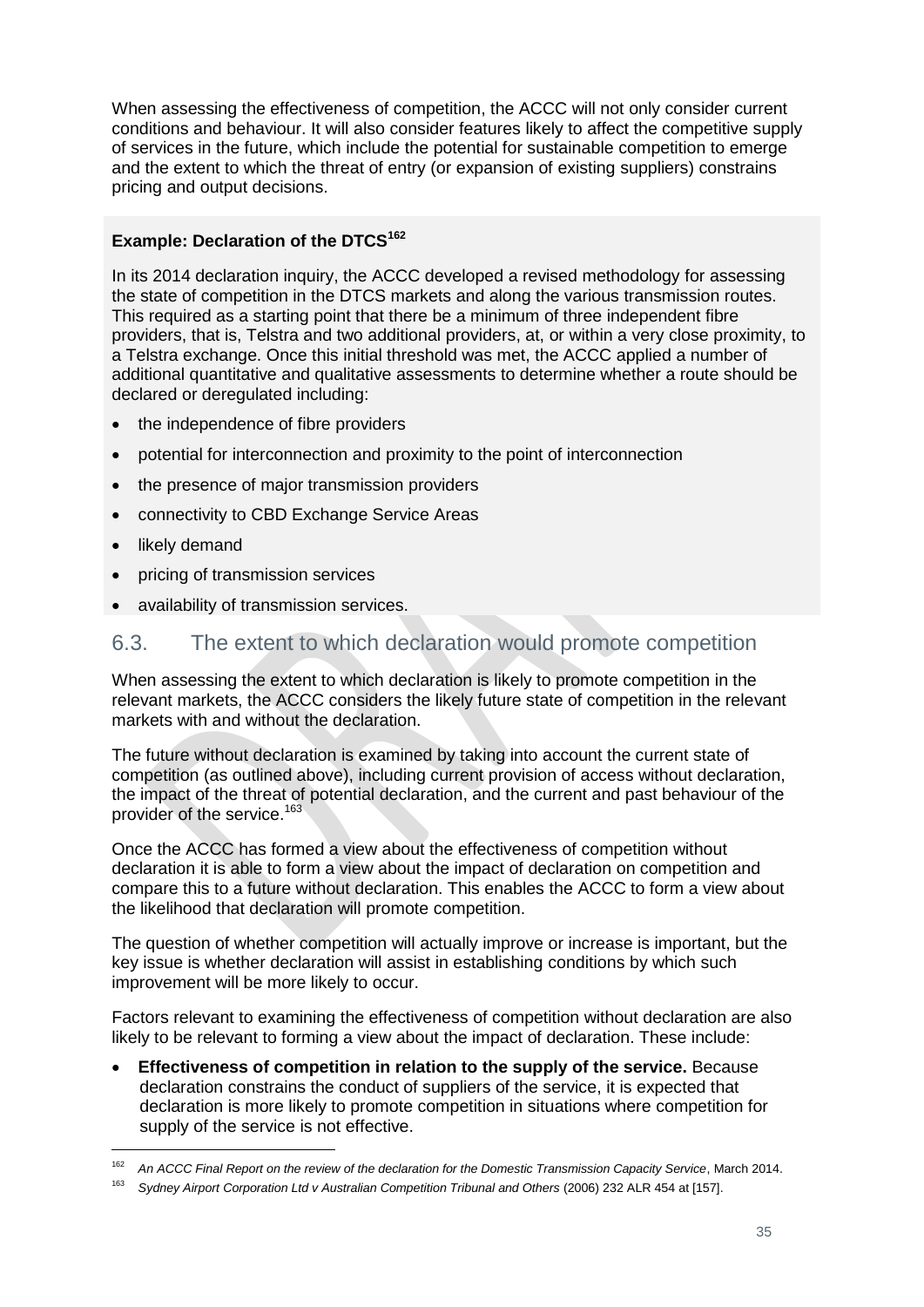- **Supply of the service or a similar service.** Declaration may be expected to have a greater impact on competition in circumstances where the service would not be supplied in the absence of declaration. This is not to suggest that the supply of the service negates the case for declaration; even where the service would be supplied, declaration may promote competition, for example where the unregulated supply is at a price significantly above total service long-run incremental cost.
- **Importance of the service to downstream competition.** If, for instance, the service is an input that must be used by competitors and it represents a major component of competitors' costs, then declaration may be expected to promote competition to a greater extent than in other circumstances.
- **Sufficiency of existing regulation.** If existing regulation is sufficient to constrain the conduct of supplier(s) of the service, then declaration may be unlikely to deliver any further benefits to end-users.
- **Competitive dimensions.** For more complex services, declaration of a service may promote competition by improving the scope for the introduction of new and innovative services, whereas for more basic services, declaration of a service may lead to competitors supplying substantially identical services and competing mainly on price.

#### **Example: Declaration of the Mobile Terminating Access Service<sup>164</sup>**

In its 2014 inquiry about whether to declare the Mobile Terminating Access Service (MTAS) the ACCC determined declaration would promote competition in the downstream markets for retail mobile services and fixed voice services by ensuring wholesale mobile voice termination charges are cost based. The ACCC considered that in the wholesale market each mobile network operator continued to have a monopoly over terminating voice calls on their networks (in the absence of effective substitutes). Further, that mobile network operators may have an incentive to exercise their market power to deny the provision of this input on reasonable terms, or to set the price of access at inefficiently high levels. MTAS was seen an important input to the supply of mobile and fixed retail services and that declaration would promote competition in those downstream markets. Specifically that:

- The absence of declaration would create a higher retail price floor and may lead to onnet/off-net price discrimination at the retail level.
- Declaration would reduce the competitive advantage that a horizontally integrated operator has over its non-integrated competitors.
- Declaration would provide operators with greater flexibility in making retail offers, which encourages competition.

In forming a view about the likely impact of declaration on competition, the ACCC must consider not only whether declaration would be likely to promote competition but also 'the extent' to which this would be likely to occur.<sup>165</sup> This suggests that the ACCC ought to give greater weight to a situation where the likely effect of declaration on competition is substantial than where the effect is minor.

Competition is a process of rivalry and accordingly it may be difficult to describe (particularly in quantitative terms) the extent to which declaration would be likely to promote competition through simply examining its likely impact on that process. In many cases, it will be more instructive to examine the extent to which declaration promotes competition from the perspective of end-users; i.e. to have regard to the likely results from increased competition

<sup>164</sup> *Domestic Mobile Terminating Access Service Declaration Inquiry - ACCC's Final Decision*, ACCC, June 2014.

<sup>165</sup> Trade Practices Amendment (Telecommunications) Bill 1996, Explanatory Memorandum — item 6, proposed section 152AB.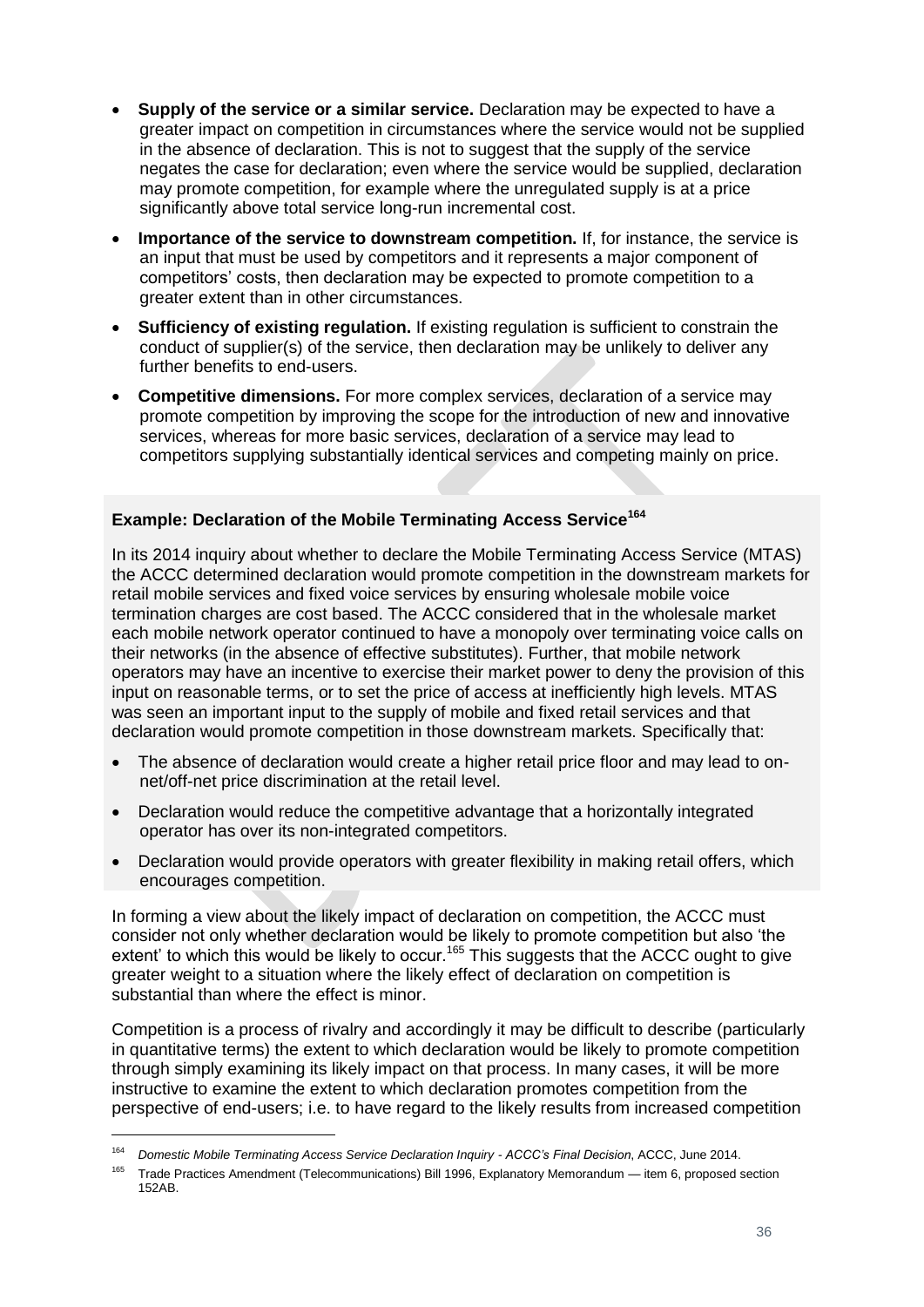in terms of price, quality and service diversity. This is consistent with the objective of Part XIC, and ensures that the ACCC relates the competitive impact back to promoting the LTIE.

In determining the extent to which declaration is likely to promote competition, the Act provides that:

*... regard must be had to the extent to which the thing will remove obstacles to endusers of listed service gaining access to listed services.<sup>166</sup>*

The explanatory memorandum for this provision states:

*... it is intended that particular regard be had to the extent to which the particular thing would enable end-users to gain access to an increased range or choice of services.<sup>167</sup>*

Where, for example, declaration is likely to result in increased service diversity, this will enable end-users to gain access to an increased range or choice of services. In such a situation, typically for more complex services, declaration may be expected to promote competition to a greater extent than where it is likely to lead to an increase in the number of suppliers, but with all suppliers essentially offering the same service at the same price. This would need to be examined in the context of what customers value and the importance they placed on service diversity as compared to price.

#### <span id="page-37-0"></span>6.4. Facilities-based and service-based competition

The nature of competition likely to flow from declaration will be influenced by the scope of the service description. Where the service is not an end-to-end service (for example, FTAS and FOAS), at least some competitors will need to establish their own network elements in order to supply an end-to-end service. On the other hand, where an end-to-end service is declared, then competitors could engage in competition by resupplying the entire service.<sup>168</sup> For this reason, description of the service is sometimes seen as involving a choice between facilities-based competition and service-based competition.

Initial reform of the telecommunications industry in the 1990s was characterised by an emphasis on developing facilities-based competition. In part, this occurred through providing the new carriers (Optus and Vodafone) with more favourable access rights than were available to other service providers.<sup>169</sup> A degree of service-based competition was also involved in the sense that the new carriers still used components of the incumbent's services in order to supply customers with an end-to-end service. When introducing the Part XIC legislation in 1997, the Government indicated that the reforms it introduced would give service providers the freedom to pursue the business strategy they choose and remove the 'blanket distinctions between the access rights of carriers and service providers'.<sup>170</sup> This reflected its underlying approach of applying competition policy principles to telecommunications regulation.

The ACCC's general approach is that for those elements of a network where an enduring bottleneck does not persist, competition is likely to be promoted where those elements are contestable (i.e. unbundled). This approach is based on the principle that rivals are able to differentiate their services and compete more vigorously across greater elements of the network supply chain.

<sup>&</sup>lt;sup>166</sup> Subsection 152AB(4) of the Act. Subsection 152AB(5) provides that subsection 152AB(4) does not, by implication, limit the matters to which regard may be had.

<sup>167</sup> Trade Practices Amendment (Telecommunications) Bill 1996, Explanatory Memorandum, Item 6, proposed section 152AB.

<sup>&</sup>lt;sup>168</sup> There are various types of resale, ranging from 'simple resale' where the service provider essentially re-bills the network services, to situations where there is significant value adding by the service provider.

<sup>169</sup> In this regard, see Austel, Resale — *Report to the Minister for Transport and Communications*, December 1990, p 9, 33.<br><sup>170</sup> Here and Decline setter: Debates, Canada: Tugodov 95 February 1907 at a 904, 905

<sup>170</sup> *Hansard* Parliamentary Debates, Senate, Tuesday 25 February 1997 at p 894-895.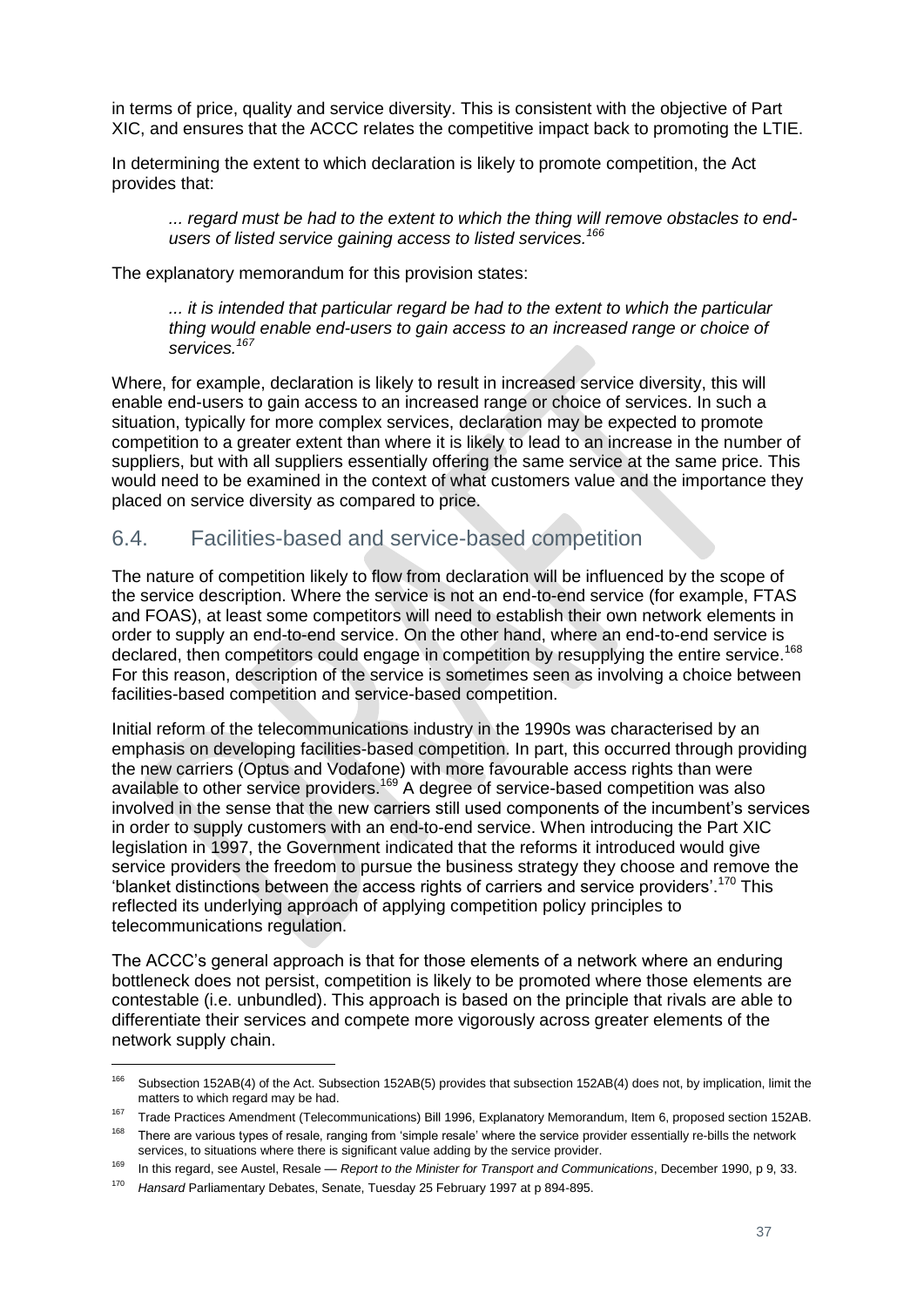While facilities-based competition is important in that it may increase the market dimensions on which service providers can compete, competition at the retail service level is also an important element of the evolving telecommunications environment. There are also likely to be cases which do not involve a choice between service-based competition and facilitiesbased competition. For instance, it may be that competition through declaration of an end-toend service will not only facilitate competition at the retail service level but also facilitate the development of alternative networks through helping to develop a customer base and reducing the risks associated with investment.

Accordingly, the ACCC does not view facilities-based competition and service-based competition as mutually exclusive. In deciding whether to declare a service, the ACCC will adopt a balanced approach where each case will be evaluated on its merits without reference to any presumption for, or against, a particular type of competition. This is illustrated by the declaration of ULLS and LSS which seek to promote facilities-based competition and the declaration of the NBN and wholesale ADSL which seek to promote service-based competition.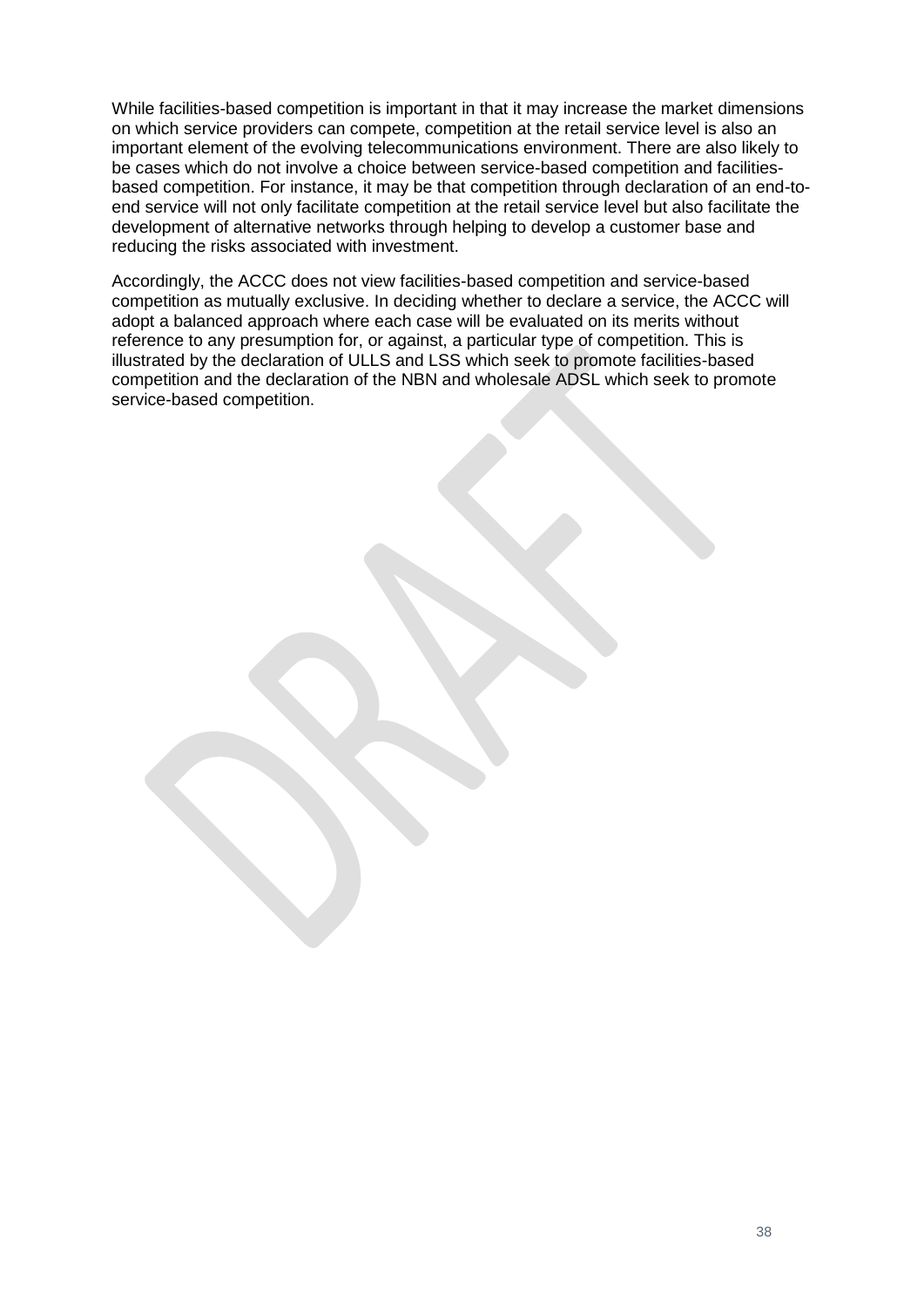## <span id="page-39-0"></span>7. Achieving any-to-any connectivity

This section of the guideline discusses the objective to which the ACCC must have regard in applying the LTIE test of achieving any-to-any connectivity.

The Act provides that the objective of any-to-any connectivity is achieved if, and only if, each end-user who is supplied with a carriage service that involves communication between endusers is able to communicate, by means of that service, or a similar service, with each other whether or not they are connected to the same network.<sup>171</sup>

The explanatory memorandum for this provision adds:

*... Reference to similar services is intended to enable consideration of the need for any-to-any connectivity between end-users of services which have similar, but not identical, functional characteristics, such as end-users of a fixed voice telephony service and end-users or a mobile voice telephony service, or end-users of internet services which have differing characteristics.<sup>172</sup>*

The achievement of any-to-any connectivity is particularly relevant when considering services that require interconnection between different networks. When considering other types of services (such as carriage services that are inputs to an end-to-end service or distribution services such as the carriage of pay television), the ACCC generally considers that this matter will be given less weight.

The following examples illustrate how the above approach to the any-to-any connectivity test has been applied in previous declaration inquiries by the ACCC.

#### **Example: Fixed originating and terminating access service<sup>173</sup>**

The ACCC concluded that the ongoing declaration of the interconnection services FTAS and FOAS (special numbers) would likely to promote the achievement of any-to-any connectivity.<sup>174</sup> These services via their switching capabilities enable communication between end-users on different networks. Network operators have market power in respect of calls terminating on their network and calls to special numbers that originate on their network and have the ability and incentive to use that market power to either deny interconnection or to impose above cost charges for these interconnection services. Declaration was therefore seen to achieve any-to-any connectivity.

#### **Example: Wholesale ADSL<sup>175</sup>**

The ACCC did not consider that declaration of wholesale ADSL services would have an impact on the objective of achieving any-to-any connectivity. This reflects that the service is an input to an end-to-end service and with no switching capability does not in and of itself involve communications between end- users.

In considering whether declaration is likely to achieve this objective, generally the ACCC will examine whether any-to-any connectivity will be agreed between service providers in the absence of declaration. This might involve considering the length of time and costs

<sup>171</sup> Subsection 152AB(8) of the Act.

<sup>&</sup>lt;sup>172</sup> Trade Practices Amendment (Telecommunications) Bill 1996, Explanatory Memorandum, Item 6, proposed section 152AB.

<sup>173</sup> *Public inquiry into the fixed line services declarations – final report*, April 2014, p. 53.

<sup>&</sup>lt;sup>174</sup> The FTAS facilitates the carriage of telephone calls from a point of interconnection on the access seeker's network to the called-party on the access provider's network while the FOAS is an interconnection service for the handover of telephone calls between network operators and performs the two functions of pre-selection and override, and special numbers.

<sup>175</sup> *Declaration of the wholesale ADSL service under Part XIC of the Competition and Consumer Act 2010 – final decision*, February 2012, p.47.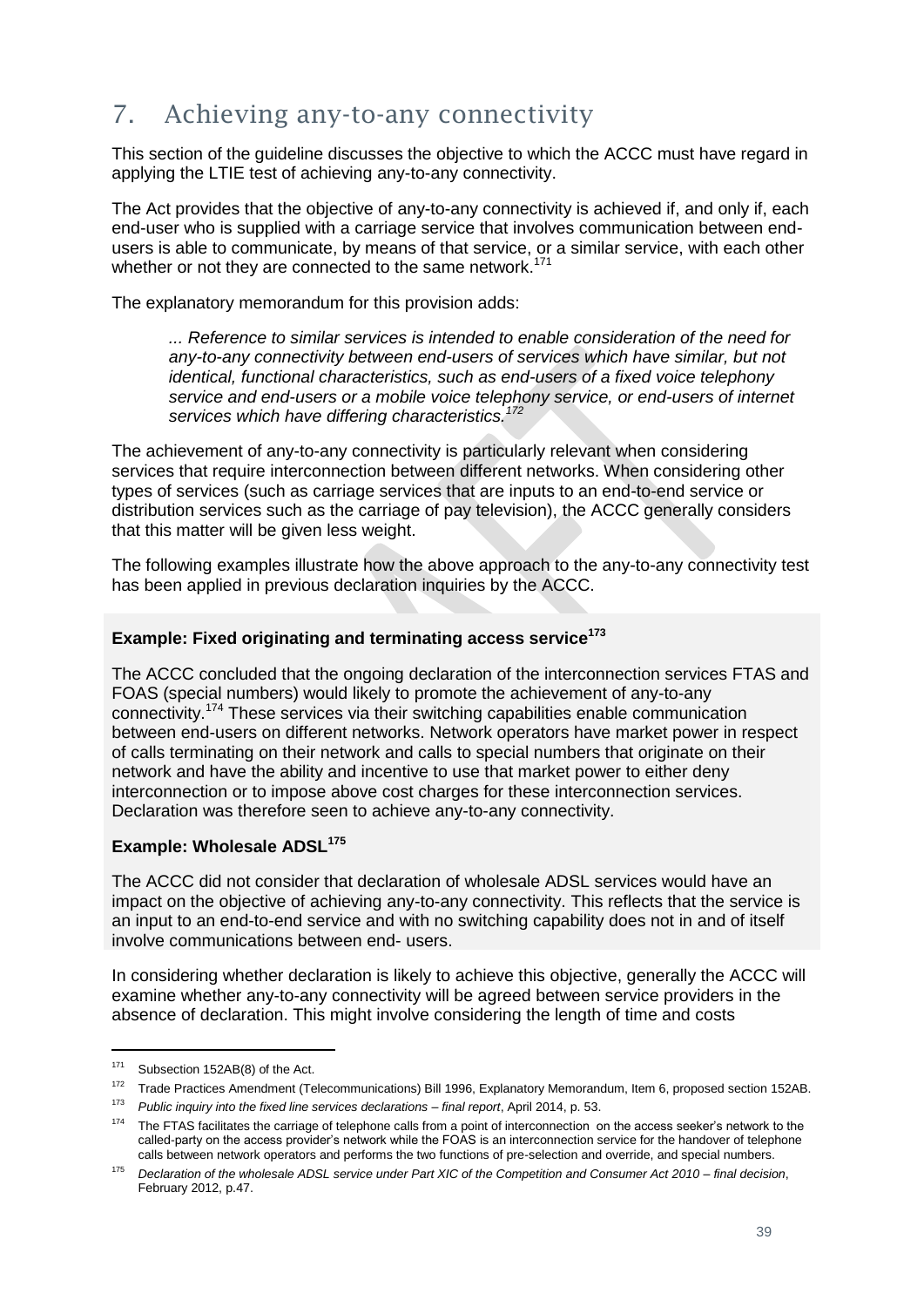associated with negotiating any-to-any connectivity arrangements. Where the arrangements are expected to involve negotiations between multiple parties declaration may have the potential to settle interconnection arrangements more quickly and efficiently, through application of the SAOs.

Achieving any-to-any connectivity may involve costs in terms of investment to enable the connection of calls to and from other networks as well as potential risks to network integrity. These matters will be considered in the context of the efficiency objective (i.e. whether declaration will promote the efficient use of infrastructure). Where these arise, the ACCC will balance these against the likely benefits (and long-term interests) to end-users if a declaration is made.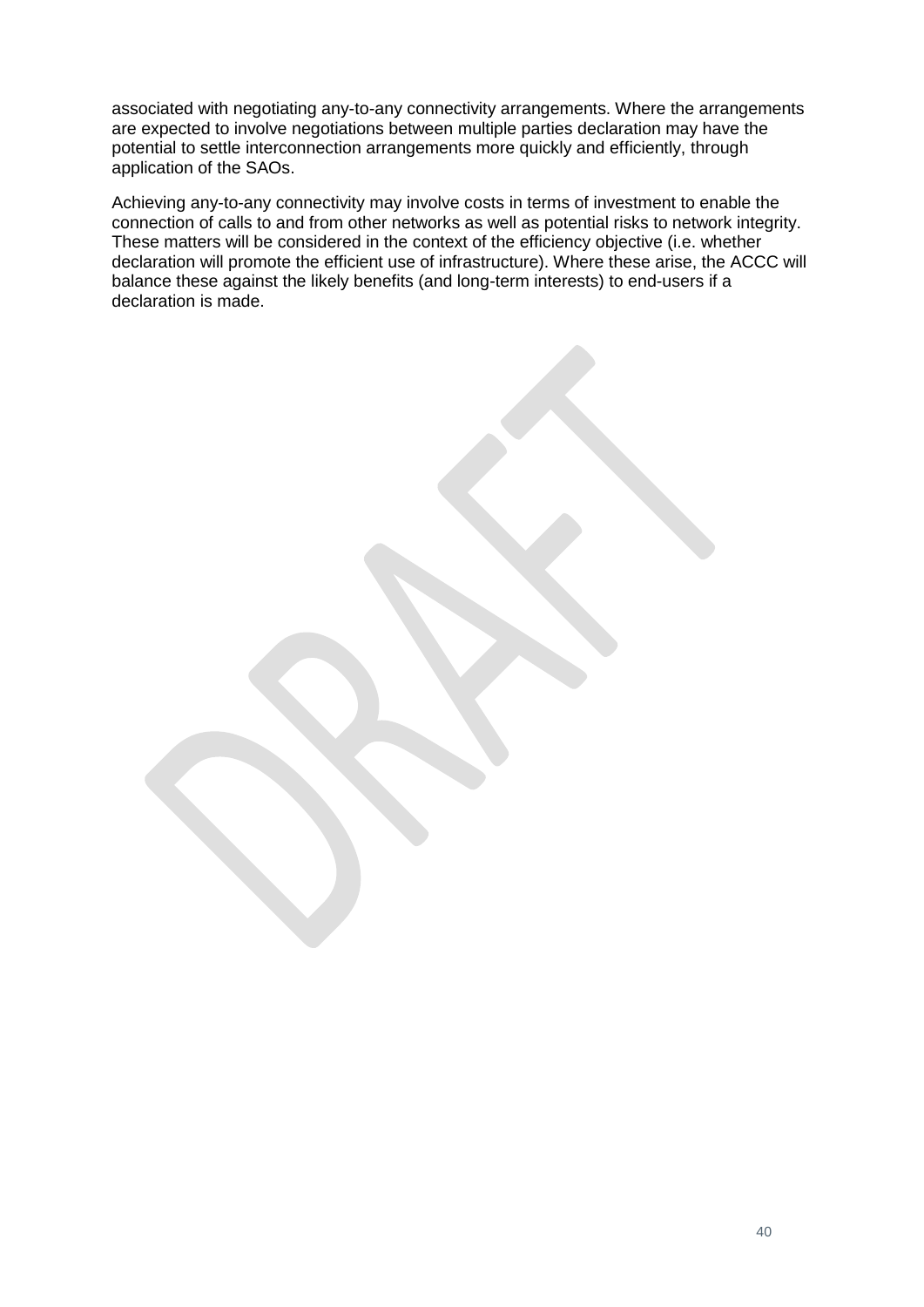## <span id="page-41-0"></span>8. Economically efficient use of, and investment in, infrastructure

This section of the guideline discusses the objective to which the ACCC must have regard in applying the LTIE test of encouraging economically efficient use of, and investment in, infrastructure.<sup>176</sup>

The ACCC will examine efficiency from an economic perspective, as outlined below.

The economic concept of efficiency consists of three components:

- **Productive efficiency** refers to the efficient use of resources within each firm to produce goods and services using the least cost combination of inputs.
- **Allocative efficiency** refers to the efficient allocation of resources across the economy to produce goods and services that are most valued by consumers. It can also refer to the distribution of production costs amongst firms within an industry to minimise industrywide costs.
- **Dynamic efficiency** refers to the efficiencies flowing from innovation leading to the development of new services or improvements in production techniques. It also refers to the efficient deployment of resources between present and future uses so that the welfare of society is maximised over time.

The key question is the extent to which declaration is likely to encourage such efficiencies. Whether efficiency will be improved is highly relevant to, but not determinative of, this issue. A key issue is whether declaration will create an environment in which participants have increased incentives to undertake efficient use of, and investment in, infrastructure. Further, it may not always be possible to promote one component of efficiency without reducing another e.g. promoting allocative efficiency may have negative implications for productive and dynamic efficiency. The ACCC will take this into account in its considerations.

The ACCC will apply these concepts of efficiency when having regard to the following matters that it must consider:

- Whether it is, or is likely to become, technically feasible for the services to be supplied and charged for.
- The legitimate commercial interests of the supplier or suppliers of the services, including the ability of the suppliers to exploit economies of scale and scope.
- The incentives for investment in infrastructure, including:
	- o the infrastructure by which the services are supplied
	- $\circ$  any other infrastructure by which the services are, or are likely to become, capable of being supplied.

#### <span id="page-41-1"></span>8.1. Competition and efficiency

Reflecting the strong relationship between competition and efficiency, the ACCC's analysis of whether supply of the service is subject to effective competition, and the likely impact of declaration on competition, will inform the ACCC's analysis of the impact of declaration on efficiency.

For instance, if the ACCC is of the view that supply of the service is not subject to effective competition, then it could conclude that declaration would be likely to result in:

<sup>&</sup>lt;sup>176</sup> Subsection 152AB(2)(e) of the Act.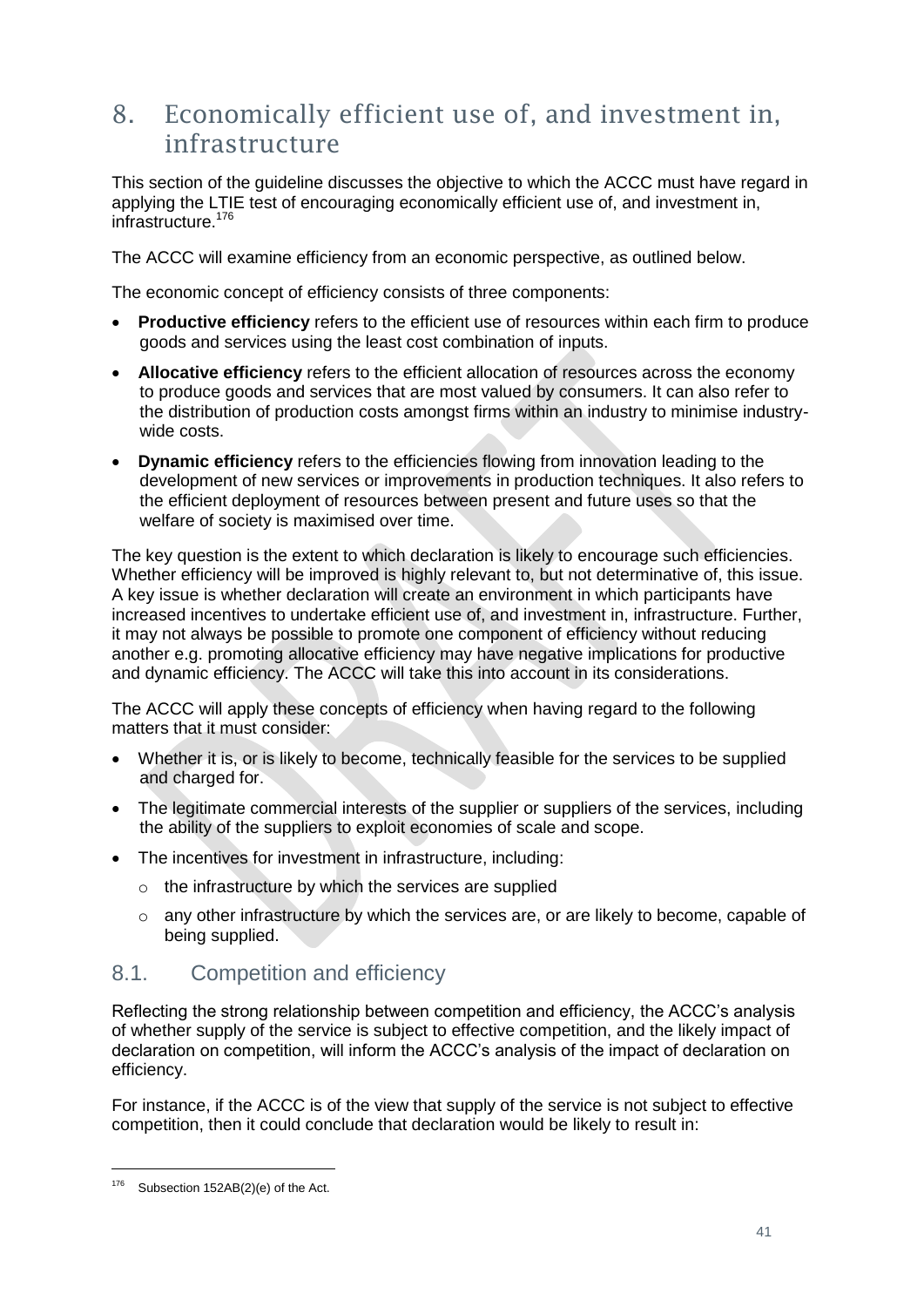- the service being supplied to service providers at a price which is closer to underlying costs, resulting in a more efficient allocation of resources
- prevention of inefficient duplication of infrastructure used to supply the service.

Declaration is, however, likely to have other impacts on efficiency. For instance, declaration may result in regulatory compliance costs as potential access providers comply with the SAOs. Declaration may also impact efficiency via the investment incentives it creates (discussed in Section [8.4\)](#page-44-0).

The ACCC will therefore have a specific focus on the likely impact of declaration on efficiency, as well as the impact of competition and any flow on impacts for efficiency.

Sections [8.2](#page-42-0) to [8.4](#page-44-0) discuss the issues the ACCC will examine when having regard to the matters it must consider as outlined above.

### <span id="page-42-0"></span>8.2. Technical feasibility

The ACCC must consider whether it is 'technically feasible' to supply and charge for the services which are under consideration for declaration.<sup>177</sup> In particular, it must have regard to the following matters:

- the technology that is in use, available or likely to become available
- whether the costs that would be involved in supplying, and charging for, the services are reasonable or likely to become reasonable
- the effects, or likely effects, that supplying and charging for the service would have on the operation or performance of telecommunications networks.

At a high level, the ACCC assesses technical feasibility of supplying the relevant service by examining the ability of relevant access providers to provide access and considering experiences in other jurisdictions where relevant.

#### <span id="page-42-1"></span>**8.2.1. Technology in use or available**

The ACCC must have regard to whether the technology that is in use or available makes it feasible to supply and charge for the service.<sup>178</sup> In many cases this may be clear, particularly where there is a history of providing third party access. In other cases, where there is no prior third party access, or where the service under consideration differs from that previously supplied, this will be less clear.

Where it is not technically possible to supply and charge for the service, the ACCC would expect potential access providers to demonstrate why this is the case. In considering the merits of the access provider's case, particularly where there is no prior provision of access, the ACCC may examine experiences in other jurisdictions, taking account of relevant differences in technology or network configuration, and may seek independent expert technical advice. Where the access provider claims that capacity constraints would inhibit its ability to supply and charge for the service, the ACCC may consider whether capacity can be increased.

#### <span id="page-42-2"></span>**8.2.2. Supply costs**

Declaration of a service means the access providers are subject to the SAOs. These may result in 'compliance' costs for the access provider. For example, the obligation to permit interconnection of networks may involve a cost to the access provider in configuring its

<sup>177</sup> Subsection 152AB(6)(a) of the Act.

 $178$  Subsection 152AB(6)(a)(i) of the Act.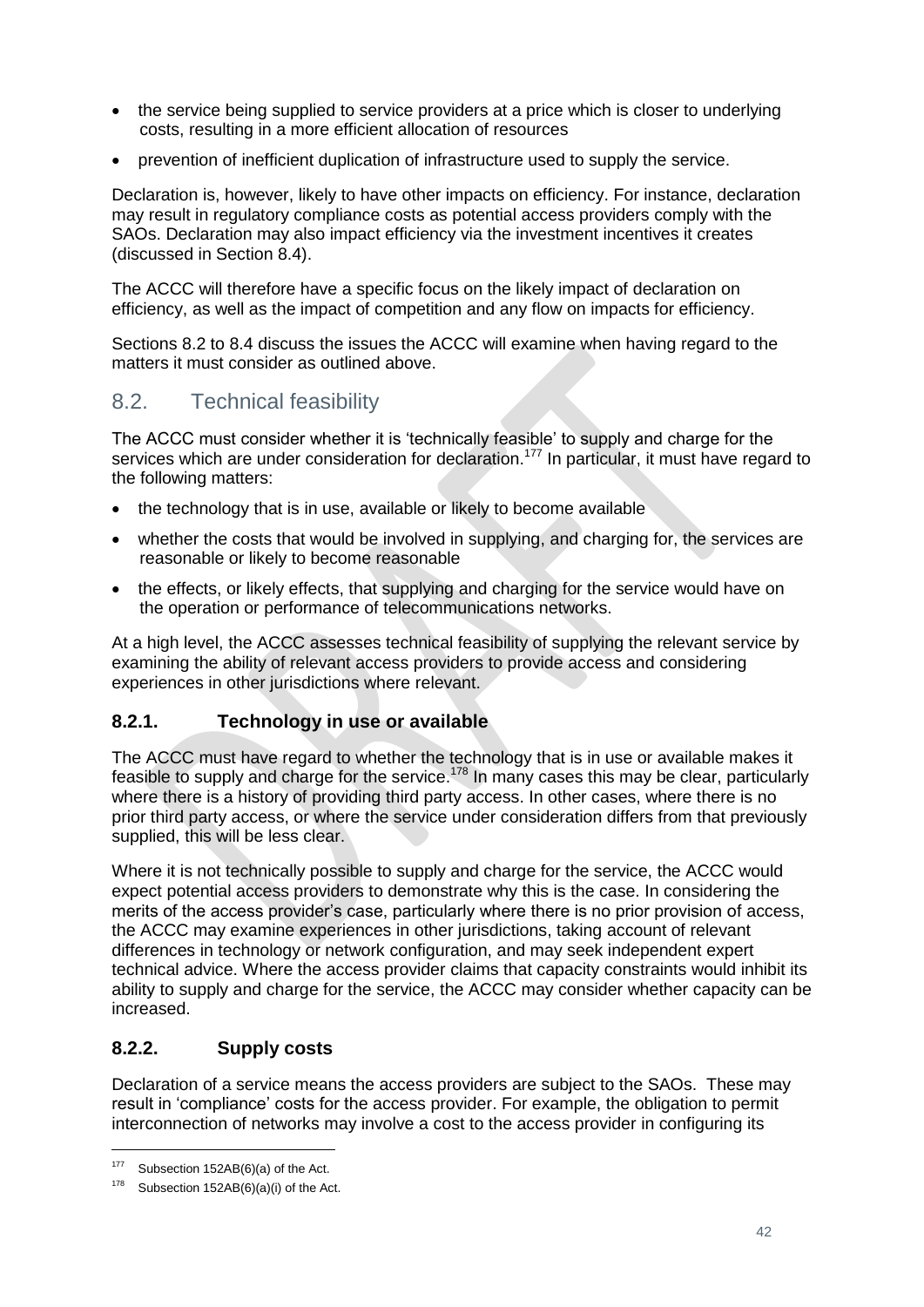network and in developing support interfaces which provide information to access seekers while maintaining the integrity of the provider's own systems and addressing privacy issues.

In the declaration context, the ACCC will take account of the direct costs necessary to comply with these SAOs. It will not, however, take account of consequential or indirect costs, such as those resulting from increased competition in the markets in which it competes.

The ACCC would expect potential access providers to provide information enabling these costs to be identified and where appropriate quantified. In addition, the ACCC may obtain independent expert advice and/or examine experiences in other jurisdictions.

Once the ACCC has identified and, as far as possible, quantified the costs involved in supplying and charging for the service, it will consider whether they are or are likely to be 'reasonable'.<sup>179</sup> In the ACCC's view, 'reasonableness' is evaluated from a commercial perspective and as it is a relative concept will depend on all the circumstances of each particular case. For example they are likely to be unreasonable if there is no prospect of the costs being recovered (for example, from access seekers as part of the terms and conditions of access).

The ACCC notes that reasonableness is just one of the objectives to which it must have regard. While highly relevant, a conclusion that the costs involved in supplying and charging for the service are not reasonable does not prevent the ACCC declaring the service where it is of the view that there are likely to be (other) countervailing benefits in terms of efficiency and/or competition.

#### <span id="page-43-0"></span>**8.2.3. Effect on telecommunications networks**

The requirement to provide access may also result in changed network operation and performance.<sup>180</sup> These issues will also be taken into account in declaration decisions.

The ACCC would expect potential access providers to provide information in relation to these issues and the ACCC may seek independent expert technical advice and also consider options which could minimise those costs.

## <span id="page-43-1"></span>8.3. The legitimate commercial interests of the access provider

The ACCC must also consider the legitimate interests of the access provider, including their ability to exploit economies of scale and scope.<sup>181</sup>

The concept 'legitimate commercial interests' of the access provider has a number of dimensions. For example, the need to recover the costs of providing services and to earn a normal commercial return on the investment in infrastructure. Allowing for a normal commercial return on investment provides an appropriate incentive for the access provider to maintain, improve and invest in the efficient provision of the service.

The ACCC will assess the effects on access provider's ability to exploit economies of scale and scope on a case-by-case basis.

To an extent, the access provider's legitimate commercial interests is protected by subsection 152AR(4)(b) of the Act, which provides that the access provider is not required to supply a declared service if to do so would prevent the access provider from obtaining a sufficient amount of the service to meet its reasonably anticipated needs.

Subsection 152AB(6)(a)(ii) of the Act.

<sup>&</sup>lt;sup>180</sup> Subsection 152AB(6)(a)(iii) of the Act.

<sup>&</sup>lt;sup>181</sup> Subsection 152AB(6)(b) of the Act.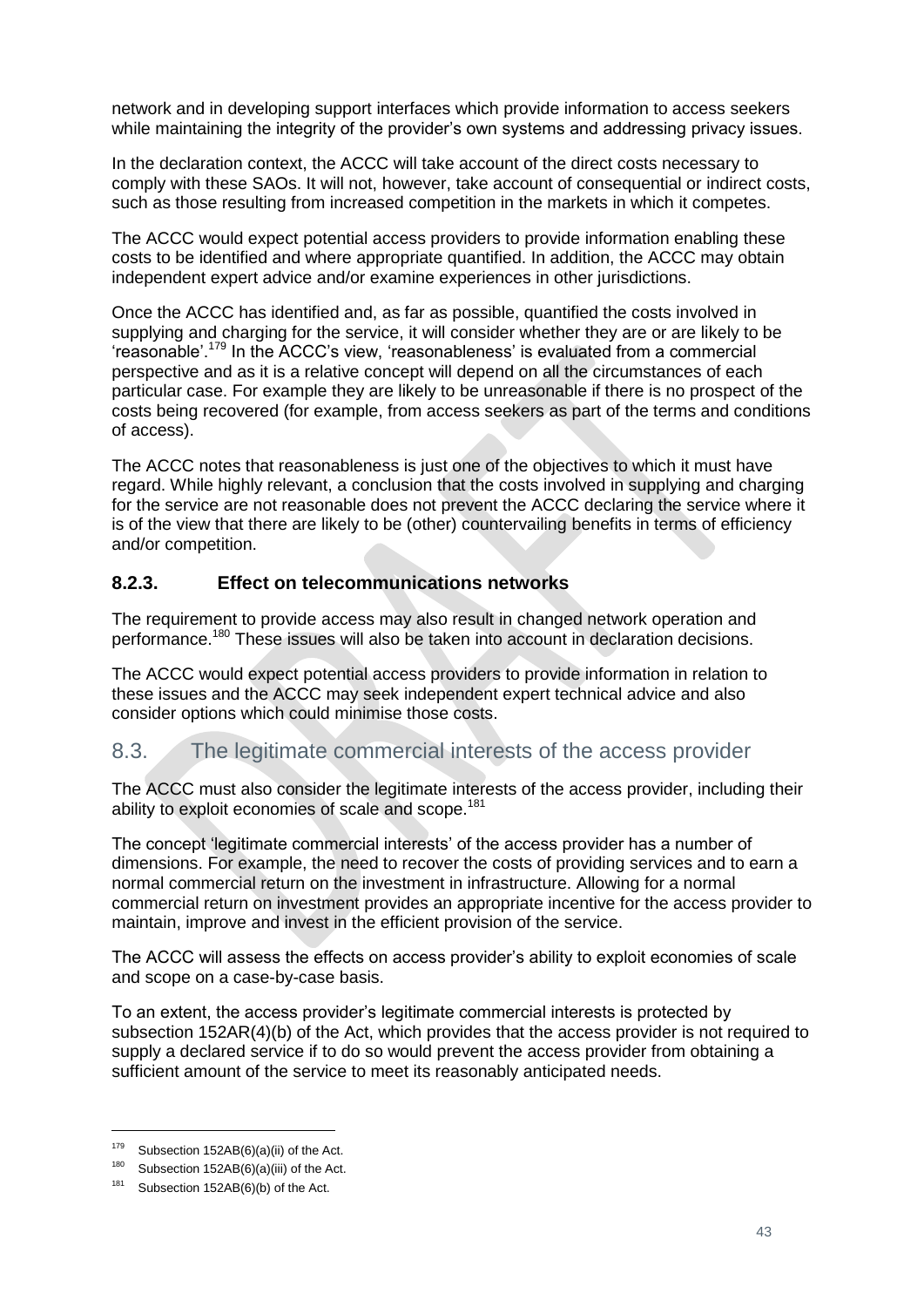## <span id="page-44-0"></span>8.4. Incentives for investment in infrastructure

In determining the extent to which declaration is likely to encourage the economically efficient investment in infrastructure, the ACCC must have regard to the incentives for investment in:

- the infrastructure by which services are supplied
- any other infrastructure by which the services are, or are likely to become capable of being supplied.<sup>182</sup>

It must also have regard to the risks involved in making the investment.<sup>183</sup>

#### <span id="page-44-1"></span>**8.4.1. Infrastructure used to supply the service**

Incentives for investment in *existing* infrastructure may be impacted by declaration, particularly decisions about future maintenance, improvement and expansion given the initial investment decision will have been made. Incentives for investment in *new* infrastructure will also be an important consideration.

Efficient outcomes mean that optimal buy/build decisions are being made, assessed from the perspective of end-users.<sup>184</sup> Optimal means providing the best outcome in terms of prices, quality, diversity and innovation.<sup>185</sup>

In some instances, economic efficiency may be best served by increasing the use of existing infrastructure to supply the service, with duplication of infrastructure being inefficient and leading to higher costs for end-users. Declaration is likely to lead to prices that align with the economically efficient costs of providing the service and could avoid inefficient investment incentives, reduce the barriers to entry for competing providers and promote their efficient investments in related equipment required to provide services to end-users.

In other situations, however, declaration could deter efficient investment, stifle the development of a more diverse and differentiated range of goods and services, delay the deployment of new technology and prolong inefficient production processes. In a dynamic environment such as telecommunications, this is likely to cause significant harm to endusers.

To assist in determining the impact on investment incentives insight may be gained from examining the cost structure associated with the service and the innovation benefits likely to flow from additional investment. For example, if the supply of the service is characterised by increasing returns to scale then, in the absence of dynamic benefits, duplication may be inefficient (since it would cost less for the market to be served by a single supplier than by multiple suppliers). However, if scale economies are relatively small and the market demand can accommodate a number of suppliers of the service, then investment by new entrants could be considered efficient.

In considering the likely impacts of declaration on investment the ACCC is mindful that impacts may differ depending on the type of investment in question.

While declaration can encourage efficient investment in infrastructure used to supply services, the threat of declaration may in some circumstances have a negative impact on this investment where there is uncertainty about whether the ACCC will declare services. Transparency in the declaration process through consultation and the publication of reasons

<sup>&</sup>lt;sup>182</sup> Subsection 152AB(6) of the Act.

<sup>&</sup>lt;sup>183</sup> Subsection 152AB(7A) of the Act; see also subsection 152AB(7B) of the Act.

<sup>184</sup> *Re Seven Network (No 4)* ACompT 11 at [130].

<sup>185</sup> *Re Seven Network (No 4)* ACompT 11 at [130]; *Re Chime Communications Pty Ltd (No 2)* AComp T 2 at [18].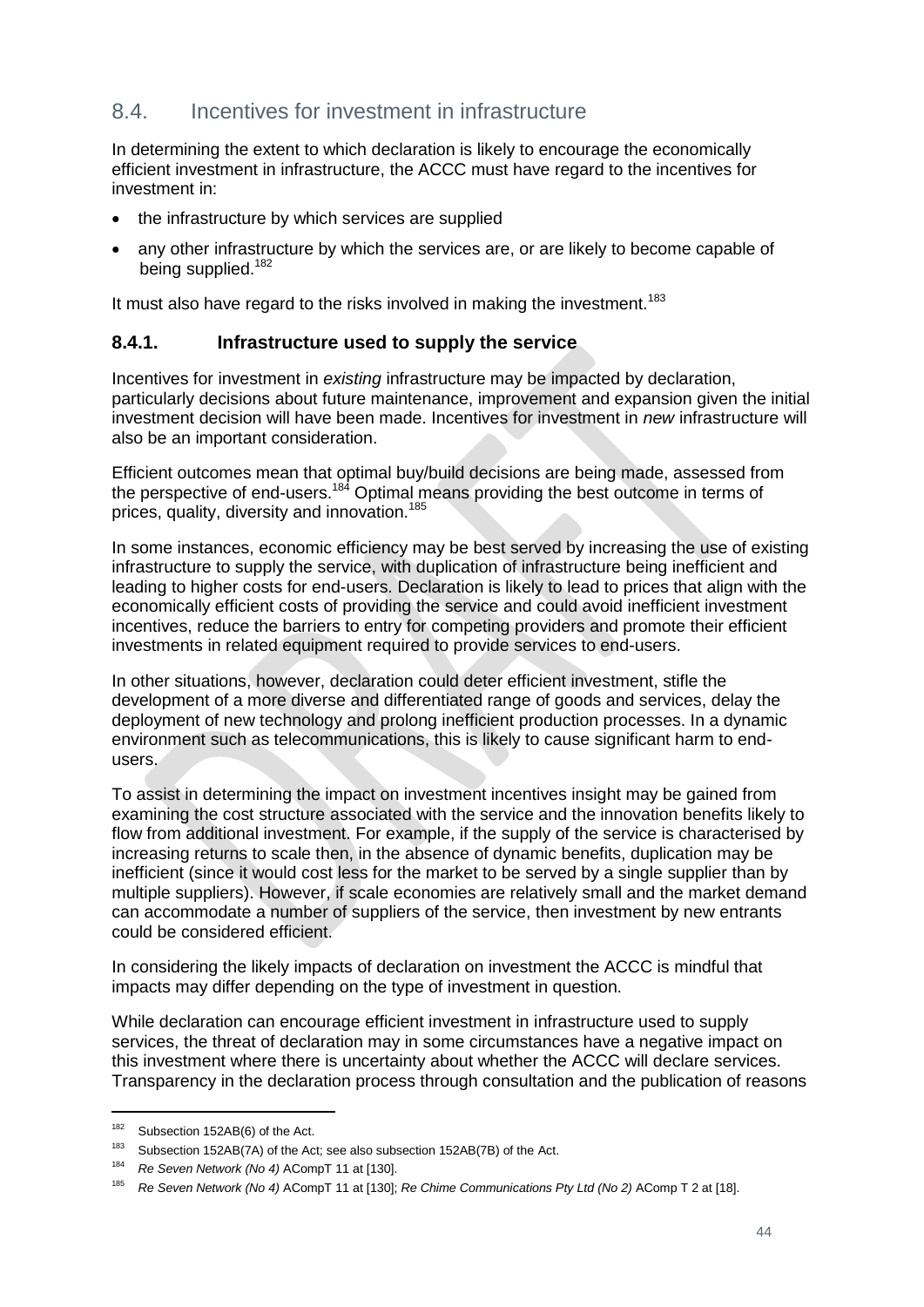for decisions should help to minimise this by enabling investors to appreciate the situations in which declaration is likely to be appropriate.

#### **Example: NBN Co Special Access Undertaking**<sup>186</sup>

In December 2013 the ACCC accepted the SAU provided by NBN Co. In accepting the SAU the ACCC considered that various elements in the SAU, together with a range of other factors, would create incentives for NBN Co to invest efficiently in infrastructure. Specifically, the ACCC found that the pricing commitments in the SAU, the anticipated low demand for NBN services initially and uncertain costs during the NBN rollout of the, meant that NBN Co will have an incentive to invest efficiently during the rollout. In addition, the SAU provides for ACCC oversight of NBN Co's actual operating and capital expenditure during the rollout. The ACCC considered this should provide additional protection to ensure NBN Co incurs only efficient costs.

The ACCC also considered that the 'modular' structure of the SAU allows for different regulatory arrangements to apply both during the rollout of the NBN and following completion of the NBN rollout, reflecting the different incentives and circumstances applying to NBN Co in these two periods. Following completion of the NBN rollout, the SAU provides for regulatory periods of between three and five years, in which NBN Co's allowable revenues will be based on forecasts. The ACCC considered that setting allowable revenues based on forecasts of expenditure would provide incentives on NBN Co to minimise expenditure relative to forecast. It also considered that NBN Co's expenditure risk would be greater and the incentive would be stronger for longer regulatory periods. Further, that exposing NBN Co to too much expenditure risk could also impact on NBN Co investment incentives.

The ACCC therefore found that the ability to set different periods for the replacement module allows for different incentives to apply to NBN Co depending on the circumstances at the time.

#### <span id="page-45-0"></span>**8.4.2. Infrastructure used to supply other services**

Declaration may also facilitate efficient investment in markets which were previously 'locked up', and thus promote the LTIE.

For example, declaration of FTAS and FOAS has facilitated investment in long distance transmission networks and declaration of the ULLS has facilitated investment in DSLAMs and other ancillary equipment required to supply ADSL broadband services. This analysis is likely to be informed by the ACCC's views about the likely result of declaration on the promotion of competition.

<sup>186</sup> *NBN Co Special Access Undertaking*, Final Decision, 13 December 2013.